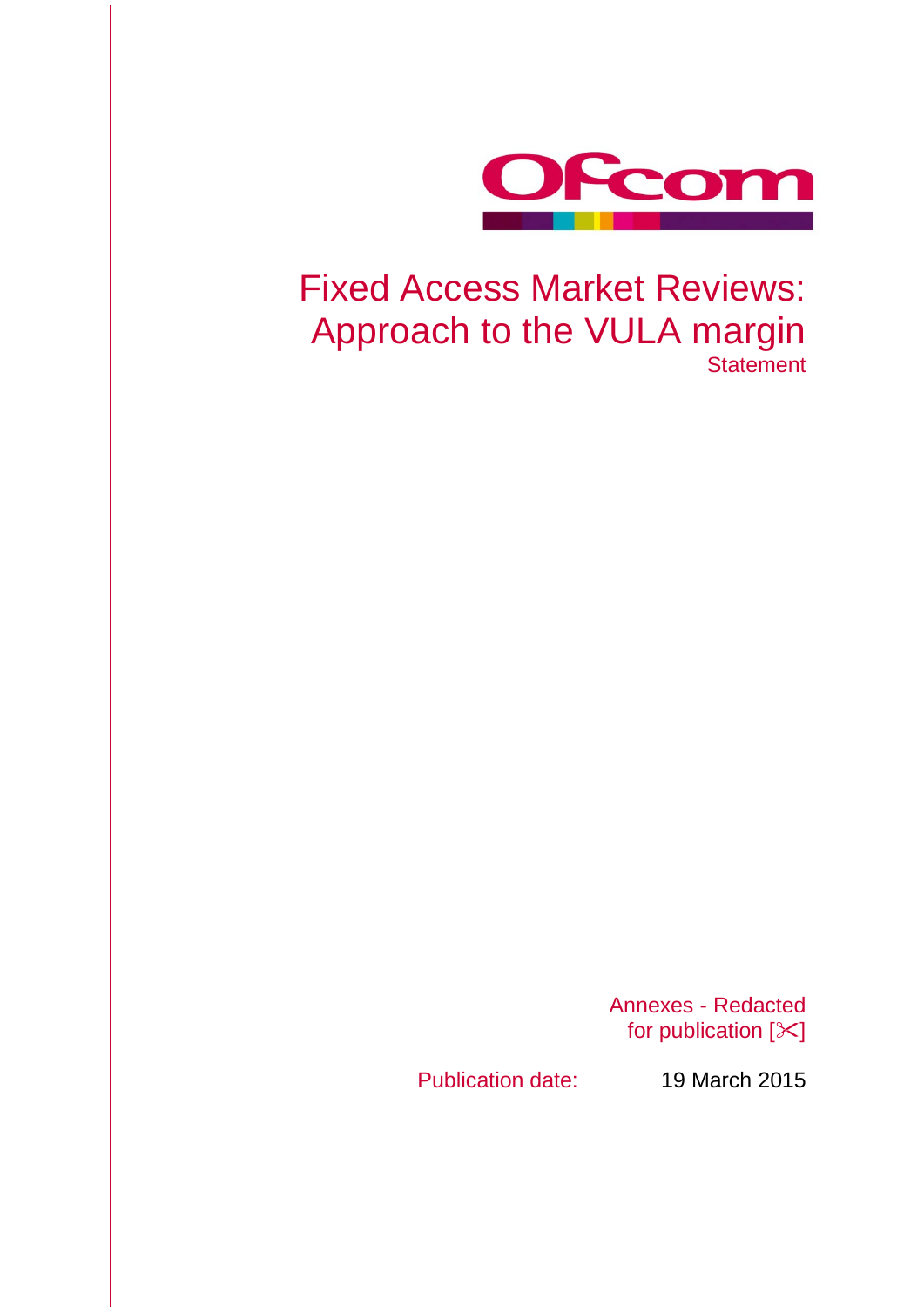# **Contents**

| Annex |                                                  | Page |
|-------|--------------------------------------------------|------|
| 1     | BT's strategy in relation to sport               |      |
| 2     | Legal Instrument                                 | 4    |
| 3     | Guidance on assessment of the VULA margin        | 18   |
| 4     | Spreading certain BT Sport costs over five years | 29   |
| 5     | Sources of evidence                              | 31   |
| 6     | Glossary                                         | 51   |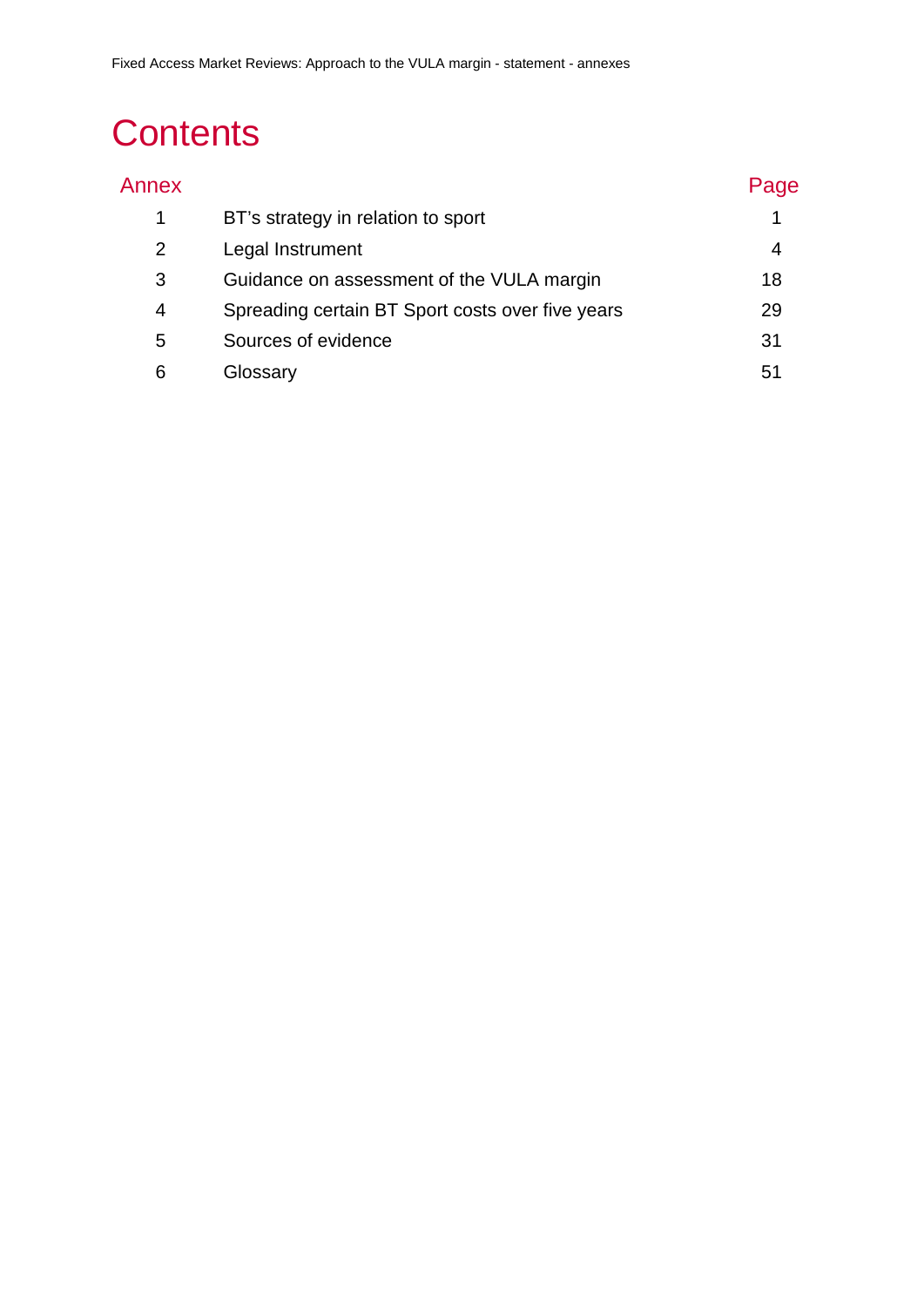### **Annex 1**

# <span id="page-2-0"></span>BT's strategy in relation to sport

## **Introduction**

A1.1 This Annex summarises evidence on BT's motivation for investing in BT Sport. This shows that this investment was to support its broadband business and, in particular, to increase customer acquisition and retention on superfast broadband packages.

## **BT's submissions to Ofcom in relation to its investment in sports rights**

A1.2 BT discussed its business case for bidding for the FAPL rights in 2012, stating that:

[ $^{\times}$ ].  $^{\prime}$ 

A1.3 BT explained that its business case:

[ $\times$ ].<sup>[2](#page-2-2)</sup>

A1.4 Because of  $[\times]$ , BT recognised that:

[≻].<sup>[3](#page-2-3)</sup>

## **BT's investment in sports rights was linked to BT's broadband business**

- A1.5 In its November 2013 submission on the Superfast Broadband Competition Act Investigation, BT set out the commercial and strategic objectives underpinning its investment in BT Sport. It stated the same basis for its strategy as noted above, i.e., that "[ $\ll$ ], and that [ $\ll$ ]. $^{4}$  $^{4}$  $^{4}$  [ $\ll$ ]. $^{5}$  $^{5}$  $^{5}$  [ $\ll$ ].
- A1.6 BT's commercial rationale is also shown in its internal documents prior to the FAPL auction. In May 2012, an internal presentation showed that BT considered that [ $\times$ ].<sup>[6](#page-2-6)</sup> BT stated that [ $\times$ ].<sup>[7](#page-2-7)</sup> This presentation predicted that the BT Sport proposition would [ $\ll$ ]. $^8$  $^8$  BT considered [ $\ll$ ]. $^9$  $^9$

 $\overline{a}$ 

<span id="page-2-1"></span>Paragraph 2, Annex 2, BT submission on the relevance of question 1-4 submitted in response to the s.135 notice of 10 November 2014 (amended 25 November 2014).

Paragraph 4, Annex 2, Ibid.

<span id="page-2-3"></span><span id="page-2-2"></span> $3$  Ibid.

<span id="page-2-4"></span><sup>4</sup> Paragraph 6.6, *BT's November submission (confidential)*, 22 November 2013.

<span id="page-2-5"></span><sup>&</sup>lt;sup>5</sup> Paragraph 6.11, Ibid. See also also Slide 4, Annex 4.03c of BT response to questions 5 and 5 of the s.26 notice of 5 July 2013.<br> $\frac{6}{6}$  Page 12, Annex 4,03c, Ibid.

<span id="page-2-7"></span><span id="page-2-6"></span> $\frac{7}{8}$  Page 3, Annex 4.03c, Ibid..<br> $\frac{8}{8}$  Page 5, Annex 4.03c, Ibid.

<span id="page-2-9"></span><span id="page-2-8"></span> $9$  Page 5, Annex 4.03c, Ibid.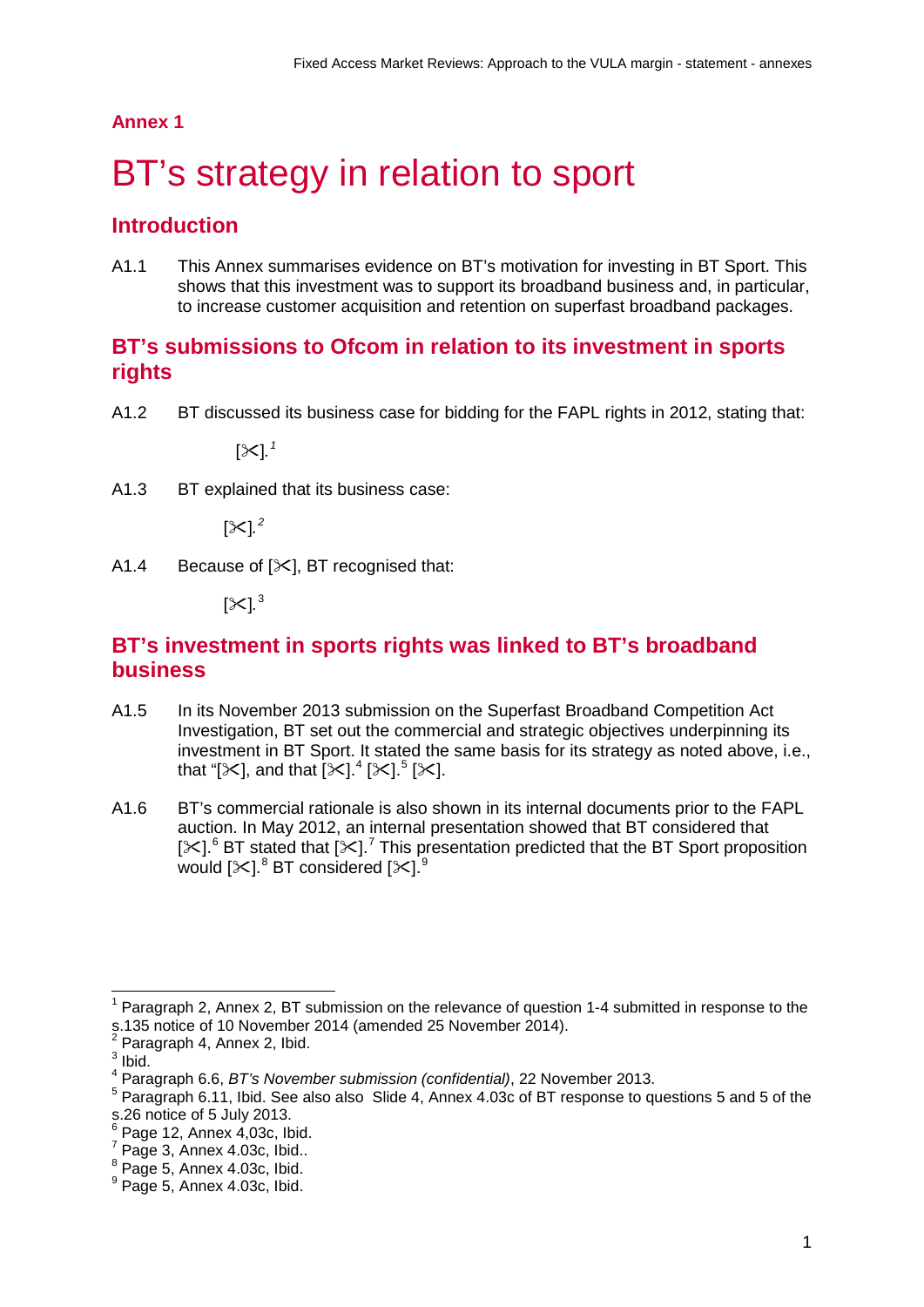# **BT strategy for distribution of BT Sport is linked to BT's broadband business**

- A1.7 After the FAPL auction, BT decided to offer BT Sport for free to its broadband subscribers<sup>[10](#page-3-0)</sup>, [ $\ll$ ]. BT noted in its internal documents that [ $\ll$ ].<sup>[11](#page-3-1)</sup> Similarly, a subsequent presentation by BT to its Executive Steering Group (ESG) which sought approval for the recommended free pricing model for BT Sport shortly before the announcement in May 2013 referred to the commercial objectives and rationale of the pricing model as creating further incentives for customers to switch to BT broadband and driving broadband acquisition.<sup>[12](#page-3-2)</sup> It stated that BT Sport will [ $\ll$ ].<sup>[13](#page-3-3)</sup>
- A1.8 Pricing BT Sport in this way would mean that BT would obtain lower direct revenues from BT Sport  $[\times]$ . However as BT explained in its submission. BT's aim remained to use BT Sport to obtain incremental broadband customers:

*"As before, BT considered that BTS [BT Sport] could be used to improve broadband customer growth and retention,[* $\angle$ *].* 

*BT's pricing strategy rested upon the greater value contribution per customer offering BTS [BT Sport] for free as a means of retaining and acquiring new BT broadband customers."[14](#page-3-4)*

- A1.9 In choosing to offer BT Sport to all its broadband subscribers at no additional charge, BT receives lower revenue that it could otherwise make from selling direct channel subscriptions to the proportion of its broadband customers that would have been willing to pay a subscription fee for this service but are instead receiving it for 'free' with their BT broadband package. BT anticipated that the revenue sources available from distributing BT Sport for a lower fee to BT broadband customers than to non-BT broadband customers would be [ $\ll$ ].<sup>[15](#page-3-5)</sup>
- A1.10 BT explained that it considers that this reduction in direct revenues is more than compensated by the additional margins it will earn on incremental broadband customers that it wins or retains as a result of offering BT Sport. BT stated in its November submission that, when it takes into account its margin on retail broadband, providing BT Sport for free to its broadband customers [ $\ll$ ].<sup>[16](#page-3-6)</sup>
- A1.11 Similarly, BT Sport is not currently available to TalkTalk YouView customers, which means that BT receives lower direct revenue than it could have made by selling BT Sport to TalkTalk TV customers and other YouView viewers who do not subscribe to BT's TV and broadband package.

<span id="page-3-0"></span> $^{10}$  Page 4, Annex 1A.07, Ibid..

<span id="page-3-2"></span>

<span id="page-3-4"></span><span id="page-3-3"></span>

<span id="page-3-1"></span><sup>11</sup> Page 7, Annex 1A.02, Ibid.<br><sup>11</sup> Page 7, Annex 9B.3, Ibid. [ $\times$ ].<br><sup>12</sup> Page 4, Annex 9B.3, Ibid. [ $\times$ ].<br><sup>14</sup> Paragraphs 6.21-6.22, *BT's November submission (confidential)*, 22 November 2013. When comparing various distribution strategies following the FAPL auction results, BT noted the value of BT Sport as a tool to retain and attract customers to its telephony, broadband and pay TV businesses and secure direct billing relationships with those viewers (paragraph 6.23, Ibid.).  $^{15}$  Page 6. Annex 1A.02. Ibid.

<span id="page-3-6"></span><span id="page-3-5"></span><sup>&</sup>lt;sup>16</sup> Paragraph 6.22, *BT's November submission (confidential)*, 22 November 2013, and Page 5, Annex 1A.02 of BT response to questions 4 and 5 of the s.26 notice of 5 July 2013.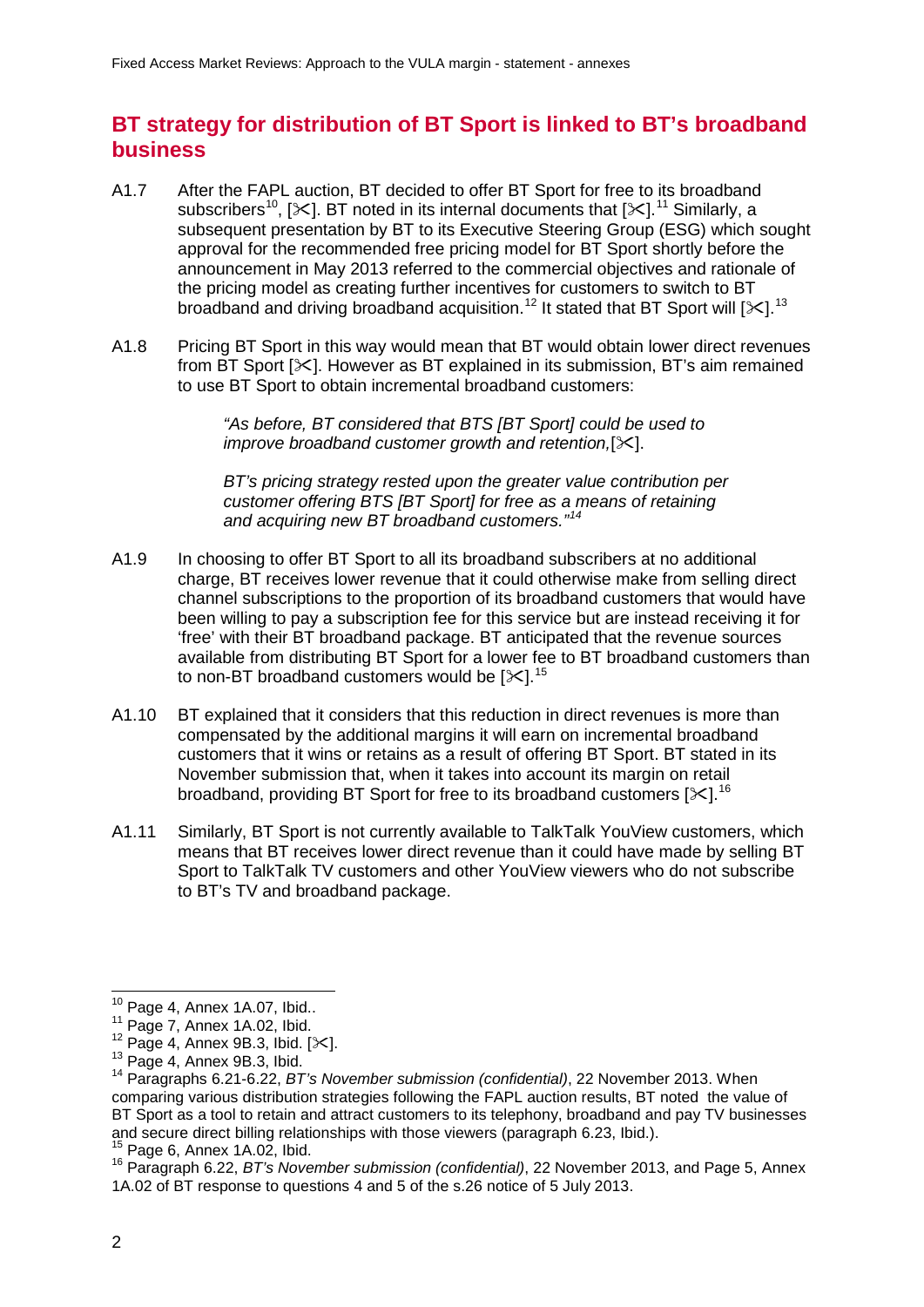# **BT Sport may have been developed to support BT's superfast broadband business in particular**

- A1.12 BT's internal documents prepared before the FAPL auction suggest that BT's investment in BT Sport may have been connected to its fibre roll-out in particular.
- A1.13 In a presentation to BT's ESG, dated 23 May 2012, BT noted that [ $\ll$ ].<sup>[17](#page-4-0)</sup>
- A1.14 [ $\ll$ ].<sup>[18](#page-4-1)</sup> It stated that [ $\ll$ ].<sup>[19](#page-4-2)</sup> It expected that BT Sport [ $\ll$ ].<sup>[20](#page-4-3)</sup> BT also said that the BT Sport investment was [ $\ll$ ].<sup>[21](#page-4-4)</sup> The same internal document also showed that [ $\ll$ ].<sup>[22](#page-4-5)</sup>
- A1.15 In BT Sport's business case forecasts, BT estimated the superfast broadband/standard broadband split of the incremental broadband customers which it anticipated to gain as a direct result of the BT Sport offer. These projected that superfast broadband would account for [ $\angle$ ] of these incremental customers. Based on BT's internal estimates at the launch of the channels, BT expected BT Sport to deliver over  $[\times]$  incremental broadband customers by the end of 2015/16,  $[\times]$  of which would be on superfast broadband. $^{23}$  $^{23}$  $^{23}$
- A1.16 In addition, BT's internal forecasts predicted that the future net growth in its broadband base  $[\times]^{24}$  $[\times]^{24}$  $[\times]^{24}$
- A1.17  $[\times]$  the way BT Sport is distributed over the BT TV platform are also consistent with a strategy of using BT Sport to encourage superfast broadband take-up. In BT's internal guides to its customer service agents, BT advises its customer service staff  $[\times]$ <sup>[25](#page-4-8)</sup> From January 2014 to May 2014, only those new BT TV customers that took superfast broadband were be able to watch BT Sport on their television.<sup>[26](#page-4-9)</sup>
- A1.18 The current take-up of BT Sport is also consistent with a strategy by BT to use BT Sport to promote superfast broadband. The actual volumes of BT Sport show that BT's superfast broadband customers were more likely to sign up to BT Sport for free than BT's standard broadband customers. As at the end of September 2014,  $[\times]$  per cent of BT's superfast broadband customers have subscribed to BT Sport, compared to  $[\times]$  per cent of BT's standard broadband customers.<sup>[27](#page-4-10)</sup>

<span id="page-4-9"></span>service is advised to [ $\times$ ]. (BT response to to question 3 of the s.26 notice of 21 June 2014.)<br><sup>26</sup> BT standard broadband customers who obtain BT Sport via the Sky platform would still be able to receive BT Sport on their TV. In addition, since May 2014, standard broadband customers would be<br>able to access BT Sport on BT TV via MOCO.

 $^{17}$  Page 12, Annex 4,03c, Ibid..<br> $^{18}$  Page 12, Annex 4,03c, Ibid.  $\overline{a}$ 

<span id="page-4-0"></span>

<span id="page-4-4"></span>

<span id="page-4-5"></span>

<span id="page-4-3"></span><span id="page-4-2"></span><span id="page-4-1"></span><sup>&</sup>lt;sup>19</sup> Page 3, Annex 4,03c, Ibid.<br><sup>20</sup> Page 5, Annex 4,03c, Ibid.<br><sup>21</sup> Page 10, Annex 4,03c, Ibid.<br><sup>22</sup> Page 12, Annex 4,03c, Ibid. <sup>23</sup> BT response to questions 21, 24 and 25 of the s.26 notice of 1 October 2013.<br><sup>24</sup> BT r

<span id="page-4-6"></span>

<span id="page-4-8"></span><span id="page-4-7"></span><sup>&</sup>lt;sup>25</sup> BT submitted a copy of BT Sport desk drop sheet for the Inbound Acquisition Teams, entitled [ $\ll$ ] Similarly, BT submitted a copy of Sales Best Practice inbound call guide V2, in which customer

<span id="page-4-10"></span> $\overline{B}$  BT response to question 1 of the s.135 notice of 21 October 2014.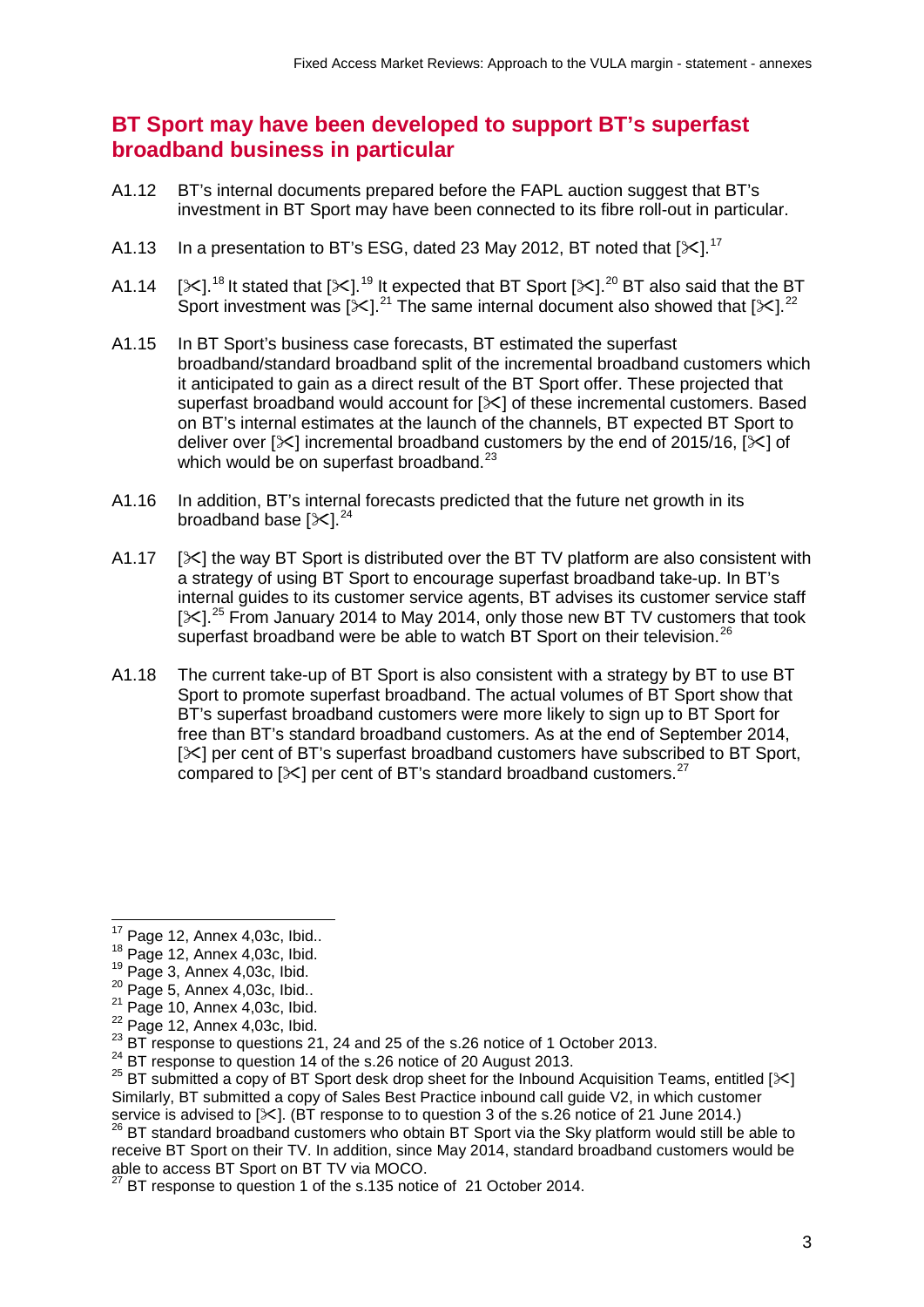# **Annex 2**

# <span id="page-5-0"></span>**Legal Instrument**

### **NOTIFICATION UNDER SECTION 48(1) OF THE COMMUNICATIONS ACT 2003**

## **Notification of the setting, and modification, of SMP services conditions in relation to BT under section 45 of the Communications Act 2003**

#### **Background**

- 1. On 3 July 2013, OFCOM published a consultation document entitled "*Fixed access market reviews: wholesale local access, wholesale fixed analogue exchange lines, ISDN2 and ISDN30 – Consultation on the proposed markets, market power*  determinations and market remedies" (the "**FAMR Consultation**")<sup>28</sup>. Part I of Annex 11 to the FAMR Consultation set out the notification under sections 48A and 80A of the Act in which OFCOM proposed to:
	- identify certain markets;
	- make market power determinations; and
	- set SMP services conditions,

#### (the "**FAMR Notification**").

- 2. In relation to BT, OFCOM proposed in the FAMR Notification that BT has significant market power in, among others, the market for the supply of copper-loop based, cable-based and fibre-based wholesale local access at a fixed location in the United Kingdom excluding the Hull Area (the "**Relevant WLA market**") over the period of the review undertaken in the FAMR Consultation.
- 3. As a result of the proposed market power determination in the market listed above, OFCOM proposed in the FAMR Notification to set a number of SMP services conditions and directions on BT in that market, including an obligation to supply network access in the specific form of Virtual Unbundled Local Access.
- 4. In order to address the risk of adverse effects arising from price distortion through BT imposing a price squeeze in relation to network access in the specific form of Virtual

<span id="page-5-1"></span><sup>&</sup>lt;sup>28</sup> <http://stakeholders.ofcom.org.uk/consultations/fixed-access-market-reviews/>  $\overline{a}$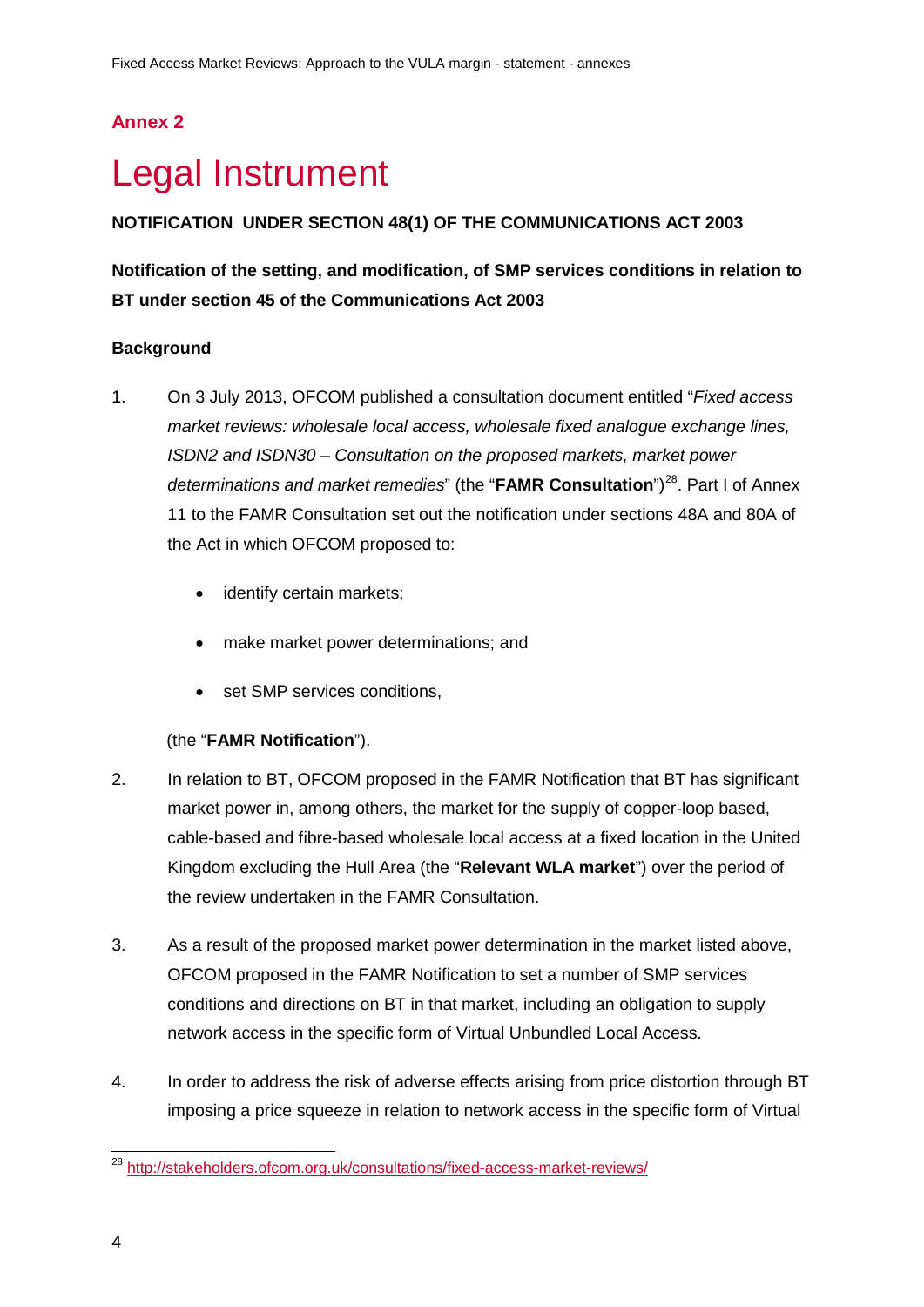Unbundled Local Access, OFCOM also proposed the imposition of an SMP services condition requiring BT to offer such access on fair and reasonable terms, conditions and charges. OFCOM proposed that this SMP services condition should be supported by guidance on how OFCOM would interpret this requirement in relation to the appropriate Virtual Unbundled Local Access margin.

- 5. The period within which representations could be made to OFCOM about its proposals in the FAMR Consultation ended on 25 September 2013.
- 6. On 16 January 2014, and following consideration of responses to the FAMR Consultation, OFCOM published a further consultation document entitled "*Fixed access market reviews: Further consultation on notification periods, compliance with requirements on the VULA margin, and approach to pricing for TRCs and SFIs*" (the "**January 2014 Consultation**")<sup>[29](#page-6-0)</sup>. Annex 7 of the January 2014 Consultation set out the notification under section 48A of the Act in which OFCOM set out for domestic consultation further revised proposals including a requirement on BT to provide information necessary to monitor its compliance with the proposed obligation referred to in paragraph 4 above in respect of the Virtual Unbundled Local Access margin.
- 7. OFCOM invited responses to the January 2014 Consultation by 17 February 2014.
- 8. Copies of both the FAMR Consultation and the January 2014 Consultation were also sent to the Secretary of State in accordance with sections 48(C)(1) and 81(1), where relevant, of the Act.
- 9. Following consideration of responses to the FAMR Consultation and January 2014 Consultation, OFCOM decided:
	- a. that it wished to proceed with most of the proposals set out in those consultations; and
	- b. to set out for domestic consultation revised proposals in order to address the risk referred to in paragraph 4 above.
- 10. The proposals referred to at paragraph 9a above included proposals of EU significance for the purposes of the Act. Therefore, after making such modifications of the proposals that appeared to OFCOM to be appropriate following domestic consultation, OFCOM sent on 19 May 2014 a copy of them, and of a draft statement

<span id="page-6-0"></span><sup>&</sup>lt;sup>29</sup> <http://stakeholders.ofcom.org.uk/consultations/famr-2014/>  $\overline{a}$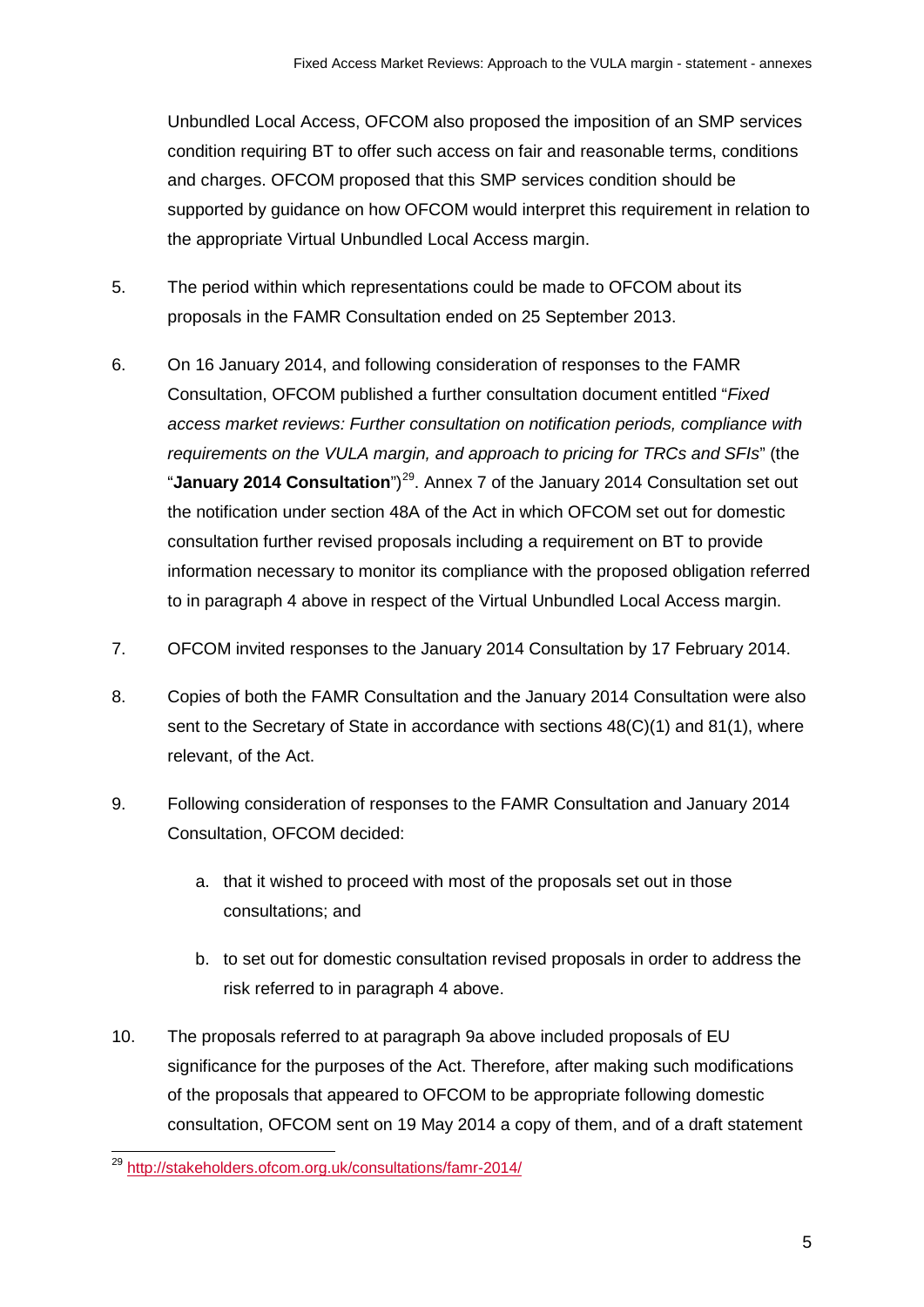setting out the reasons for them, to the European Commission, BEREC and the regulatory authorities of every other member state for EU consultation, in accordance with sections 48B(2) and 80B(2) of the Act (the "**May 2014 EU Consultation**")<sup>30</sup>.

- 11. In relation to the proposals referred to at paragraph 9b above, on 19 June 2014 OFCOM published a further consultation document entitled "*Fixed Access Market Reviews: Approach to the VULA margin*" (the "June 2014 Consultation")<sup>[31](#page-7-1)</sup>. Annex 5 of the June 2014 Consultation set out the notification under section 48A of the Act in which OFCOM set out for domestic consultation its revised proposal to, amongst other things, impose an SMP services condition requiring BT to maintain a minimum margin in respect of Virtual Unbundled Local Access and to provide information to OFCOM necessary to monitor its compliance with the obligation. OFCOM proposed that this SMP services condition should be supported by guidance on how OFCOM would interpret this requirement.
- 12. A copy of the June 2014 Consultation was also sent to the Secretary of State in accordance with section 48(C)(1) of the Act.
- 13. OFCOM invited responses to the June 2014 Consultation by 28 August 2014.
- 14. On 19 June 2014, OFCOM received comments from the European Commission on its proposals in the May 2014 EU Consultation. After making such modifications to its notification and the accompanying draft statement as it considered appropriate, OFCOM published on 26 June 2014 a document entitled "*Fixed access market reviews 2014: Statement*" (the "2014 FAMR Statement")<sup>32</sup>. Part I of Annex 29 of the 2014 FAMR Statement set out OFCOM's notification under sections 48(1) and 79(4) (the "**2014 FAMR Notification**") of the Act which:
	- a. determined that, amongst others, BT has significant market power in the Relevant WLA market over the period of the review undertaken in the 2014 FAMR Statement; and

<span id="page-7-0"></span><sup>&</sup>lt;sup>30</sup> [http://stakeholders.ofcom.org.uk/telecoms/ga-scheme/specific-conditions-entitlement/market](http://stakeholders.ofcom.org.uk/telecoms/ga-scheme/specific-conditions-entitlement/market-power/fixed-access-market-reviews-2014/draftstatement/)[power/fixed-access-market-reviews-2014/draftstatement/](http://stakeholders.ofcom.org.uk/telecoms/ga-scheme/specific-conditions-entitlement/market-power/fixed-access-market-reviews-2014/draftstatement/)  $\overline{a}$ 

<span id="page-7-1"></span><sup>31</sup> <http://stakeholders.ofcom.org.uk/consultations/VULA-margin/summary>

<span id="page-7-2"></span><sup>32</sup> [http://stakeholders.ofcom.org.uk/telecoms/ga-scheme/specific-conditions-entitlement/market](http://stakeholders.ofcom.org.uk/telecoms/ga-scheme/specific-conditions-entitlement/market-power/fixed-access-market-reviews-2014/statement/)[power/fixed-access-market-reviews-2014/statement/](http://stakeholders.ofcom.org.uk/telecoms/ga-scheme/specific-conditions-entitlement/market-power/fixed-access-market-reviews-2014/statement/)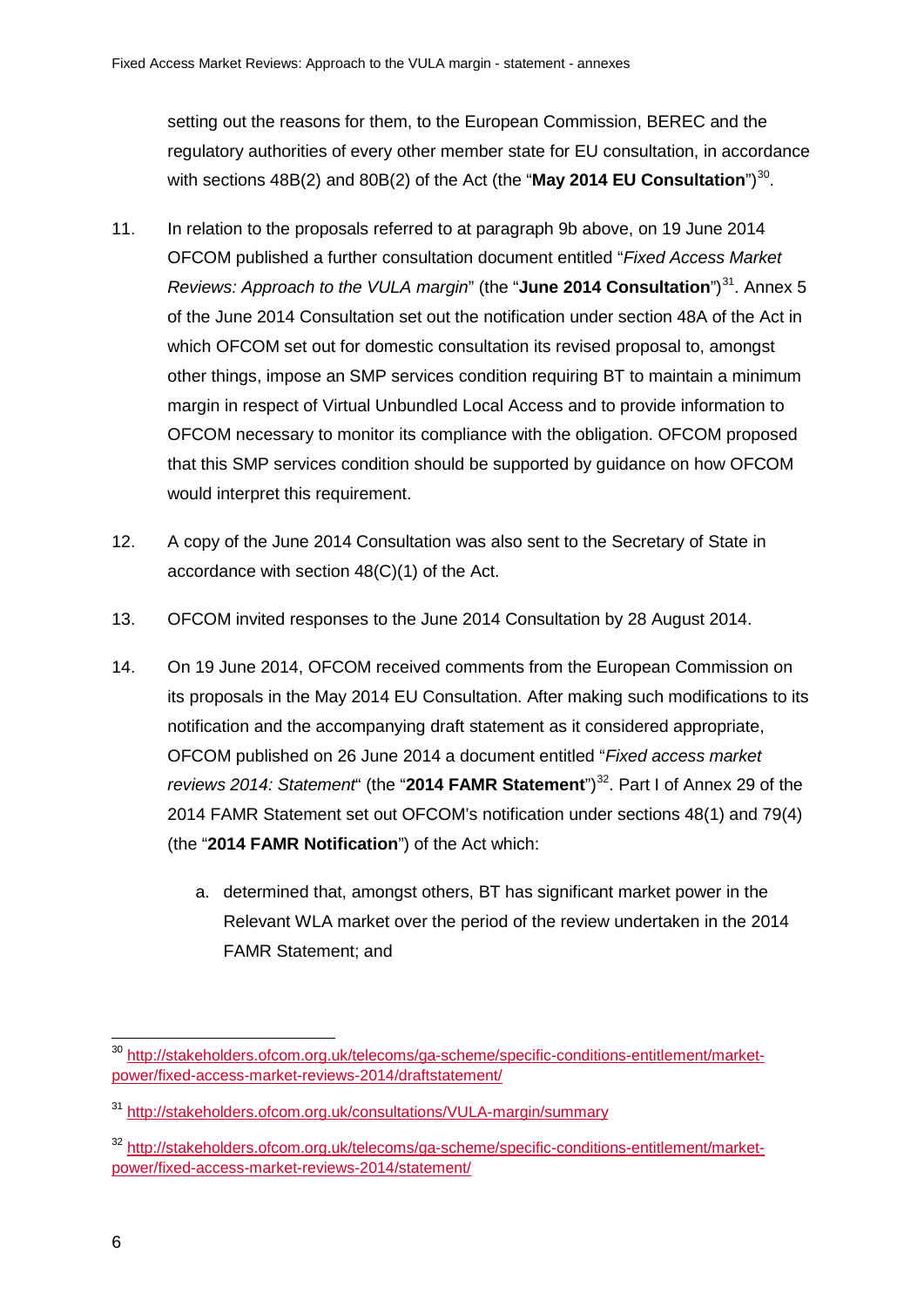- b. set a number of SMP services conditions and directions on BT in the Relevant WLA market as a result of its market power determination in that market, including an obligation to supply network access in the specific form of Virtual Unbundled Local Access and an obligation that such access be provided on fair and reasonable terms, conditions and charges.
- 15. A copy of the 2014 FAMR notification was also sent to the Secretary of State, the European Commission and BEREC in accordance with sections 48(C) and 81 of the Act.
- 16. OFCOM received several responses to its proposals set out in the June 2014 Consultation and it has considered every such representation. The Secretary of State has not notified OFCOM of any international obligation on the United Kingdom for the purposes of section 48A(6)(b) of the Act.
- 17. The proposals set out in the June 2014 Consultation contained proposals of EU significance for the purposes of the Act. Therefore, after making such modifications of the proposals that appeared to OFCOM to be appropriate following domestic consultation, OFCOM sent on 15 January 2015 a copy of its proposals, and a draft of the Statement accompanying this notification setting out the reasons for them, to the European Commission, BEREC and the regulatory authorities of every other member state for EU consultation, in accordance with section 48B(2) of the Act.
- 18. OFCOM received comments from the European Commission on its proposals on 16 February 2015 and, having considered these comments, is giving effect to this proposal having made such modifications as it appears to OFCOM to be appropriate.

## **Determinations to set and modify SMP service conditions**

- 19. OFCOM has determined to:
	- a. set for BT a new SMP services condition 14 (*Virtual Unbundled Local Access margin control*);
	- b. make certain modifications to SMP services condition 1 (*Network access on reasonable request*) imposed by the 2014 FAMR Notification; and
	- c. publish guidance which sets out how OFCOM intends to apply SMP services condition 14.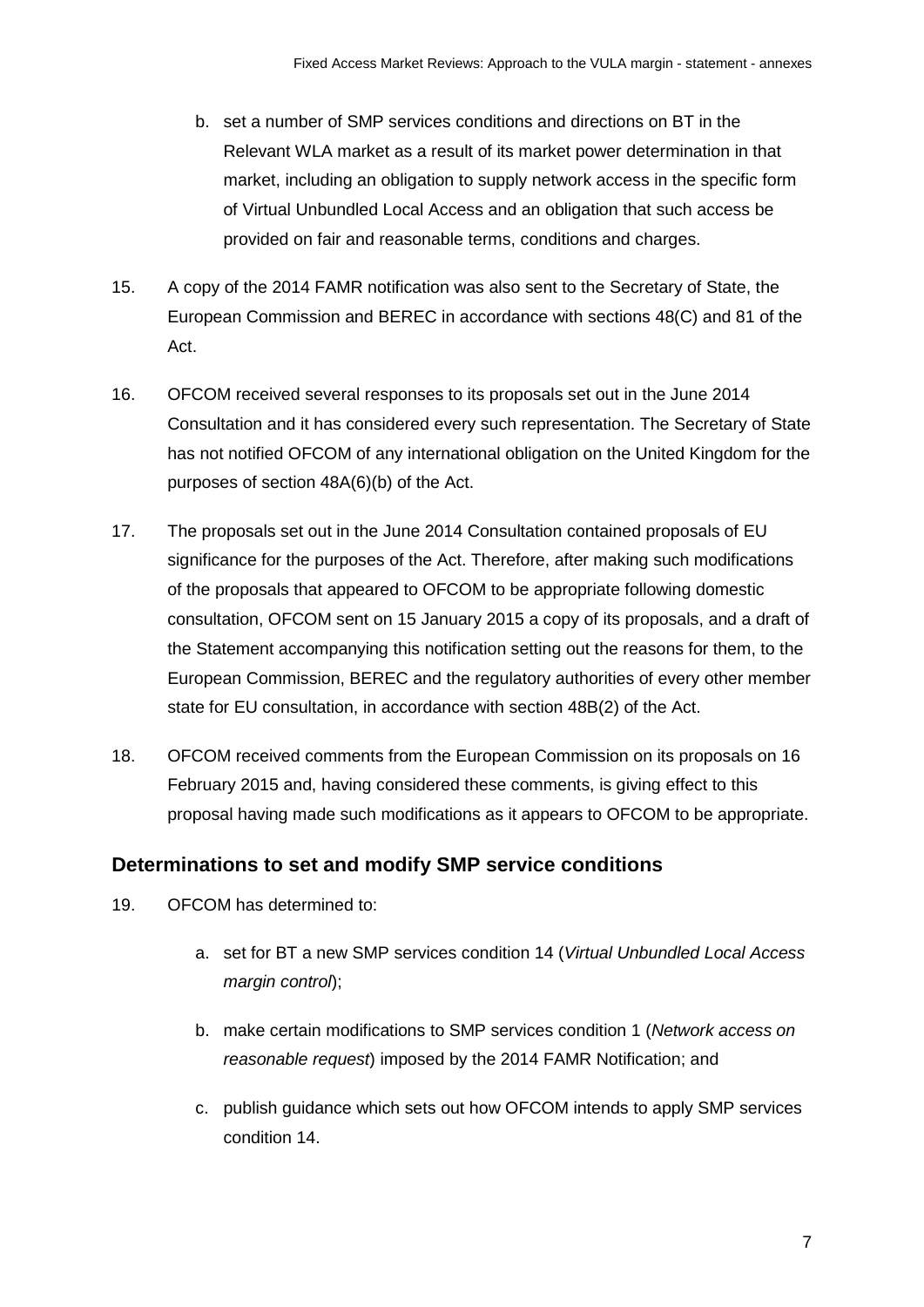## **SMP services condition 14 (***Virtual Unbundled Local Access margin control***)**

- 20. OFCOM hereby gives notice of its determination, in accordance with section 48(1) of the Act, in relation to the Relevant WLA market to set on BT the SMP services condition 14, which is set out in Schedule 1 to this notification, pursuant to its powers under sections 45, 87(9) and 88 of the Act.
- 21. OFCOM, in accordance with section 86(1)(b) of the Act, sets that SMP condition 14 by reference to the market power determination in relation to the services market identified in paragraph 21 of the 2014 FAMR Notification in relation to which OFCOM is satisfied that there has been no material change since that determination was made.
- 22. This condition will take effect from 1 April 2015.
- 23. The effect of, and the reasons for making, the determination set out at paragraph 20 above are set out in the Statement accompanying this notification.

#### **Modifications to SMP services condition 1 (Network access on reasonable request)**

- 24. OFCOM hereby gives notice of its determination, in accordance with section 48(1) of the Act and pursuant to its powers under sections 45, 87(5) and 87(9), to:
	- a. modify SMP services condition 1.3 set out in the 2014 FAMR Notification by replacing the words "Where any of conditions 6 or 7 apply (with the exception of Condition 7A.9)" with the words "Where any of conditions 6 or 7 apply (with the exception of Condition 7A.9) or in respect of the VULA Margin".
	- b. insert the following new SMP services condition 1.8:

**1.8** In this condition 1:

- i. "**VULA Margin**" means the difference between the charge levied by the Dominant Provider for Virtual Unbundled Local Access and the charge levied by the Retail Divisions for the supply of a VULA-Based Broadband Package; and
- ii. **"Compliance Period**", **"New Subscribers",** "**Retail Divisions**" and "**VULA-Based Broadband Package**" shall have the meaning given to them in condition 14.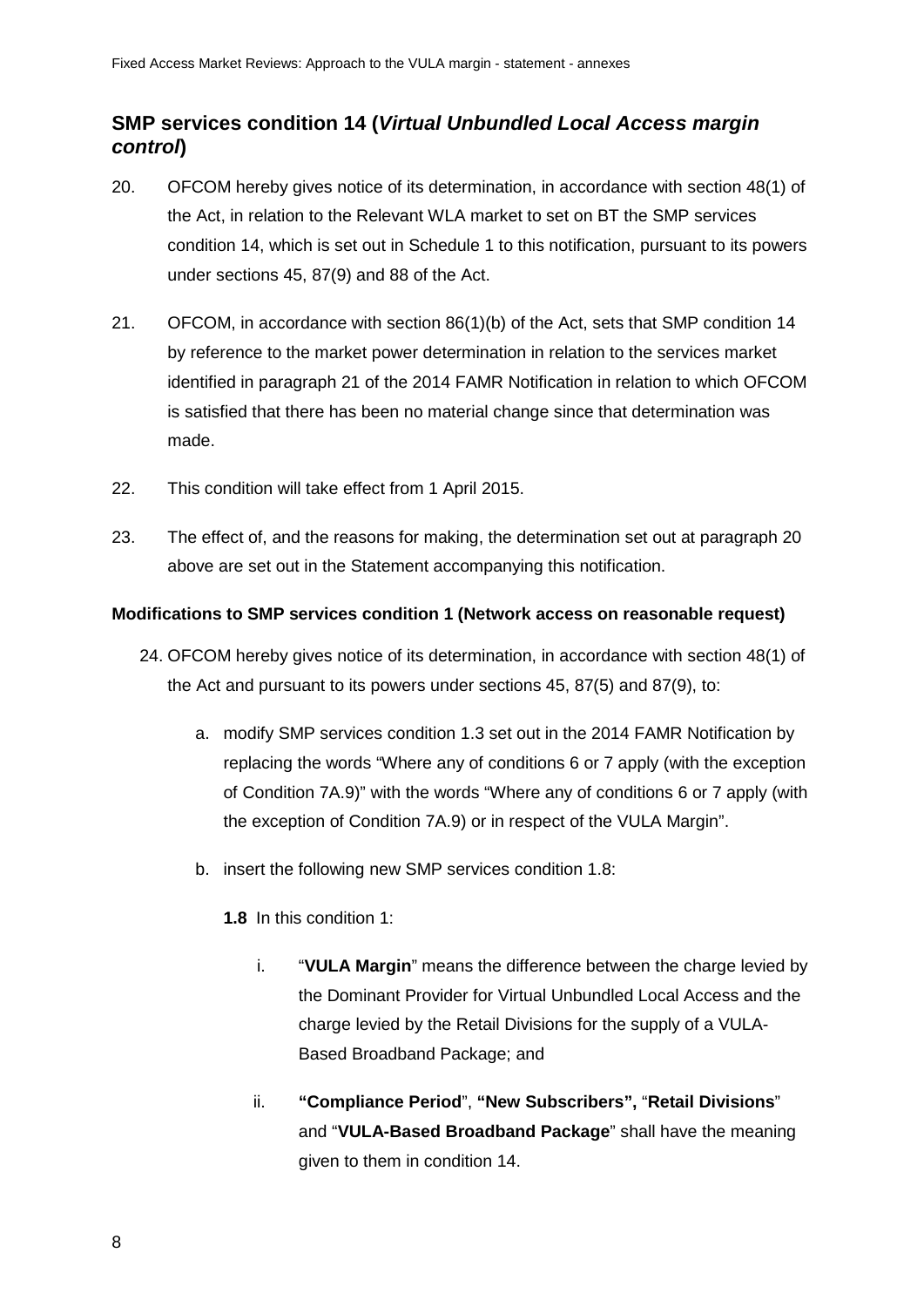Consequently, the 2014 FAMR Notification should be read accordingly.

- 25. OFCOM, in accordance with sections 86(2) and 86(4)(a) of the Act, is satisfied that there has not been a material change in the services market identified in paragraph 21 of the 2014 FAMR Notification for the purposes of the corresponding market power determination by reference to which SMP services condition 1.3 was set.
- 26. This modification will take effect from 1 April 2015.
- 27. The effect of, and the reasons for making, the determinations set out above at paragraph 24 are set out in the Statement accompanying this notification.

#### **Ofcom's duties and legal tests**

- 28. OFCOM considers that the determinations set out in this notification comply with all applicable legal tests, including the requirements of sections 45 to 47, 86, 87 and 88 of the Act as appropriate and relevant to them.
- 29. In making the determinations referred to in this notification, OFCOM has:
	- a. considered and acted in accordance with its general duties set out in section 3 of the Act and the six Community requirements in section 4 of the Act;
	- b. taken due account of all applicable recommendations issued by the European Commission in accordance with section 4A of the Act; and
	- c. taken utmost account of any relevant opinion, recommendation, guidance advice or regulatory practice adopted by BEREC in accordance with Article 3(3) of Regulation (EC) No 1211/2009.
- 30. A copy of this notification has been sent to the Secretary of State, the European Commission and BEREC in accordance with section 48(C) of the Act.

#### **Interpretation**

- 31. For the purposes of interpreting this notification:
	- a. except insofar as the context otherwise requires, words or expressions shall (as applicable) have the meaning given to them below in paragraph 32, in the schedule to this notification, or in Part 2 of Schedule 1 to the 2014 FAMR Notification, and otherwise any word or expression shall have the same meaning as it has in the Act;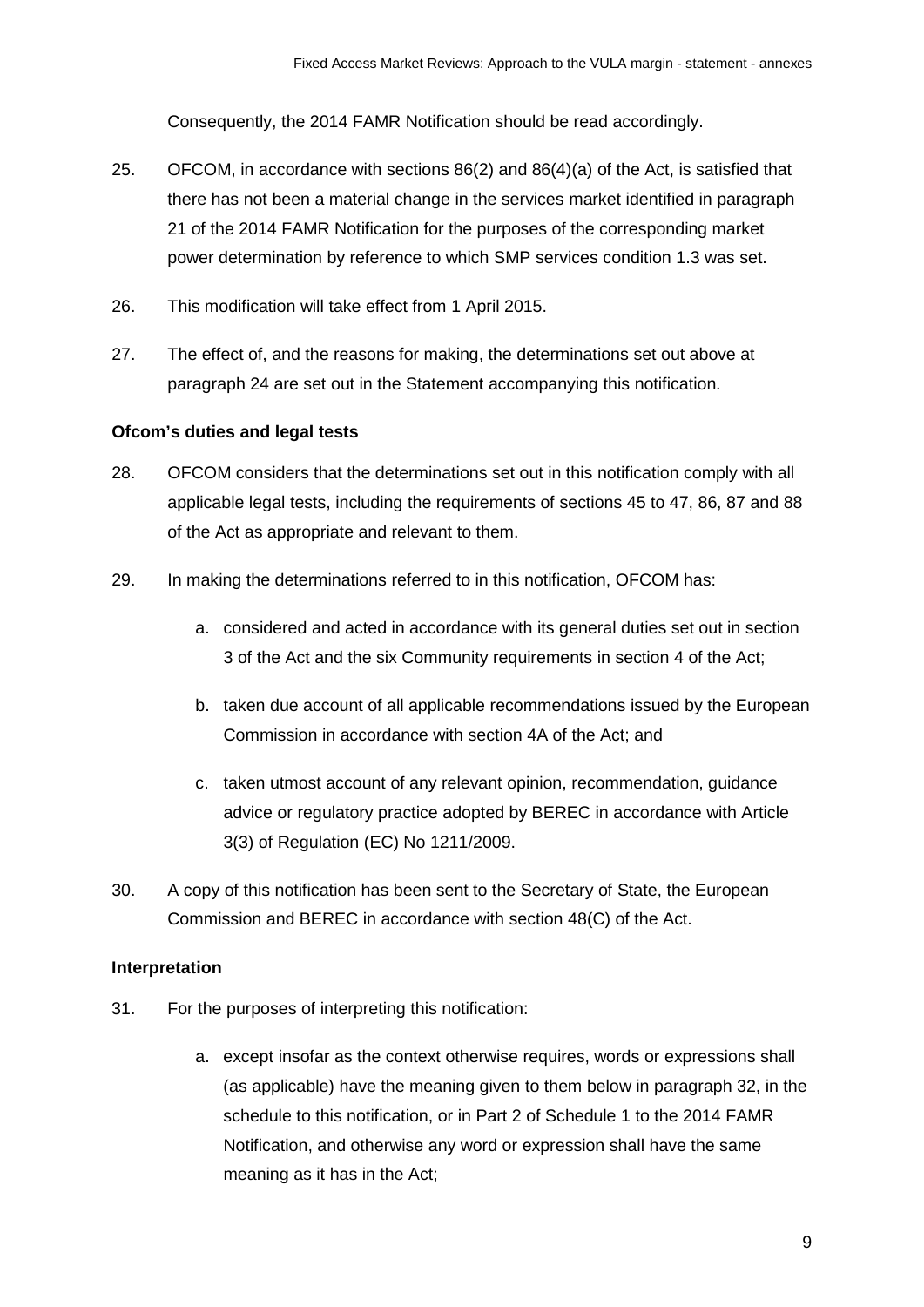- b. headings and titles shall be disregarded;
- c. expressions cognate with those referred to in this notification shall be construed accordingly; and
- d. the Interpretation Act 1978 (c. 30) shall apply as if this notification were an Act of Parliament.
- 32. In this notification:
	- a. "**2014 FAMR Notification**" means the notification described in paragraph 14 above;
	- b. "**2014 FAMR Statement**" means the statement described in paragraph 14 above;
	- c. "**Act**" means the Communications Act 2003 (c.21), as amended;
	- d. "**BT**" means British Telecommunications plc, whose registered company number is 1800000 and any British Telecommunications plc subsidiary or holding company, or any subsidiary of that holding company, all as defined in section 1159 of the Companies Act 2006 (c.46);
	- e. "**FAMR Consultation**" means the consultation described in paragraph 1 above;
	- f. "**FAMR Notification**" means the notification described in paragraph 1 above;
	- g. "**Hull Area**" means the area defined as the 'Licensed Area' in the licence granted on 30 November 1987 by the Secretary of State under section 7 of the Telecommunications Act 1984 (c.12) to Kingston upon Hull City Council and Kingston Communications (Hull) plc;
	- h. "**January 2014 Consultation**" means the consultation described in paragraph 6 above;
	- i. "**June 2014 Consultation**" means the consultation described in paragraph 11 above;
	- j. "**May 2014 EU Consultation**" means the consultation described in paragraph 10 above;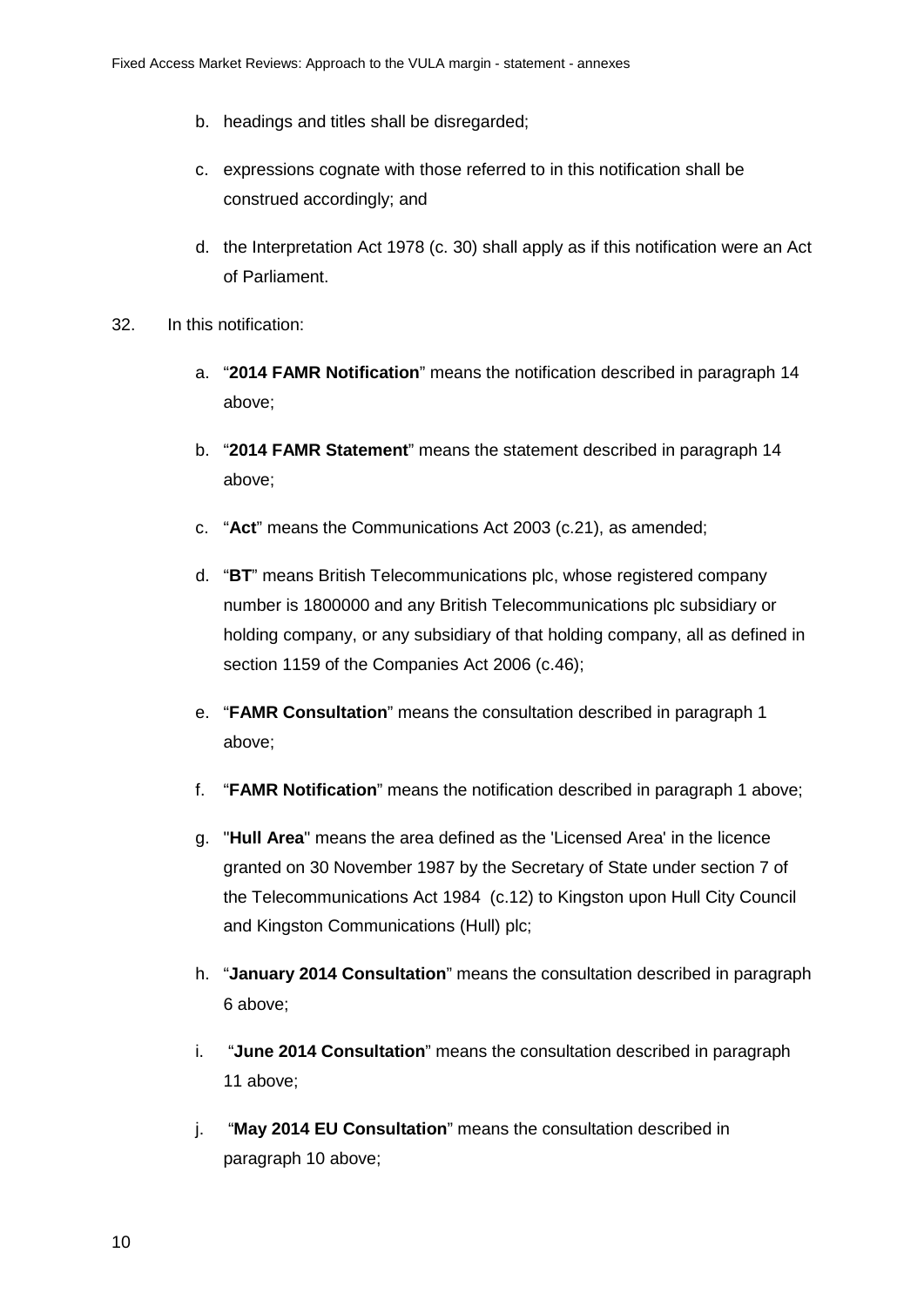- k. "**OFCOM**" means the Office of Communications as established pursuant to section 1(1) of the Office of Communications Act 2002 (c. 11);
- l. "**Relevant WLA market**" has the meaning attributed to it in paragraph 2 above; and
- m. "**United Kingdom**" has the meaning given to it in the Interpretation Act 1978 (c. 30).
- 33. Schedule 1 forms part of this notification.

**Signed**

Uarlison.

**David Clarkson**

**Competition Policy Director**

**A person duly authorised in accordance with paragraph 18 of the Schedule to the Office of Communications Act 2002**

**19 March 2015**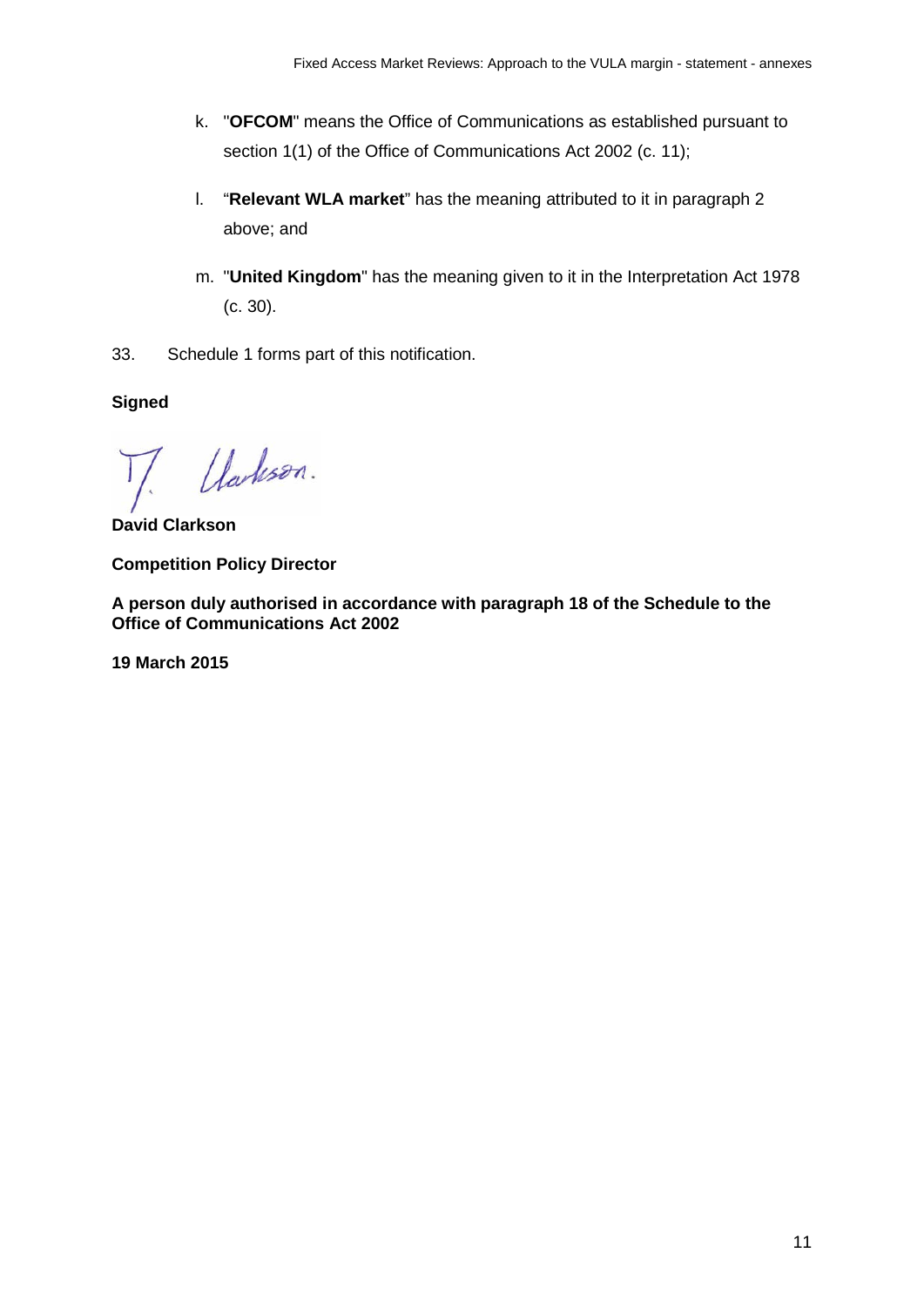# **Schedule 1: SMP services condition 14 - Virtual Unbundled Local Access margin control**

#### **Condition 14 – Virtual Unbundled Local Access margin control**

- **14.1** This condition applies to Virtual Unbundled Local Access provided by the Retail Divisions. Unless OFCOM otherwise consents in writing, the Dominant Provider must set the charge for Virtual Unbundled Local Access provided by the Retail Divisions in accordance with conditions 1 and 2 so that a Minimum Margin is maintained.
- **14.2** For the purposes of this condition 14, a Minimum Margin is maintained if, during any Compliance Period:

$$
P - (W + DC) \ge UC - UR
$$

Where:

**P** is the total revenue generated by the Retail Divisions where such revenue is associated with the supply of VULA-Based Broadband Packages to New Subscribers relevant to the Compliance Period (excluding revenue referred to in UR) (the "**Base Revenue**"), as Projected Forward;

**W** is the total wholesale charges levied by Openreach for both Virtual Unbundled Local Access and Wholesale Analogue Line Rental for the purpose of the supply of VULA-Based Broadband Packages to New Subscribers by the Retail Divisions relevant to the Compliance Period (the "**Base Charges**"), as Projected Forward;

**DC** is the total long-run incremental costs (including the Relevant Bandwidth Costs) incurred by the Dominant Provider where such costs are associated with the supply of VULA-Based Broadband Packages to New Subscribers by the Retail Divisions relevant to the Compliance Period (excluding those costs and charges referred to in W and UC) plus an appropriate mark up for the recovery of common costs including an appropriate return on capital employed (the "**Base Costs**"), as Projected Forward;

**UR** is the total revenue generated by the Retail Divisions where such revenue is associated with the acquisition of New Subscribers to VULA-Based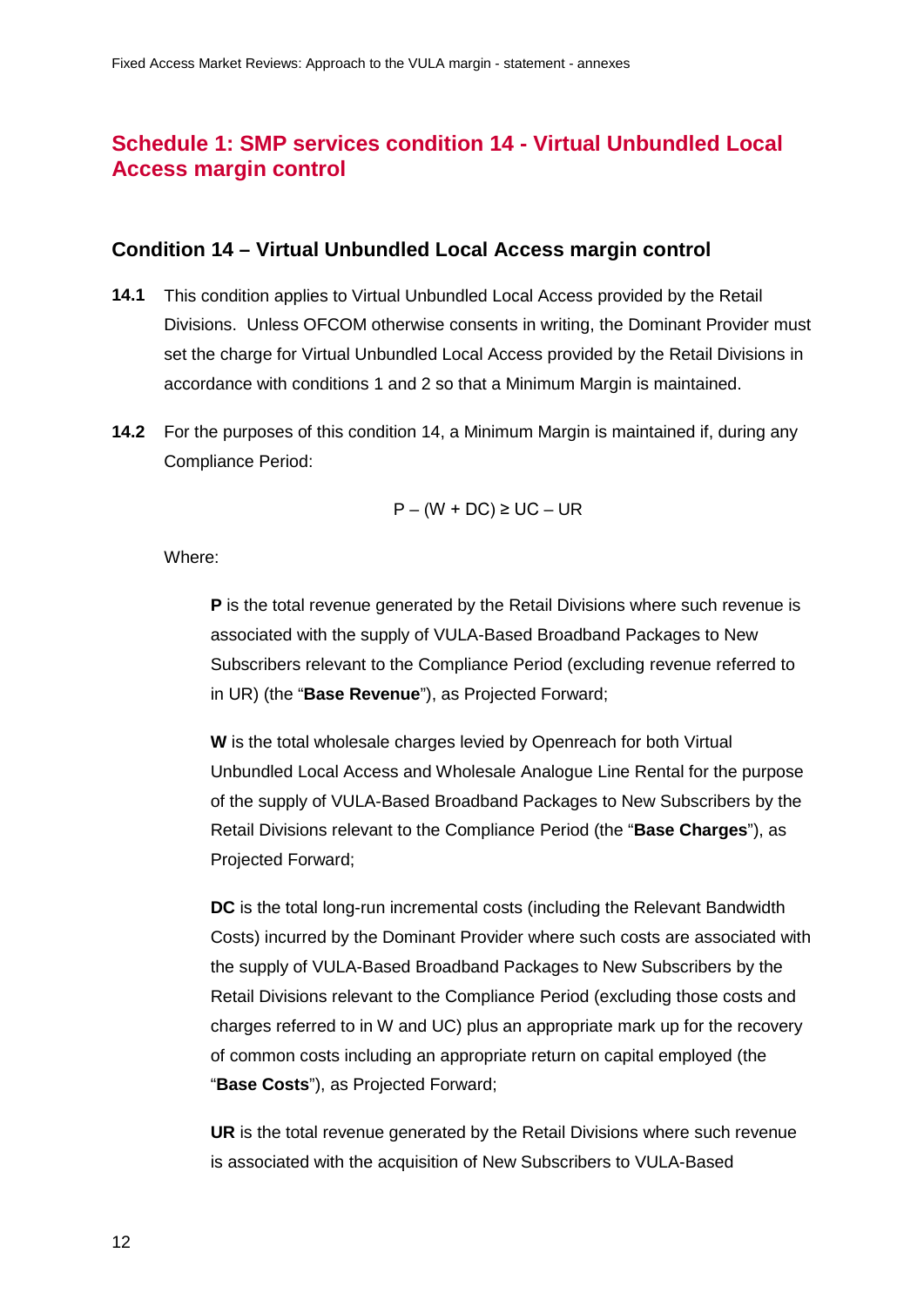Broadband Packages relevant to the Compliance Period; and

**UC** is the total long-run incremental costs incurred by the Retail Divisions where such costs are associated with the acquisition of New Subscribers to VULA-Based Broadband Packages relevant to the Compliance Period plus an appropriate mark up for the recovery of common costs including an appropriate return on capital employed.

For the purposes of this condition 14.2, any costs, charges or revenue referred to as being Projected Forward shall be calculated by:

- (a) dividing the Base Revenue, Base Charges or Base Costs (as applicable) by the number of calendar days in the relevant Compliance Period (resulting in the "**Daily Average**");
- (b) multiplying the Daily Average by 30.4375 (resulting in the "**Monthly Average**"); and
- (c) then applying the following formula:

$$
\sum_{t=0}^{N} \frac{M_t}{(1+i)^t}
$$

Where:

*t* is a number from 0 to N for each of the N months;

*i* is the appropriate cost of capital (expressed as a monthly figure), as determined by OFCOM from time to time;

*N* is 60; and

*M<sub>t</sub>* means the Monthly Average.

**14.3** The Dominant Provider must record, maintain and supply to OFCOM in an electronic format (including in any such presentational form or arrangement (including as to the level of disaggregation) as OFCOM may direct from time to time), no later than one month after the end of each Relevant Period, the data necessary for OFCOM to monitor compliance of the Dominant Provider with condition 14.1 above in respect of Virtual Unbundled Local Access. This data must include: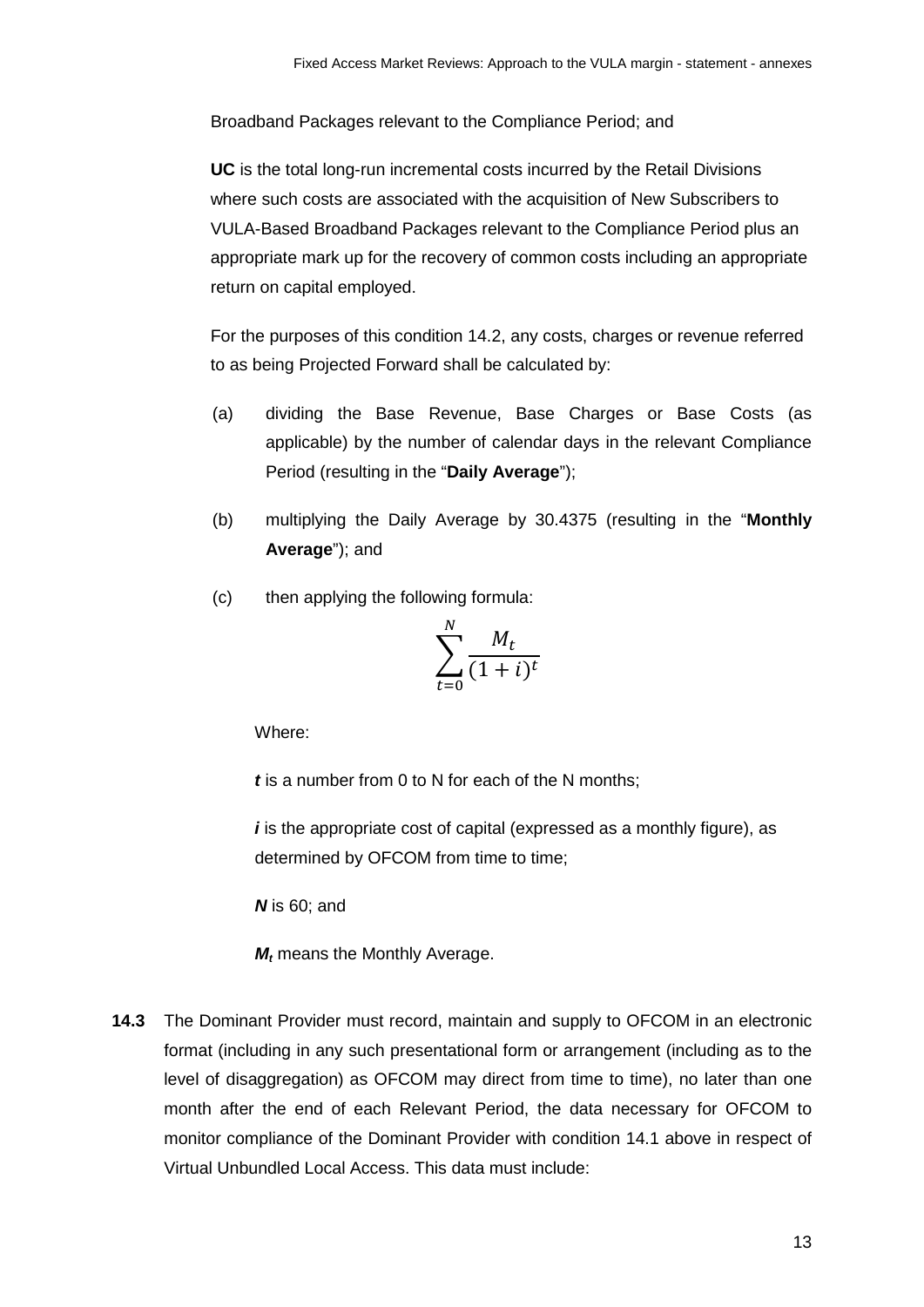- (a) Base Revenue;
- (b) Base Charges;
- (c) Base Costs;
- (d) UR;
- (e) UC; and
- (f) such other data as OFCOM may direct from time to time,

in respect of each Compliance Period the preceding Relevant Period and/or such other period as OFCOM may direct from time to time.

- **14.4** In this condition 14:
	- (a) "**Base Charges**" has the meaning given to it in condition 14.2;
	- (b) "**Base Costs**" has the meaning given to it in condition 14.2;
	- (c) "**Base Revenue**" has the meaning given to it in condition 14.2;
	- (d) **"Compliance Period**" means any period of one month over which OFCOM makes an assessment under this condition 14;
	- (e) "**Daily Average**" has the meaning given to it in condition 14.2(a);
	- (f) "**enterprise**" shall have the meaning given to it in the Enterprise Act 2002;
	- (g) "**Enterprise Act 2002**" means the Enterprise Act 2002 (c.40), as amended;
	- (h) "**Minimum Margin**" has the meaning given to it in condition 14.2;
	- (i) "**Monthly Average**" has the meaning given to it in condition 14.2(b);
	- (j) "**New Subscribers**" means those end-users that do not subscribe to a VULA-Based Broadband Package as at the commencement of the relevant Compliance Period;
	- (k) "**Openreach**" means the access services division of the Dominant Provider established under section 5 of the undertakings given by the Dominant Provider to OFCOM in accordance with section 154 of the Enterprise Act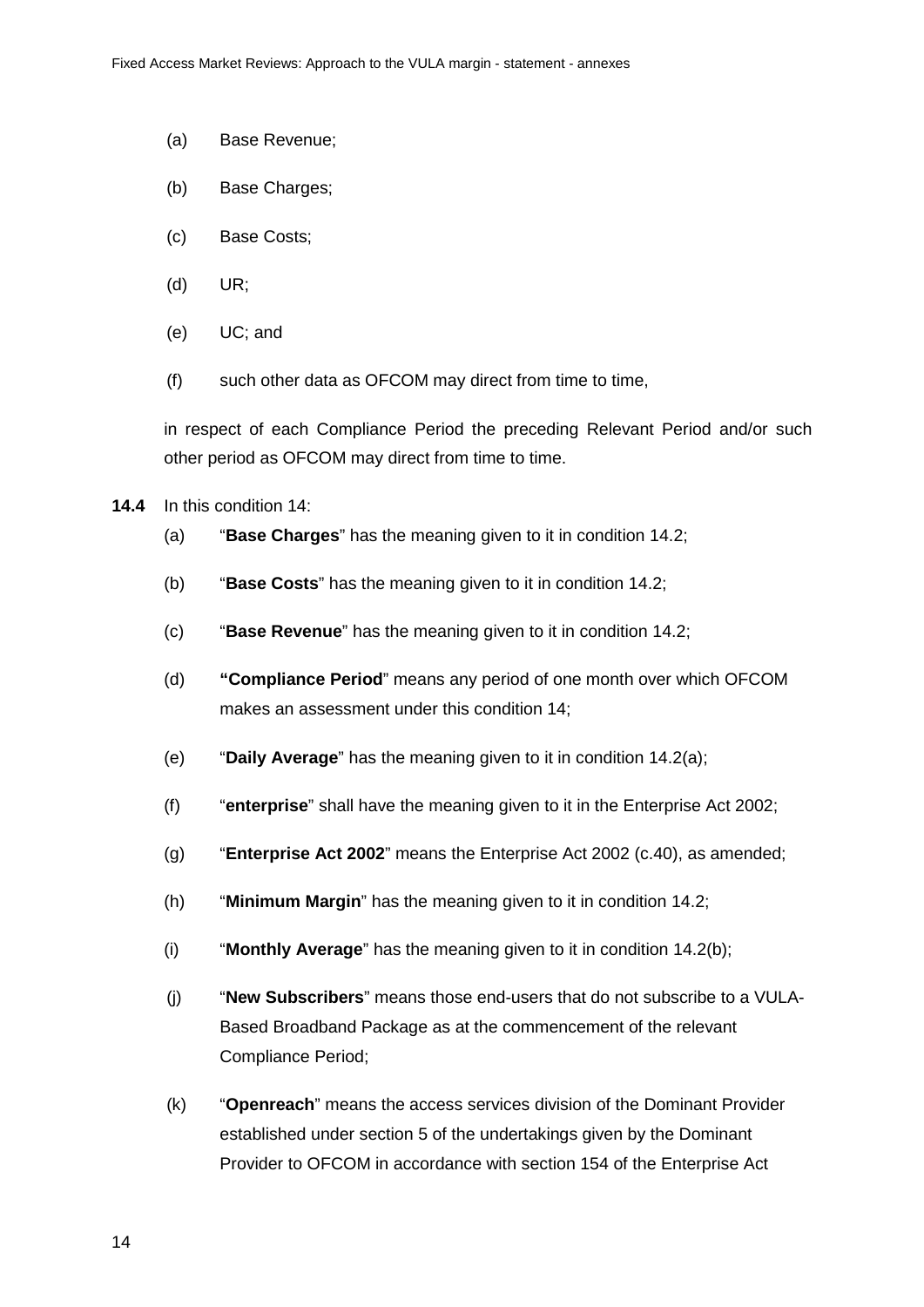2002, accepted by OFCOM on 22 September 2005;

- (l) "**Plusnet**" means Plusnet Plc, whose registered company number is 03279013;
- (m) "**Projected Forward**" has the meaning given to it in condition 14.2;
- (n) "**Regulatory Financial Statement**" shall have the meaning given to it in condition 13A;
- (o) "**Relevant Bandwidth Costs**" means:
	- (i) where the latest available Regulatory Financial Statement relevant to the Compliance Period is the 2013/14 RFS, whichever is the higher of either the Dominant Provider's Unit Bandwidth Costs relevant to the Compliance Period or £9.20 per Mbit/s;
	- (ii) where the latest available Regulatory Financial Statement relevant to the Compliance Period is the 2014/15 RFS, whichever is the higher of either the Dominant Provider's Unit Bandwidth Costs relevant to the Compliance Period or £7.17 per Mbit/s; or
	- (iii) where the latest available Regulatory Financial Statement relevant to the Compliance Period is the 2015/16 RFS, whichever is the higher of either the Dominant Provider's Unit Bandwidth Costs relevant to the Compliance Period or £5.59 per Mbit/s;
- (p) "**Relevant Period**" means:
	- (i) the period between 1 April 2015 and 30 April 2015 (inclusive);
	- (ii) the period between 1 April 2015 and 30 September 2015; and
	- (iii) after the period referred to in (ii) above, the following periods of six months beginning either (as applicable) on:
		- a. 1 October and ending on 31 March; or
		- b. 1 April and ending on 30 September.
- (q) "**Retail Divisions**" means the enterprise of the Dominant Provider known as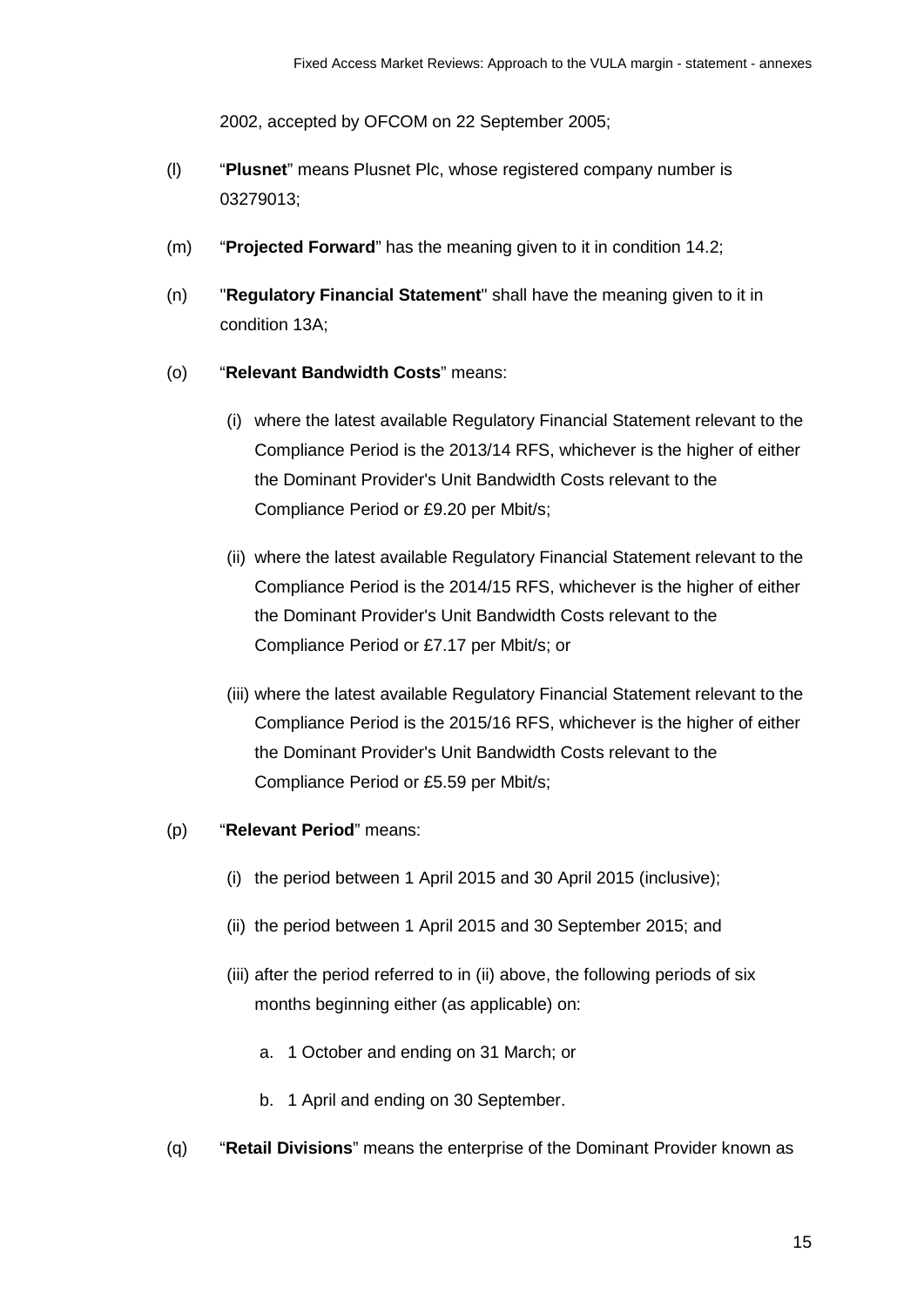'BT Consumer' (and which includes Plusnet) as at the date of the entry into force of this condition or such other enterprise or enterprises that may replace or succeed BT Consumer from time to time;

- (r) "**Unit Bandwidth Costs**" means the average cost of providing 1Mbit/s of capacity between the Local Serving Exchange and the internet relevant to the Compliance Period;
- (s) "**VULA-Based Broadband Package**" means any product, service or bundle of products or services (including, but not limited to, telephony (including fixed and mobile telephony) and television services (including content)) offered by the Dominant Provider during the relevant Compliance Period through its Retail Divisions to New Subscribers which include the provision of a broadband connection, where the Dominant Provider uses Virtual Unbundled Local Access in order to provide that broadband connection;
- (t) "**VULA-Based Broadband Packages**" means all products, services or bundles of products or services (including, but not limited to, telephony (including fixed and mobile telephony) and television services (including content)) offered by the Dominant Provider during the relevant Compliance Period through its Retail Divisions to New Subscribers which include the provision of a broadband connection, where the Dominant Provider uses Virtual Unbundled Local Access in order to provide that broadband connection;
- (u) "**2013/14 Financial Year**" means the period 1 April 2013 to 31 March 2014 (inclusive);
- (v) "**2013/14 RFS**" means the Regulatory Financial Statement prepared by the Dominant Provider in relation to the 2013/14 Financial Year;
- (w) "**2014/15 Financial Year**" means the period 1 April 2014 to 31 March 2015 (inclusive);
- (x) "**2014/15 RFS**" means the Regulatory Financial Statement prepared by the Dominant Provider in relation to the 2014/15 Financial Year;
- (y) "**2015/16 Financial Year**" means the period 1 April 2015 to 31 March 2016 (inclusive); and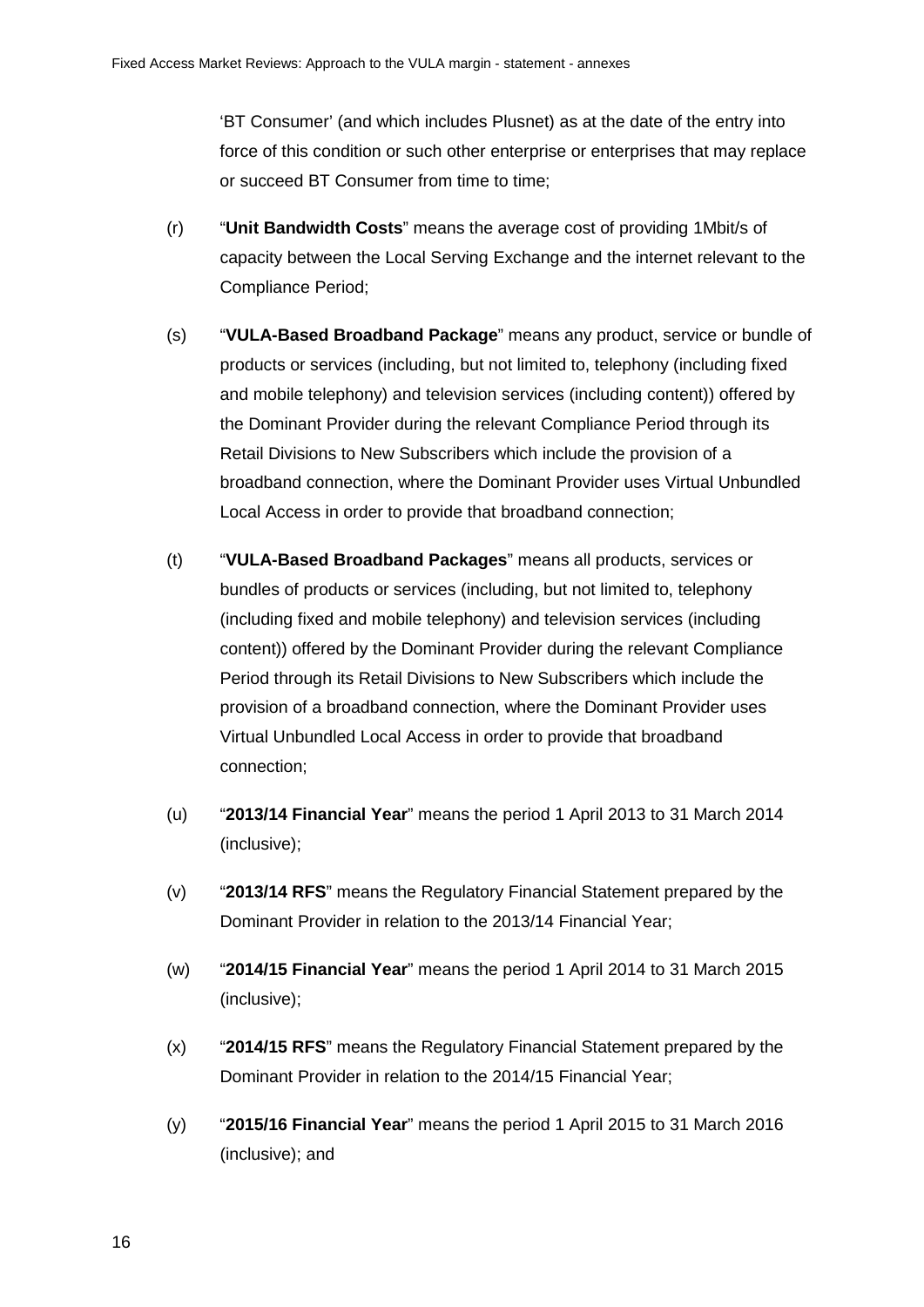(z) "**2015/16 RFS**" means the Regulatory Financial Statement prepared by the Dominant Provider in relation to the 2015/16 Financial Year.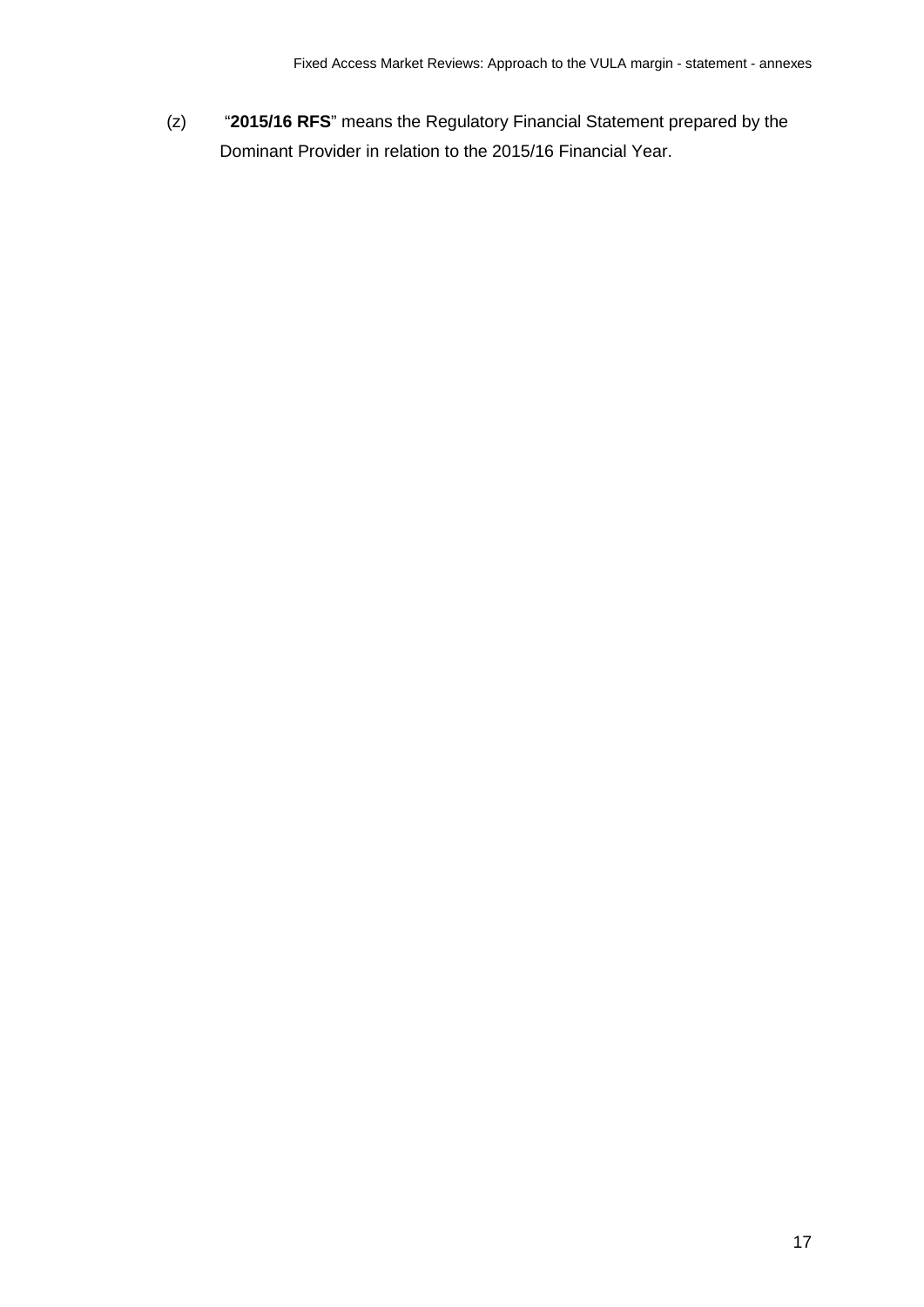## **Annex 3**

# <span id="page-19-0"></span>Guidance on assessment of the VULA margin

## **Introduction**

- A3.1 This Annex sets out guidance on how we intend to undertake an assessment of whether BT is complying with SMP condition 14. This guidance reflects the approach we would take based on the information available to us at this time. However, we recognise that it may be appropriate to depart from this guidance if there is a material change in circumstances.
- A3.2 This guidance should be read alongside SMP condition 14.

## **Structure of this guidance**

- A3.3 SMP condition 14 distinguishes between the following five categories of costs/revenues:
	- ongoing revenues;
	- ongoing wholesale costs;
	- ongoing retail costs;
	- upfront costs; and
	- upfront revenues.
- A3.4 Each of these cost and revenue categories are discussed in turn in this guidance at paragraphs A3.14-A3.22 (ongoing revenue), A3.23-A3.24 (ongoing wholesale costs), A3.25-A3.61 (ongoing retail costs), A3.62-A3.71 (upfront costs) and A3.72- A3.73 (upfront revenues).
- A3.5 We first discuss at paragraphs A3.6-A3.13 our general approach to assessing compliance with SMP condition 14.

## **Overview of approach**

- A3.6 Except where noted otherwise, we would assume that the VULA margin was consistent over the Average Customer Lifetime ('ACL').
- A3.7 When conducting an assessment, we would consider whether a material change in circumstances occurred in the months preceding or during the compliance period. If there was evidence that this was the case then we may depart from the guidance set out below.
- A3.8 When assessing BT's compliance with SMP condition 14 during a particular time period, we would seek to use historical data that is representative of the circumstances over the ACL.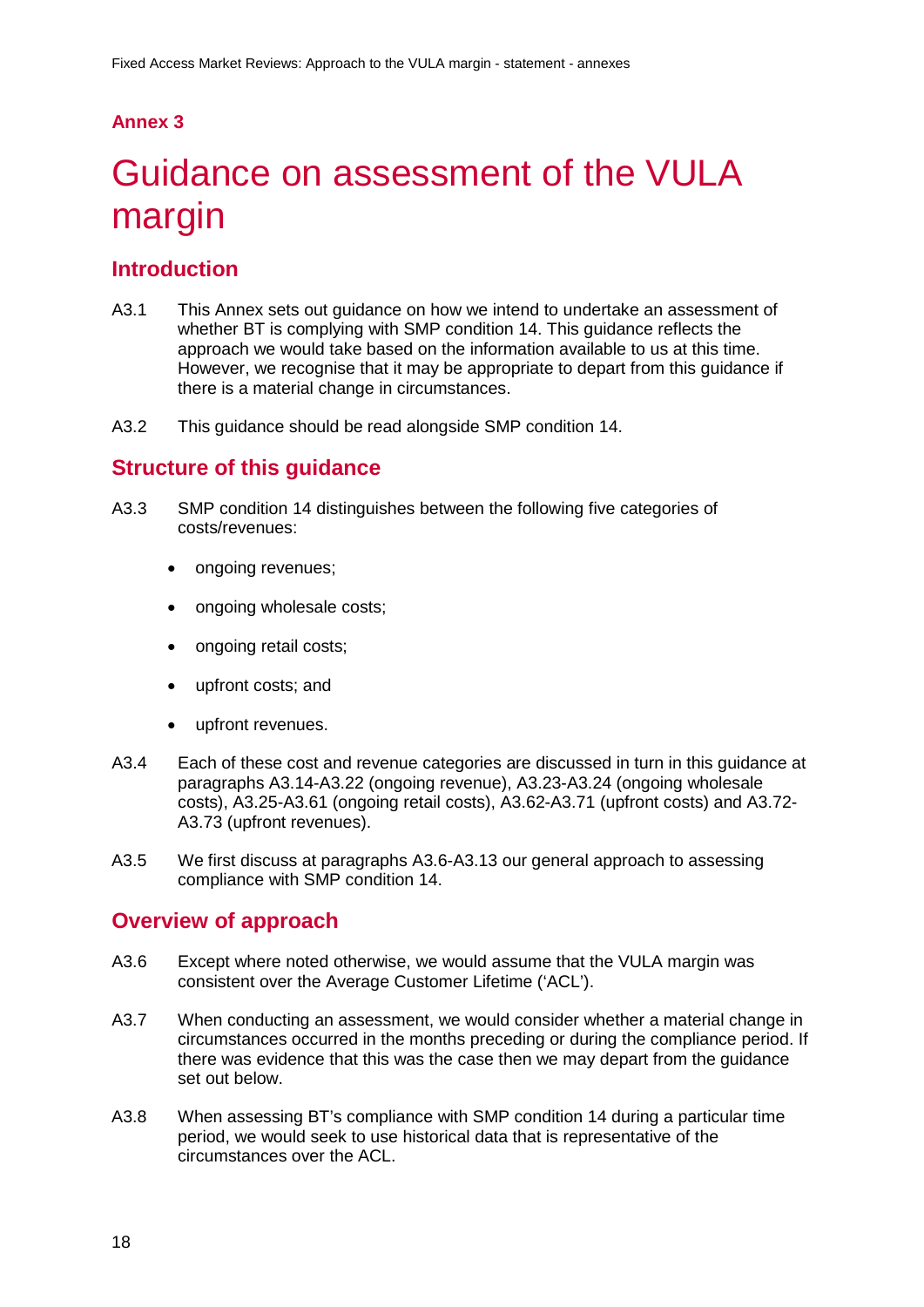- A3.9 In order to assess BT's fibre portfolio, we would calculate weighted average revenues and costs across individual bundles within BT's fibre portfolio. The weights used in the calculation would be the volumes of subscribers acquired on each product during the compliance period.
- A3.10 When carrying out an assessment of the VULA margin, we would simplify our modelling in order to focus on the most material factors. In particular we would:
	- not specifically take fibre to the premises (FTTP) bundles into account when carrying out modelling; and
	- analyse Plusnet subscribers by using data on the costs and revenues for superfast broadband products supplied by the rest of BT Consumer, except where data on Plusnet's specific costs and revenues can be easily sourced using publicly available information or Plusnet's management accounts.
- A3.11 When assessing the VULA margin we would consider the prices that BT charges to new superfast broadband customers.
- A3.12 The VULA margin assessment would include the costs and revenues of any new services BT begins to bundle with superfast broadband during the market review period (e.g. mobile services).
- A3.13 We would use the pre-tax nominal weighted average cost of capital ('WACC') relevant to the BT Consumer business prevailing in the compliance period in order to project forward BT's ongoing costs and revenues.

## **Ongoing monthly revenues**

A3.14 Our guidance on how we would calculate the parameter "P" in SMP condition 14.2 is set out in the following subsection.

#### **Monthly subscription revenues**

A3.15 Headline monthly subscription prices for the product tiers in the superfast broadband portfolio would be the prices applicable during the compliance period. We would make an adjustment to the headline monthly subscription prices to take into account loyalty / retention discounts which BT offers to certain customers. The level of the adjustments would be estimated by calculating the average percentage discount given on each product tier over the compliance period.

#### **Line rental revenues**

A3.16 Line rental prices would be the line rental prices applicable during the compliance period. To take into account the different prices of standard line rental and annual line rental saver, the average line rental price would be estimated on the basis of the volumes of BT superfast broadband customers using each option over the compliance period.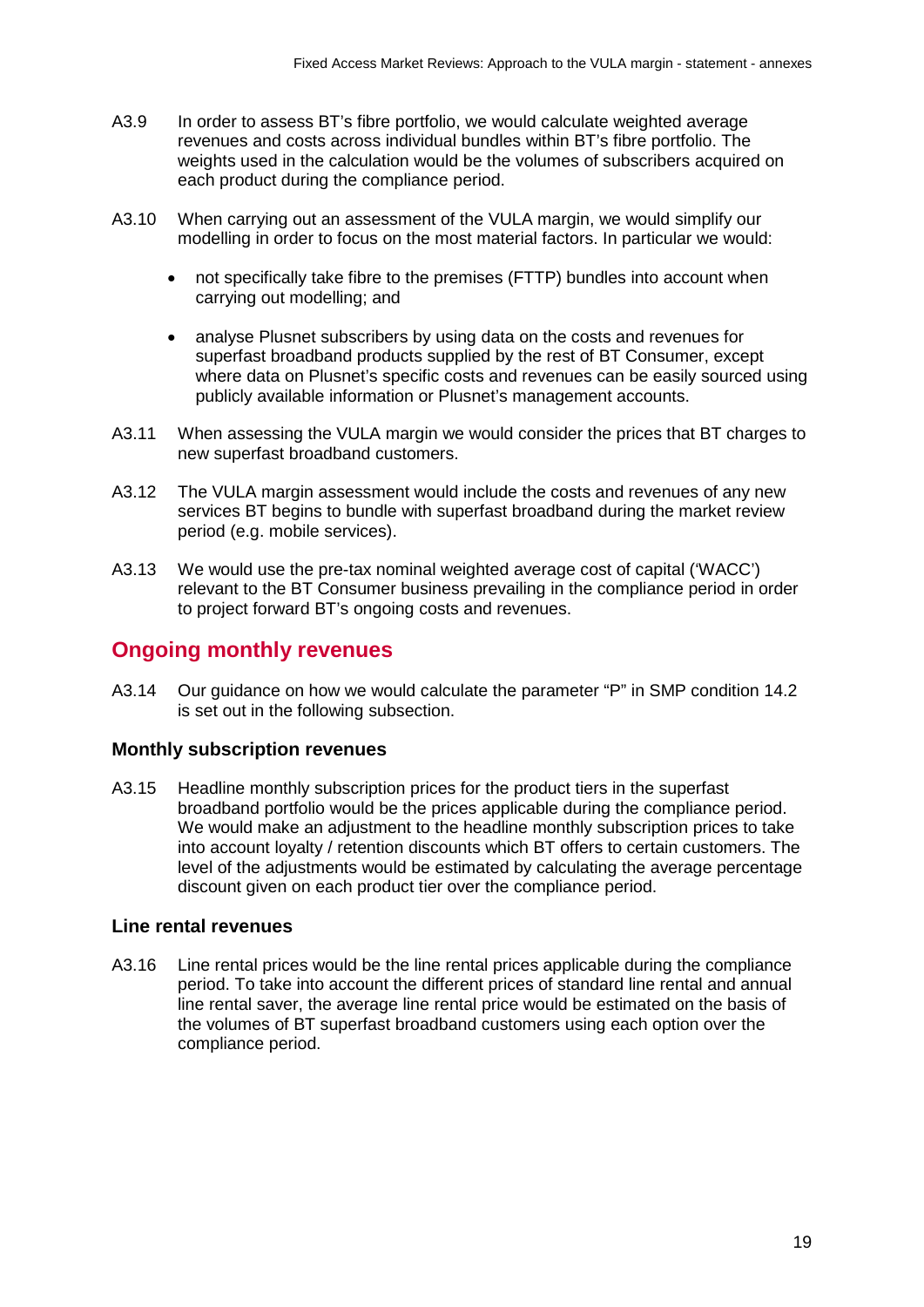## **Call revenues**

A3.17 The call revenues earned from a superfast broadband customer would be sourced from BT's database $^{33}$  $^{33}$  $^{33}$  and would be based on the average revenues earned from superfast broadband customers over the previous six months. This would include revenues earned from package fees and out of package ('OOP') calls.

### **Out of package data usage revenues**

A3.18 The OOP data usage revenues earned from a superfast broadband customer would be sourced from  $BT$ 's system<sup>[34](#page-21-1)</sup> and would use the average OOP data usage earned from superfast broadband customers over the previous six months.

### **Advertising revenues**

A3.19 We would estimate the amount of advertising revenue earned from a superfast broadband customer by taking the amount recorded in the most recent annual Broadband management accounts and dividing by the average broadband customer base over the period the accounts cover and converting to a monthly figure.

## **TV revenues**

- A3.20 The headline monthly subscription prices for BT TV would be the prices applicable during the compliance period.
- A3.21 We would estimate on-demand revenues by taking the total on-demand revenues reported in the most recent BT TV management accounts and dividing by the average number of TV subscriptions in the period covered by the accounts and converting to a monthly figure.
- A3.22 We would adjust ongoing TV revenues downwards to account for those triple-play superfast broadband customers who cease taking BT TV before the 5-year superfast broadband ACL has concluded. We would reduce ongoing TV revenues by  $[\times]$  per cent after the first  $[\times]$  months of the ACL (i.e. assume that  $[\times]$  per cent of triple-play customers continue to receive BT TV for the remaining  $[\times]$  months of the ACL). We would revisit this figure in the event that more accurate evidence was available.

# **Ongoing monthly wholesale costs**

- A3.23 Our guidance on how we would calculate the parameter "W" in SMP condition 14.2 is set out in the following subsection.
- A3.24 When assessing the VULA margin we would take the wholesale charges applicable during the compliance period (including volume discounts) published on the Openreach website.

<span id="page-21-0"></span> $^{33}$  BT currently holds a database, known as [ $\ll$ ], which collects the calling records of each of its customers' accounts and includes information on the pence per minute call charges and costs applicable in a given month (by call type, time of day and package).  $\overline{a}$ 

<span id="page-21-1"></span> $34$  Currently known as [ $\ll$ ].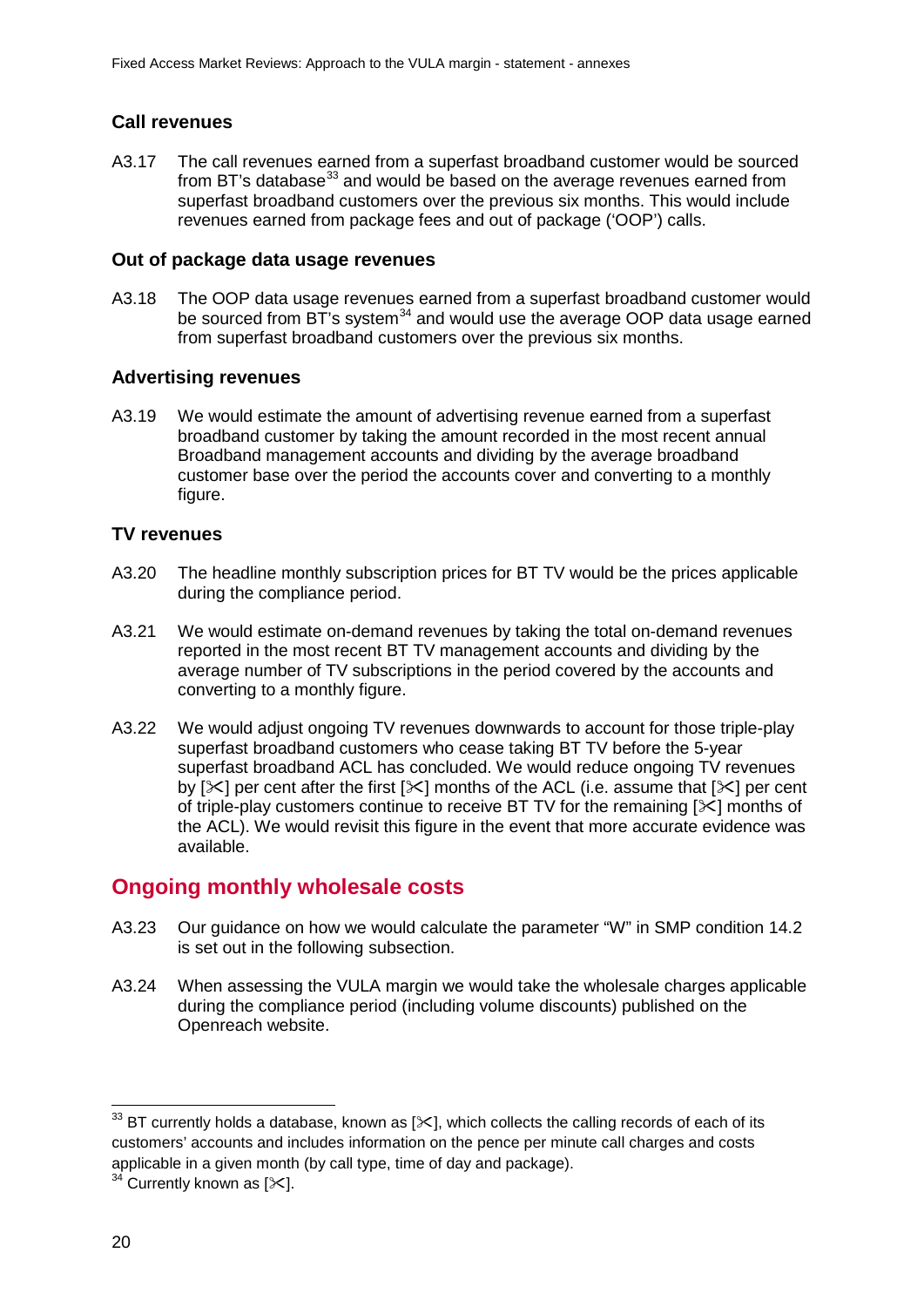# **Ongoing monthly retail costs**

A3.25 Our guidance on how we would calculate the parameter "DC" in SMP condition 14.2 is set out in the following subsection.

#### **Voice costs**

A3.26 The call costs of serving a superfast broadband customer would be sourced from BT's database<sup>[35](#page-22-0)</sup> and would be based on the average calls made by superfast broadband customers over the previous six months. This would cover both inpackage and OOP calls and would include product unit costs, payments to other licensed operators and the call costs will be based on the revenues for call types for which costs are not available in the BT's database (e.g. 0844, 0870, premium rate and directory enquiry calls).

#### **Network costs**

A3.27 We would estimate network costs using the following approach:

Network costs = Unit bandwidth cost x Average capacity available to each end user

- A3.28 We would estimate BT's unit bandwidth cost of supplying superfast broadband services on the basis of the WBC Bandwidth unit FAC in Market 3/Market B according to the regulatory financial system used to prepare the most recent annual RFS at the time of the assessment.
- A3.29 Insofar as not already reflected in the RFS methodology, we would make a downward adjustment to accurately reflect the lower backhaul costs of superfast broadband services. The adjustment would be to remove the EAD element of the EoI unit charge in Market 3/B.
- A3.30 Insofar as not already reflected in the RFS methodology, we would separately include the cost of MSILs and Cable Links used as transmission bearers. Transmission bearer costs would be calculated by multiplying the prices charged by BT Wholesale (for MSILs) and Openreach (for Cable Links) by the total number of links used to support broadband traffic.
- A3.31 Insofar as not already reflected in the RFS methodology, we would separately include the cost of 21CN core transmission. We would calculate the amount of 21CN core transmission costs to include in the unit bandwidth cost by dividing the total FAC (including a return on mean capital employed) of the components that cover transmission on the 21CN core network (currently component CN906) by the total bandwidth volumes of the services that use 21CN core transmission.
- A3.32 Insofar as not already reflected in the 2014/15 RFS methodology, we would include in the unit bandwidth cost an appropriate allocation of costs that had previously been allocated on a future benefits basis. We would also consider whether any equivalent adjustment should be made to BT's 2013/14 RFS.
- A3.33 If there are any future policy decisions affecting the calculation of BT's unit bandwidth costs within its RFS, we would take these into account at the point from which any decisions are made.

<span id="page-22-0"></span> $35$  See footnote to paragraph A3.17.  $\overline{a}$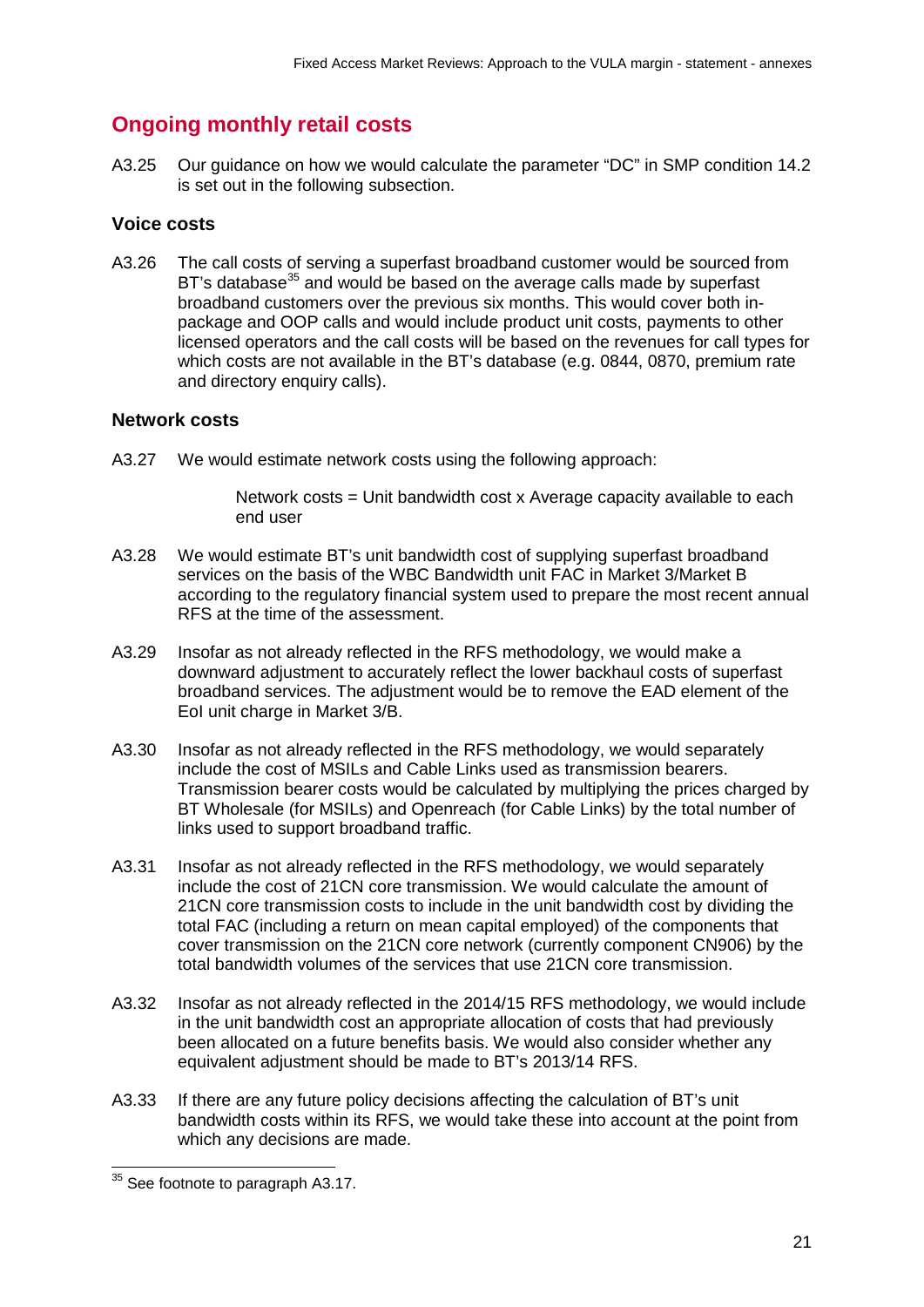A3.34 We would use the average capacity available to each user for each product in the superfast broadband portfolio covering the same time period as the unit bandwidth cost data relates to.

#### **Network rental overheads**

A3.35 To avoid the double-counting of selling, general and administration (SG&A) costs, we will not include a separate network rental overheads item in the VULA margin assessment.

#### **Platform and portal fees**

- A3.36 We would estimate the platform costs of serving a superfast broadband customer by allocating the amount recorded in the most recent annual Broadband management accounts in proportion to the total capacity used by customers on each superfast broadband product during the same period (and converting to a monthly figure).
- A3.37 We would estimate the portal fees of serving a superfast broadband customer by taking the amount recorded in the most recent annual Broadband management accounts and dividing by the average broadband customer base during the same period (and converting to a monthly figure).

#### **Product feature costs**

- A3.38 To calculate the cost of providing NetProtect Plus to superfast broadband customers, we would multiply licence charge  $[\times]$  by the proportion of new superfast broadband customers who take up this product feature during the previous six months.
- A3.39 To calculate the cost of providing BT Cloud to superfast broadband customers, we would multiply the monthly licence fee by the proportion of new superfast broadband customers who take up this product feature during the previous six months.
- A3.40 While we include BT Wi-Fi in the VULA margin assessment, we would assume that the costs of the service are zero.
- A3.41 We would not include a separate item for SmartTalk costs.

#### **Fibre development costs**

A3.42 To estimate the fibre development cost of acquiring a superfast broadband customer, we would take the development spend incurred before the launch of BT's superfast broadband products and divide by the total base of BT superfast broadband customers at the time of the assessment.

#### **Ongoing SG&A costs**

A3.43 We would take each of the SG&A costs in Guidance Table 1 into account when assessing the VULA margin.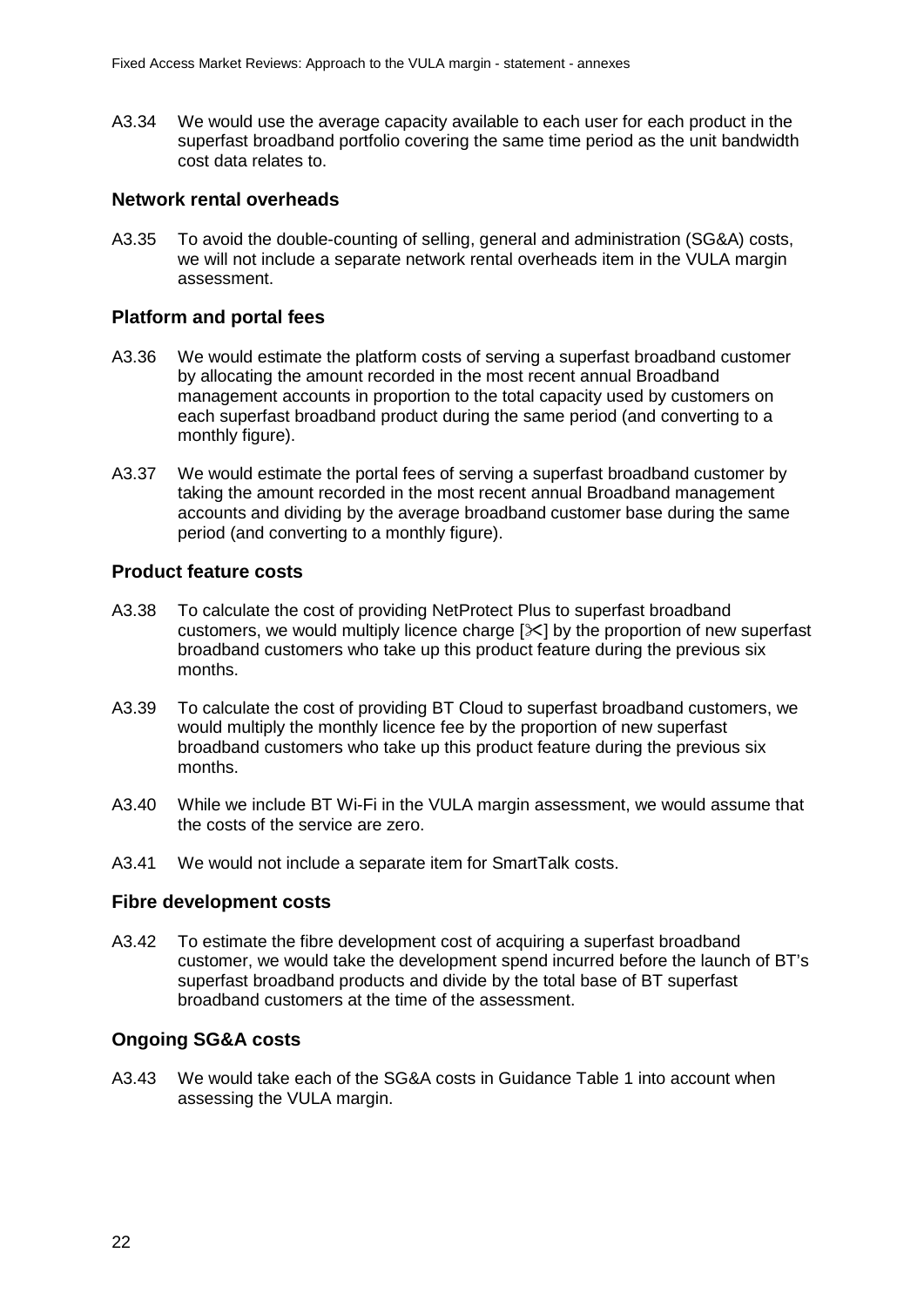| <b>Cost item</b>                                      | <b>Cost type</b>        | <b>Description</b>                               |
|-------------------------------------------------------|-------------------------|--------------------------------------------------|
| Marketing-<br>retention                               | Short-run variable      | $[\times]$                                       |
| <b>Customer services -</b><br>ongoing                 | Short-run variable      | $ \mathcal{X} $                                  |
| <b>Billing &amp; bad debt</b>                         | Short-run variable      | $[\times]$                                       |
| <b>Total Labour Cost-</b><br>retention                | Short-run variable      | $\left[\infty\right]$                            |
| <b>Total Labour Cost -</b><br>management              | Short-run variable      | $[\infty]$                                       |
| <b>Development</b>                                    | Short-run variable      | $[\infty]$                                       |
| Marketing - non-<br>campaign                          | Long-run variable/Fixed | $[\times]$                                       |
| <b>Customer services -</b><br>overheads               | Long-run variable/Fixed | $\left[\infty\right]$                            |
| <b>Accommodation</b>                                  | Long-run variable/Fixed | $[\times]$                                       |
| <b>Other</b><br>internal/external<br>spend/recoveries | Long-run variable/Fixed | $[\times]$                                       |
| <b>People related costs</b>                           | Long-run variable/Fixed | $[\times]$                                       |
| <b>IT spend</b>                                       | Long-run variable/Fixed | $[\times]$                                       |
| <b>Marketing platform</b><br>spend                    | Long-run variable/Fixed | $[\times]$                                       |
| TSO - direct,<br>indirect and fixed                   | Long-run variable/Fixed | See explanation in paragraphs 6.168 to<br>6.200. |
| <b>Miscellaneous costs</b>                            | Long-run variable       |                                                  |

#### **Guidance Table 1 – Ongoing SG&A costs**

- A3.44 For short-run variable SG&A costs, we would use either the Customer or Product approaches depending on whether the cost item is principally driven by the number of customers being served or the number of products being sold.
- A3.45 For long-run variable or fixed and common SGA costs, we would use the Revenue approach to allocate costs to the superfast broadband portfolio.
- A3.46 Guidance Table 2 sets out the allocation approach we would apply to each ongoing SG&A cost item to allocate to the superfast broadband portfolio stack. Once we have calculated the appropriate allocation to the fibre portfolio, we would then calculate the ongoing monthly SG&A cost per superfast broadband customer by dividing the amount allocated by the average base of superfast broadband customers during the data period and converting this to a monthly figure.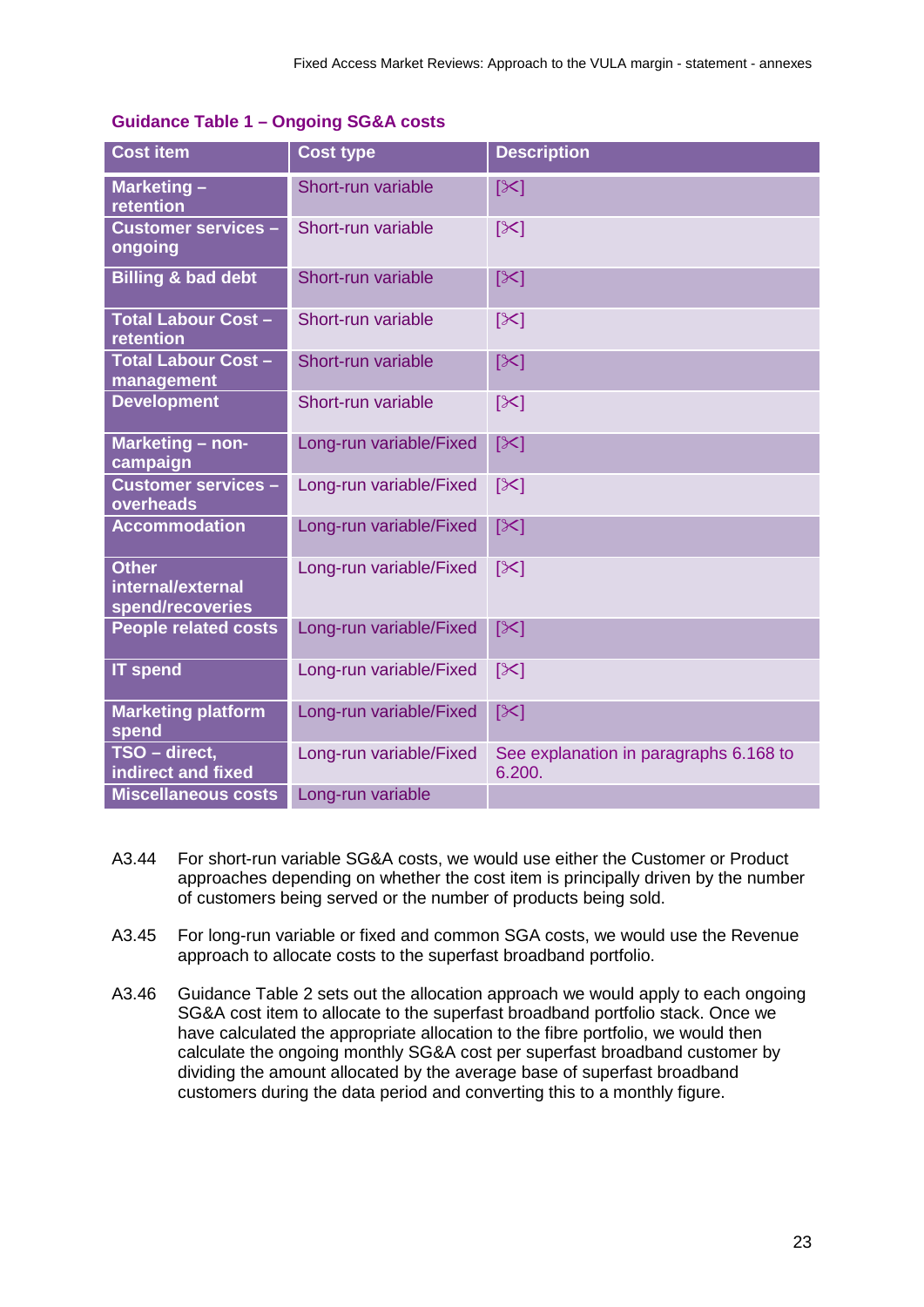| <b>SG&amp;A cost category</b>            | <b>Allocation method</b> |
|------------------------------------------|--------------------------|
| <b>Marketing - retention</b>             | <b>Customer</b>          |
| <b>Customer services - ongoing</b>       | <b>BT</b> breakdown      |
| <b>Billing &amp; bad debt</b>            | <b>Customer</b>          |
| <b>Total Labour Cost - retention</b>     | <b>Customer</b>          |
| <b>Total Labour Cost - management</b>    | <b>Product</b>           |
| <b>Development</b>                       | <b>BT</b> breakdown      |
| Marketing - non-campaign                 | <b>Revenue</b>           |
| <b>Customer services - overheads</b>     | Revenue                  |
| <b>Accommodation</b>                     | <b>Revenue</b>           |
| Other internal/external spend/recoveries | <b>Revenue</b>           |
| <b>People related costs</b>              | <b>Revenue</b>           |
| <b>IT</b> spend                          | Revenue                  |
| <b>Marketing platform spend</b>          | <b>Revenue</b>           |
| <b>Miscellaneous costs</b>               | Revenue                  |
| TSO - direct and indirect                | <b>Revenue</b>           |
| <b>TSO Fixed</b>                         | Revenue                  |

#### **Guidance Table 2: Allocation approaches applied to SG&A costs**

#### **Ongoing TV costs**

- A3.47 We would estimate content and bandwidth costs of serving a triple-play superfast broadband customer by taking the amounts reported in the most recent BT TV management accounts for each BT TV package (Essentials package, Essentials Extra package) and dividing by the number of subscribers on each TV package during the period covered by the accounts. Average content and bandwidth costs per superfast broadband customer would be calculated by weighting on the basis of the number of customers acquired on each TV package in the compliance period.
- A3.48 We would estimate licences, customer premise equipment and fixed costs by taking the amounts reported in the most recent annual BT TV management accounts and dividing by the total TV subscribers during the period covered by the accounts.
- A3.49 We would adjust ongoing TV costs downwards to account for those triple-play superfast broadband customers who cease taking BT TV before the 5-year superfast broadband ACL has concluded. We would reduce ongoing TV costs by  $[\times]$  per cent after the first  $[\times]$  months of the ACL (i.e. assume that  $[\times]$  per cent of triple-play customers continue to receive BT TV for the remaining  $[\times]$  months of the ACL). We would revisit this figure in the event that more accurate evidence was available.

#### **Treatment of BT Sport costs**

Calculation of the net costs of BT Sport

- A3.50 We would use BT's actually incurred costs in the six months up to and including the compliance period as set out in its accounts for ongoing costs.
- A3.51 We would calculate BT's monthly costs for each sport right by converting its actual expenditure on each sports right into a constant monthly payment. We would do this by calculating the NPV of each sports rights contract over the entire contract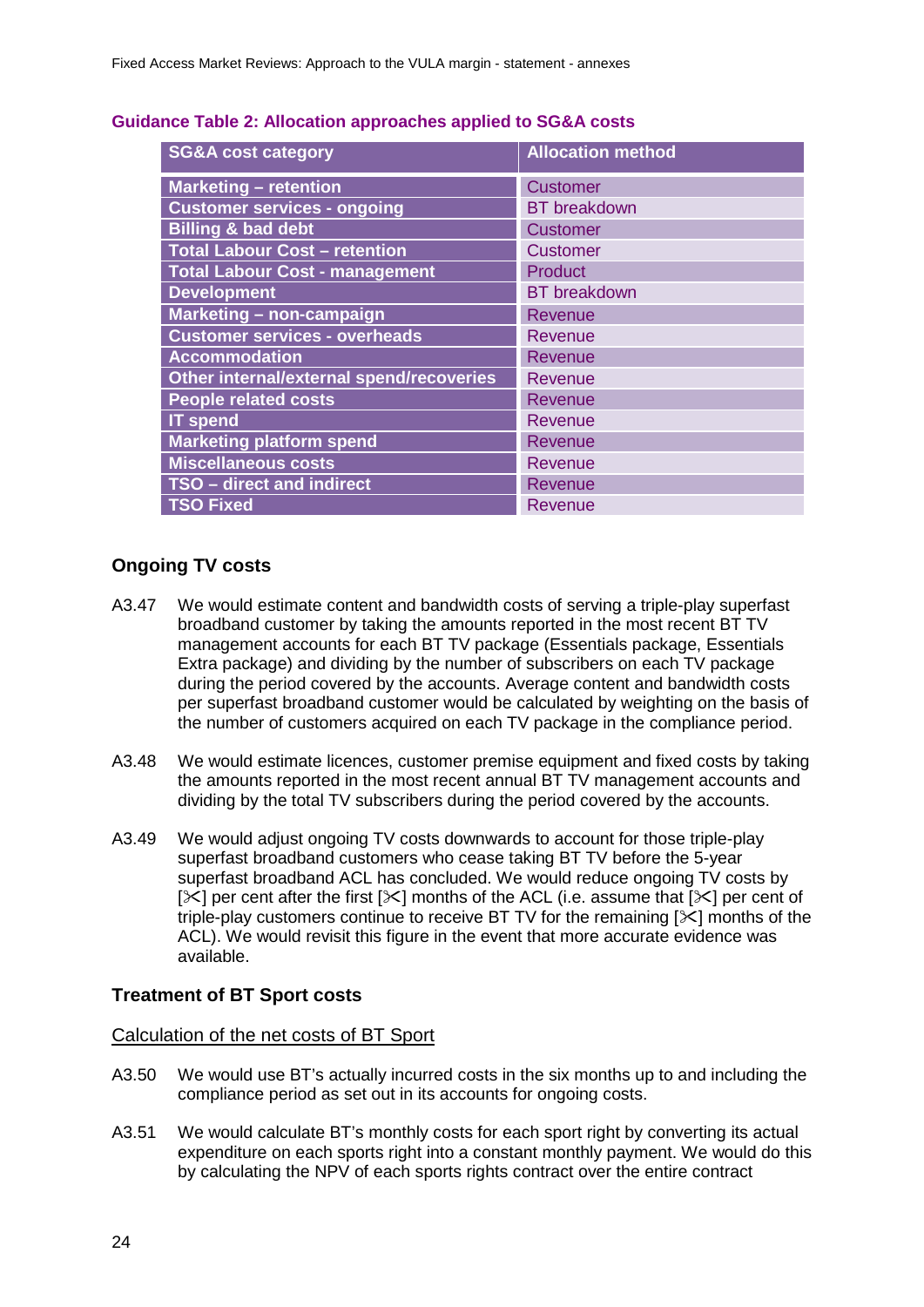duration up until the next contract is available (based on each contract's start date) and convert this into an equivalent ongoing monthly cost equal to that NPV. We would use the pre-tax nominal WACC relevant to the BT Consumer business prevailing during the compliance period when carrying out this calculation.

- A3.52 We would then take an average of the monthly rights cost across the six months up to and including the compliance period.
- A3.53 We would include an additional  $[\times]$ /month until March 2018 to reflect the initial launch costs of BT Sport. In the event that a more up to date estimate of the WACC is available, we would consider whether to update this figure.
- A3.54 We would likely adjust the total costs of BT Sport to smooth the UEFA launch costs in 2015/16. We would expect BT to provide suitable evidence on the level of these UEFA launch costs. We are unlikely to accept that the level of these costs is higher than  $[\times]$  uplifted for CPI inflation since 2013/14.
- A3.55 We would likely spread the UEFA launch costs over five years by converting them into an equivalent ongoing monthly cost with a NPV equal to the cost incurred. In calculating that NPV we would likely assume that the discount rate is equal to the monthly pre-tax nominal WACC relevant to the BT Consumer business prevailing during the compliance period.
- A3.56 In assessing the direct revenues associated with BT Sport, we would take into account BT's monthly subscription revenues from residential subscribers and commercial premises as well as BT's monthly sublicensing revenues, advertising revenues and provisioning revenues.
- A3.57 We would use historical, audited data covering the six months up to and including the compliance period. We would assume that the direct revenues over the ACL are:
	- at their level as at the end of that six months, where evidence shows that revenues were growing over those six months; and
	- at the historical average over those six months, where evidence shows that revenues were not growing over those six months.
- A3.58 In the absence of better information, we would smooth the provisioning revenues over a period of five years using the pre-tax nominal WACC relevant to the BT Consumer business prevailing in the compliance period. Would do this by converting them into constant ongoing monthly revenue with an equivalent NPV.

#### Allocating the net costs of BT Sport between to superfast broadband

- A3.59 When allocating the net costs of BT Sport to BT's superfast broadband portfolio, we would adopt the following two step approach.
- A3.60 First we would calculate the total number of BT residential broadband subscribers that (i) have an active BT Sport connection (i.e. they meet the requirements to watch these channels without taking further action); and (ii) pay a discounted price for BT Sport (relative to non-BT broadband subscribers) or receive it for 'free'. We would use whatever proportion of that total is accounted for by superfast broadband subscribers to determine the proportion of the net costs of BT Sport that are allocated to superfast broadband subscribers. Should BT change the terms under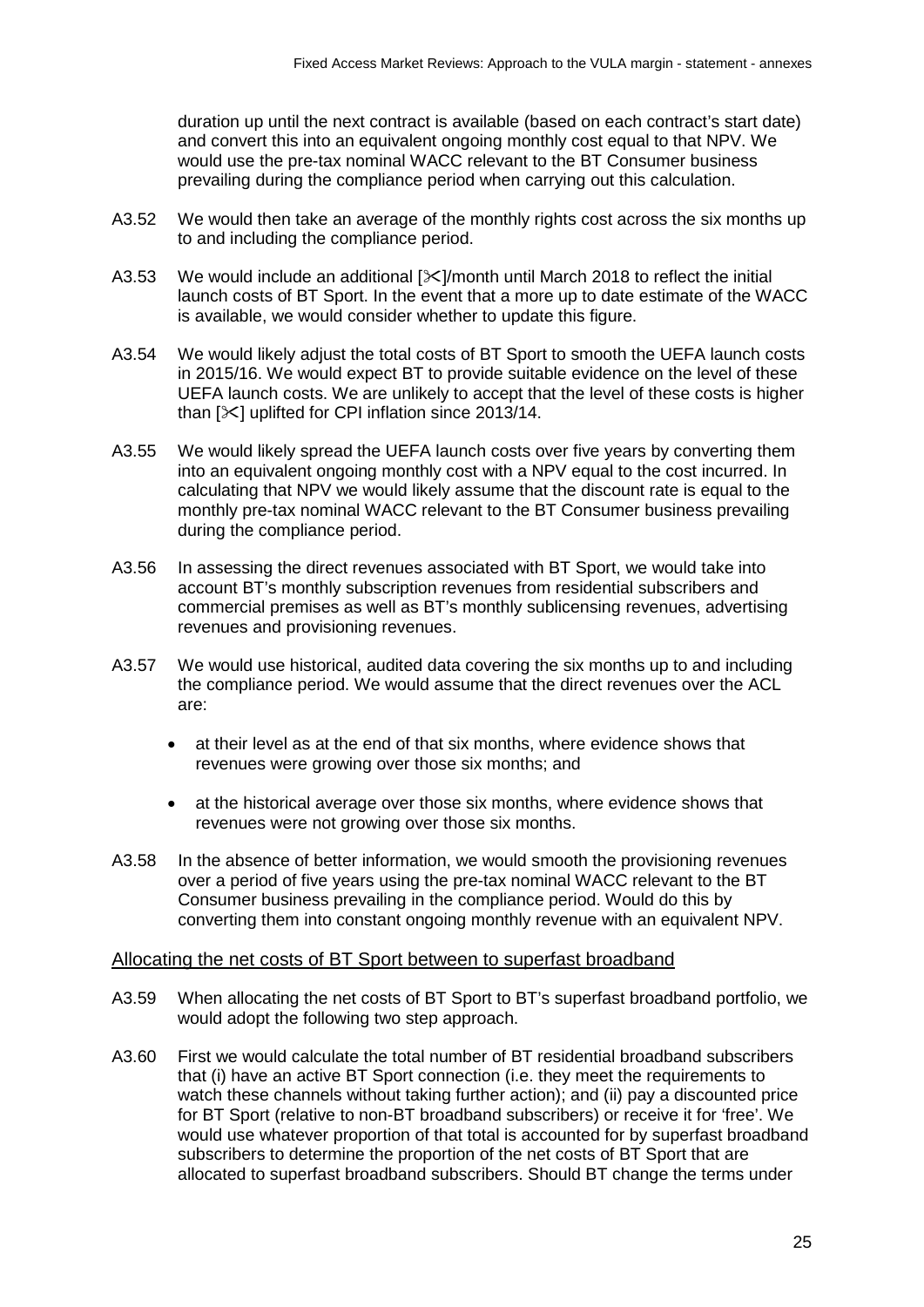which BT broadband customers can watch BT Sport in a way that we consider manipulates our measure of the take-up of BT Sport, we would reconsider our approach to calculating the proportion used to allocate the net costs of BT Sport.

A3.61 Second, we would calculate the net BT Sport cost per superfast broadband customer by dividing the net costs of BT Sport allocated to BT's superfast broadband portfolio by the total number of BT Consumer Infinity and Plusnet Fibre customers during the compliance period.

## **Upfront costs**

A3.62 Our guidance on how we would calculate the parameter "UC" in SMP condition 14.2 is set out in the following subsection.

#### **Connection costs**

- A3.63 We would take into account the costs of GEA Connection, GEA Managed Install, WLR Connection (or any future equivalents) and retail-level connection activities.
	- GEA Connection charges and GEA Managed Install charges would be the charges applicable during the previous six months.
	- To estimate the WLR Connection cost, we would firstly calculate the proportion of connections that incur Openreach charges based on the volumes of superfast broadband customers that were acquired from other operators in the previous six months. We would then calculate the average charge paid for these connections applicable during the previous six months on the basis of the split of acquired customers that required a new line and those that needed an existing line to be migrated using the data from BT's management information system.<sup>[36](#page-27-0)</sup>
	- Retail-level activity costs would be estimated using the most recent data available from BT's regulatory financial reporting system.<sup>[37](#page-27-1)</sup>

#### **SG&A costs (upfront acquisition)**

- A3.64 Guidance Table 3 sets out the upfront acquisition SG&A costs that we would take into account.
- A3.65 For upfront acquisition SG&A costs, we would allocate on the basis of the number of superfast broadband customers acquired as a percentage of the total number of customers acquired by BT Consumer during the data period. For example, if a third of all BT Consumer customer acquisitions are for superfast broadband products, we would allocate a third of the total SG&A upfront acquisition costs to the superfast broadband portfolio cost stack. To calculate acquisition SG&A costs per superfast broadband customer, we would then divide this figure by the number of superfast broadband customers acquired during the data period.

 $36$  Currently known as [ $\ll$ ].  $\overline{1}$ 

<span id="page-27-1"></span><span id="page-27-0"></span> $37$  [ $\times$ ].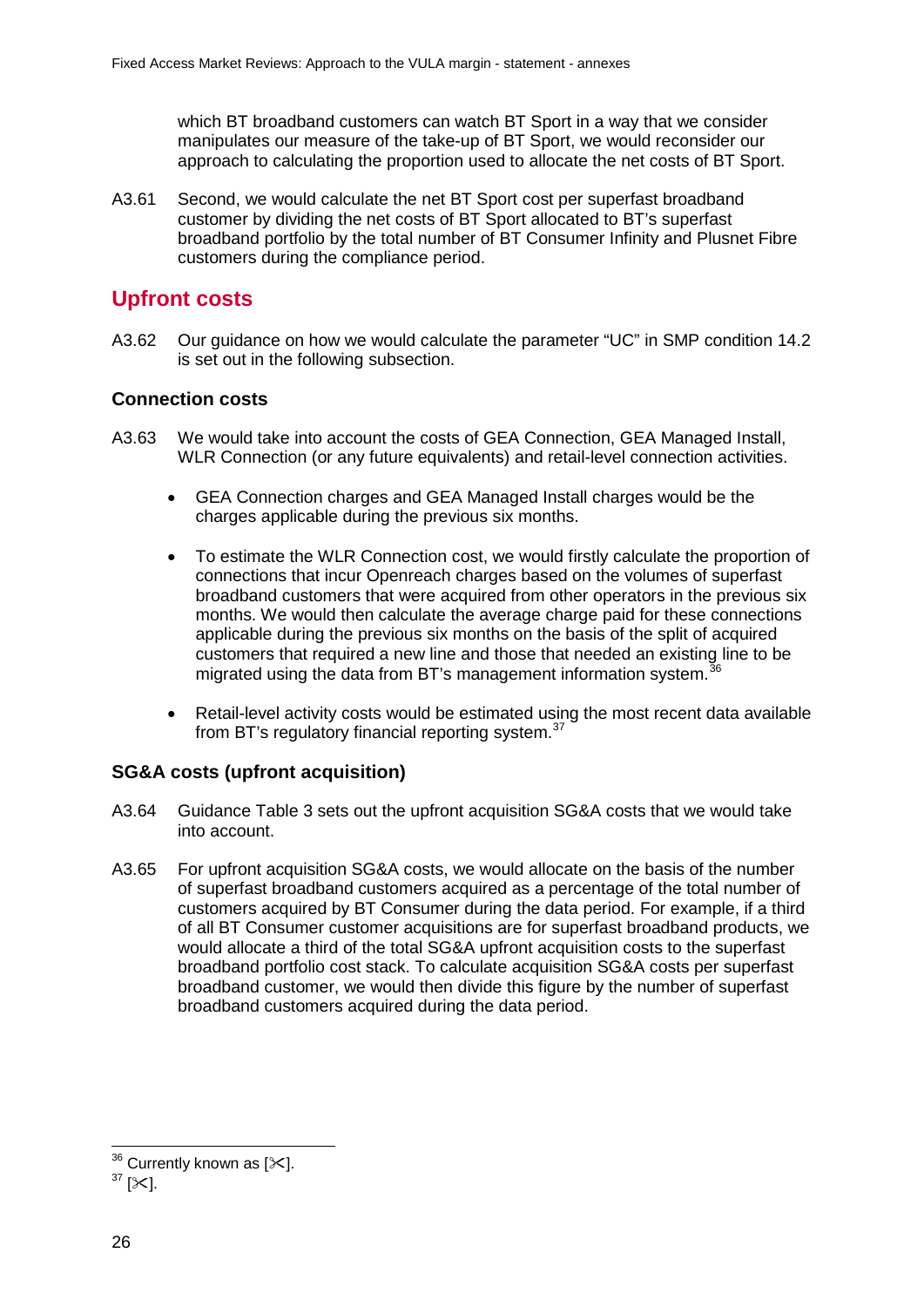| <b>Cost item</b>                      | <b>Description</b>    |
|---------------------------------------|-----------------------|
| <b>Marketing - acquisition</b>        | $\mathbb{K}$          |
| <b>Affiliates / pay-per-click</b>     | $[\times]$            |
| <b>Customer services -</b><br>upfront | $\left[\infty\right]$ |

#### **Guidance Table 3 –SG&A upfront acquisition costs**

#### **Sales costs**

A3.66 We would source sales costs from BT's most recent system<sup>[38](#page-28-0)</sup> which provides a breakdown of the various activities []. The sales costs to be allocated to the superfast broadband portfolio would be estimated by multiplying the proportion of staff time used to acquire superfast broadband customers by the total labour cost of such staff time. To calculate sales costs per superfast broadband customer acquired, we would then divide this figure by the number of superfast broadband customers acquired during the data period.

#### **Voucher costs**

A3.67 To calculate the cost of vouchers used for the purposes of acquiring a superfast broadband customer, we would take BT's spend on vouchers during the previous six months and divide this by the number of superfast broadband customers BT acquired during this period.

#### **Discount costs**

A3.68 We would treat several months' discount to the monthly subscription prices for newly acquired superfast broadband customers as an upfront cost by multiplying the amount of the discount by the number of months during which it applies. When assessing the VULA margin, we would use the discounts that applied to each product tier during the compliance period.

#### **Router costs**

A3.69 We would source the router cost related to the acquisition of a superfast broadband customer from the unit price as set out in the contract BT has agreed with its supplier. We would not include the cost of delivery of the router, as this would be covered by an equivalent postage and packaging charge received from new customers.

#### **Event charges**

- A3.70 We would include the following event charges in the upfront acquisition cost stack.
	- BT Expedites a charge payable to Openreach to carry out the customer installation more quickly than is standard. We would calculate the BT Expedite cost of acquiring a superfast broadband customer by taking the spend on

<span id="page-28-0"></span> $^{38}$  Currently known as [ $\Join$ ].  $\overline{a}$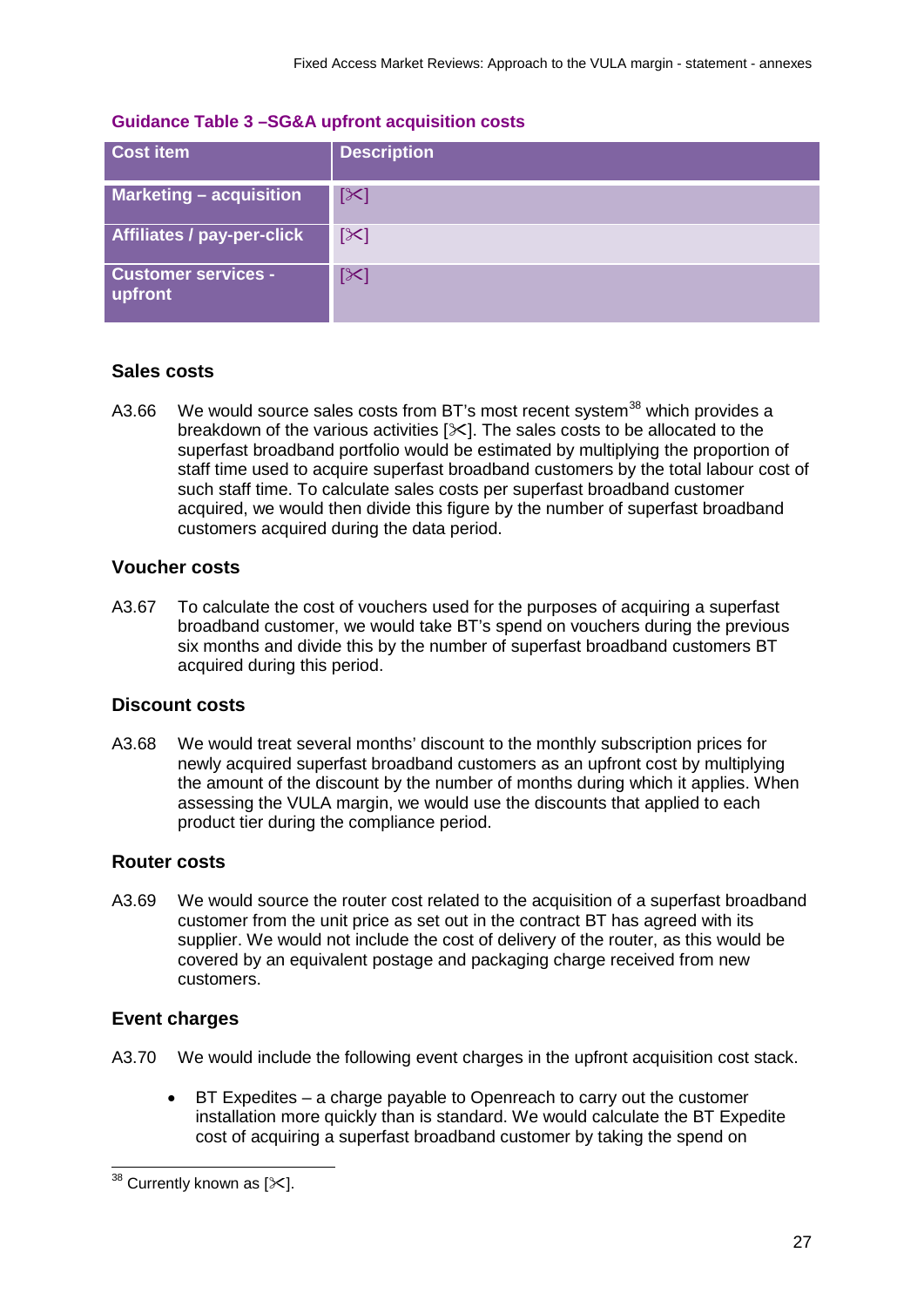expedites for superfast broadband products over the previous six months and divide this by the number of superfast broadband customers acquired during this period.

- BT Abortive Visits a charge payable to Openreach when an engineer visit is unsuccessful due to not being able to access the customer's property. We would calculate the BT Abortive Visits cost of acquiring a superfast broadband customer by multiplying the abortive visits charge by the percentage of superfast broadband customers acquired who had an abortive visit over the previous six months.
- Modify upstream order charges a charge payable to Openreach to cancel. amend or modify a customer order. We would calculate the Modify upstream order charge cost of acquiring a superfast broadband customer by multiplying the modify order charge by the percentage of superfast broadband customers acquired who had an order cancelled or amended over the previous six months.
- SFI and TRC charges payable to Openreach to cover the cost of engineers investigating and repairing faults on the Openreach network. We would calculate the average SFI and TRC costs incurred to serve a superfast broadband customer by (i) multiplying the total payments BT Consumer made to Openreach for these services during the previous six months by the percentage of BT Consumer lines that were taken by superfast broadband customers during this period; and (ii) dividing this figure by the average superfast broadband customer base over the previous six months and converting to a monthly figure.

## **Upfront TV costs**

- A3.71 We would take the following upfront TV costs into account when assessing the VULA margin.
	- YouView box superfast broadband customers who sign-up to BT TV are provided with a YouView set-top box at no extra charge. We would source the YouView box cost to be included in the superfast broadband portfolio cost stack from the contract BT has agreed with its supplier.
	- Other connection costs there are a number of connection costs BT incurs when connecting customers with its TV service, including []. We would estimate the other connection costs to include in the superfast broadband portfolio cost stack by taking the amount recorded in the most recent annual BT TV management accounts and dividing by the number of TV additions during the period covered by the accounts.

## **Upfront revenues**

- A3.72 Our guidance on how we would calculate the parameter 'UR' in SMP condition 14.2 is set out in the following subsection.
- A3.73 We would use the connection revenues applicable during the compliance period.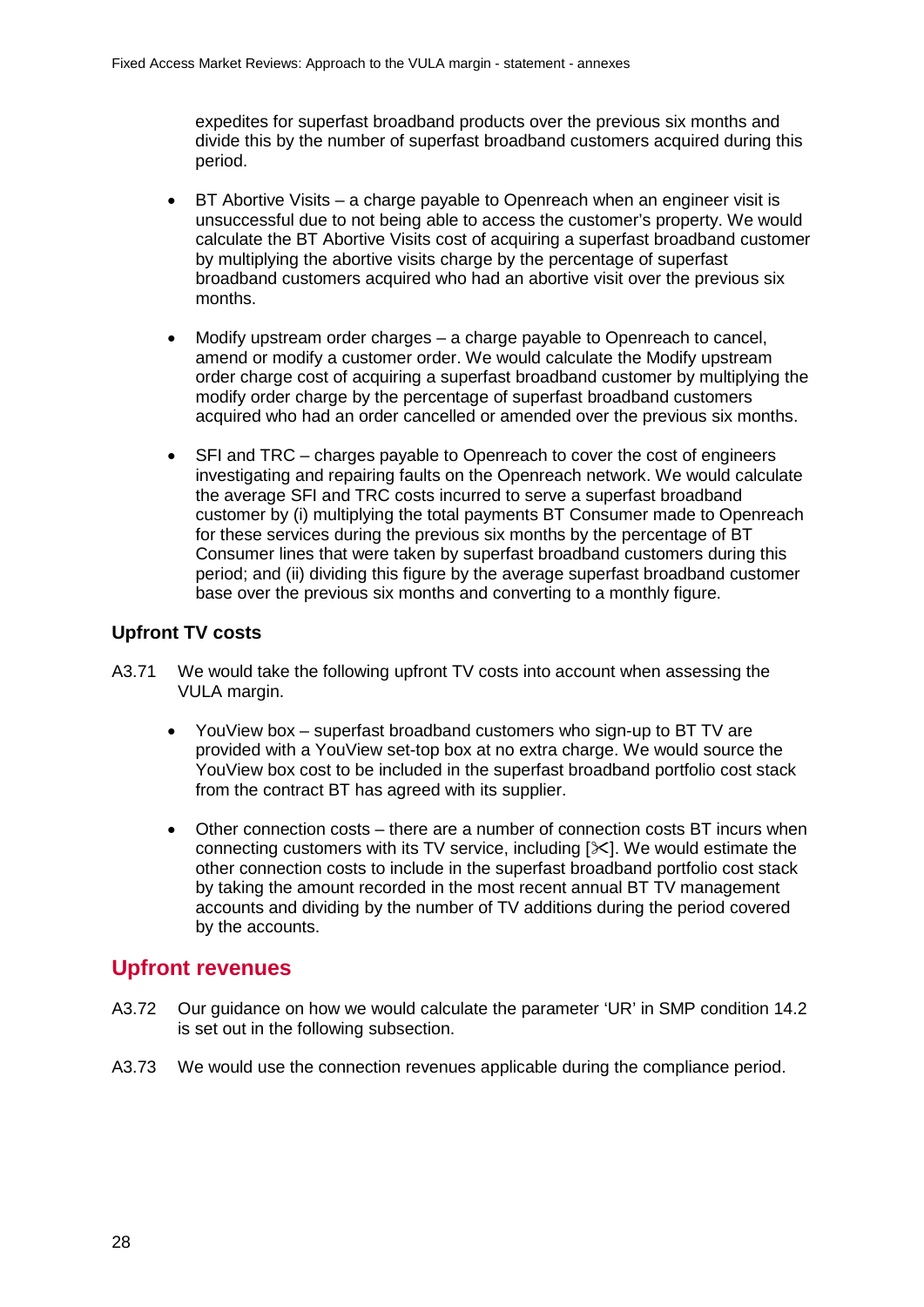## **Annex 4**

 $\overline{1}$ 

# <span id="page-30-0"></span>Spreading certain BT Sport costs over five years

- A4.1 Adjusting the profile of cost recovery for BT Sport to reflect the future costs and revenues associated with BT Sport would rely on long term forecasts of how those costs and the revenues will change in future. As explained in Section 6, this has a number of drawbacks.
- A4.2 This Annex briefly discusses an alternative, simplified approach that avoids reliance on forecasts. However, as explained below, this alternative approach has undesirable features and is unlikely to be appropriate.
- A4.3 This alternative approach involves spreading the costs of assets, and particularly the costs of sports rights, evenly over a five-year period. Five years is the ACL that we will use in the VULA margin assessment. Under this simplified approach, the costs of key assets such as FAPL and UEFA rights would be spread over a longer period than the period used under Ofcom's current approach (the latter is based on the duration of each set of rights, e.g. three years for FAPL and UEFA rights). Such a simplified approach, unlike an approach that uses economic depreciation methods based for example, on the forecasts of the profitability of BT Sport over time, may avoid the drawbacks set out in Section 6. However, we consider that this simplified approach is unlikely to be appropriate.
- A4.4 As we illustrate in an example below, the cyclical nature of rights implies that such an approach could in fact lead to an uneven (oscillating) pattern of cost recovery over time even when the total cost of rights is flat.<sup>[39](#page-30-1)</sup>
	- Suppose BT obtains the rights for three years for a total of £150. Suppose that a new rights auction is held every three years. For simplicity, suppose BT retains the same rights in each auction for the same amount. Spreading the costs of rights over their duration would imply that BT would need to recover £50 each year. For simplicity, assume there is no discounting.
	- However, now suppose that the total of £150 is spread over 5 years instead (referring to the ACL, for example). In this scenario BT would need to recover £30 per year from the customers acquired in the first three years. However, it would need to recover £60 per year from customers acquired in years 4 and 5 (i.e. £30 for the rights relating to years 4-6 plus £30 for the unrecovered costs of the rights to years 1-3). This falls to £30 in year 6, rises to £60 in years 7 and 8 and so on.

<span id="page-30-1"></span> $39$  As explained in Section 7, we recognise that there are circumstances where a new entrant could legitimately defer the recovery of certain costs. However the simplified approach set out in this Annex may not necessarily result in fewer costs needing to be recovered in the early years after entry and more costs needing to be recovered once the entrant is better established.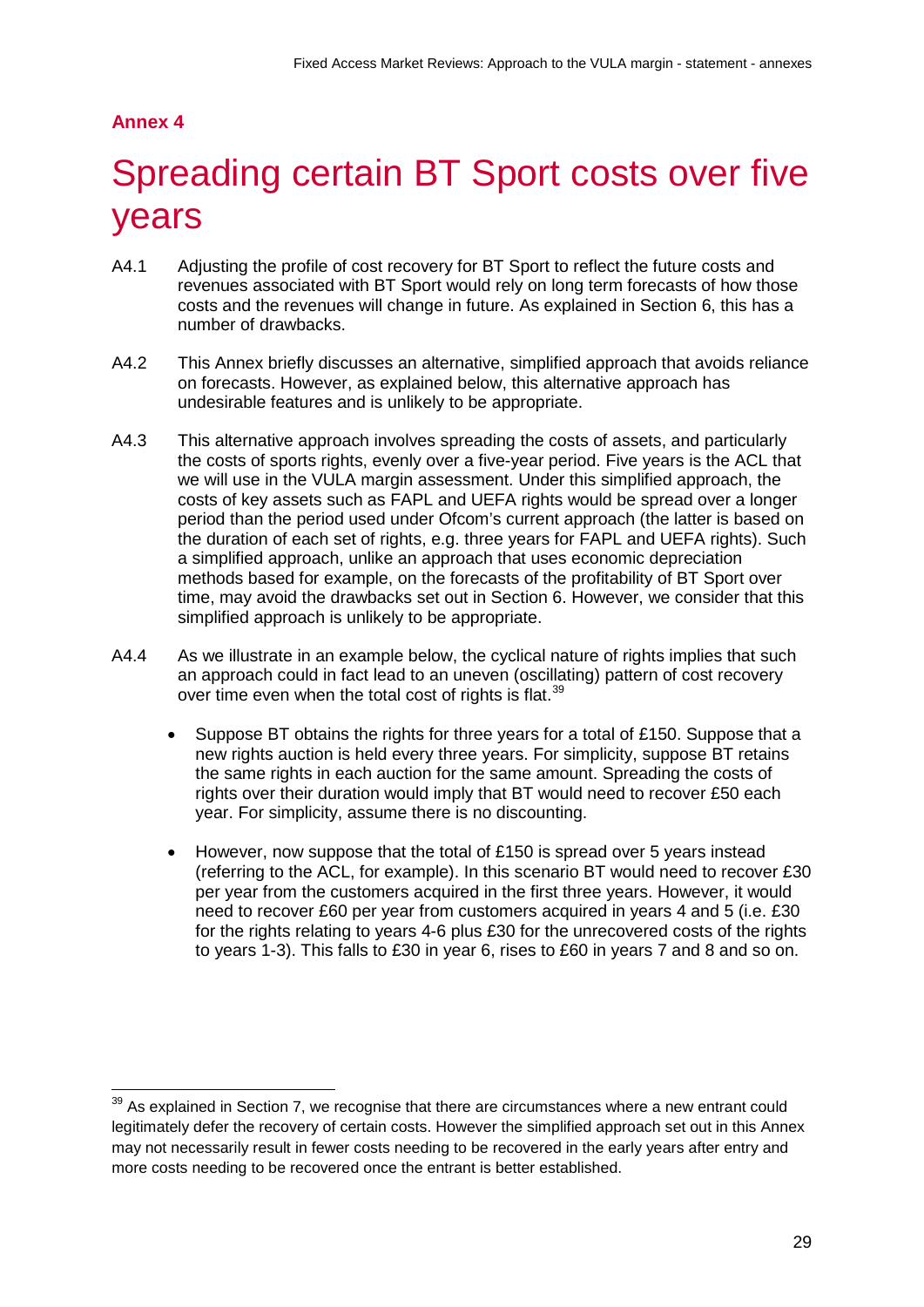#### **Figure A4.1 – Cost recovery profile when rights obtained every three years are spread over a five year period – illustration**



A4.5 In summary, while the simplified approach described above avoids some of the problems associated with forecasts, it has undesirable features of its own. We thus do not consider that it is an appropriate way to assess the costs of BT Sport.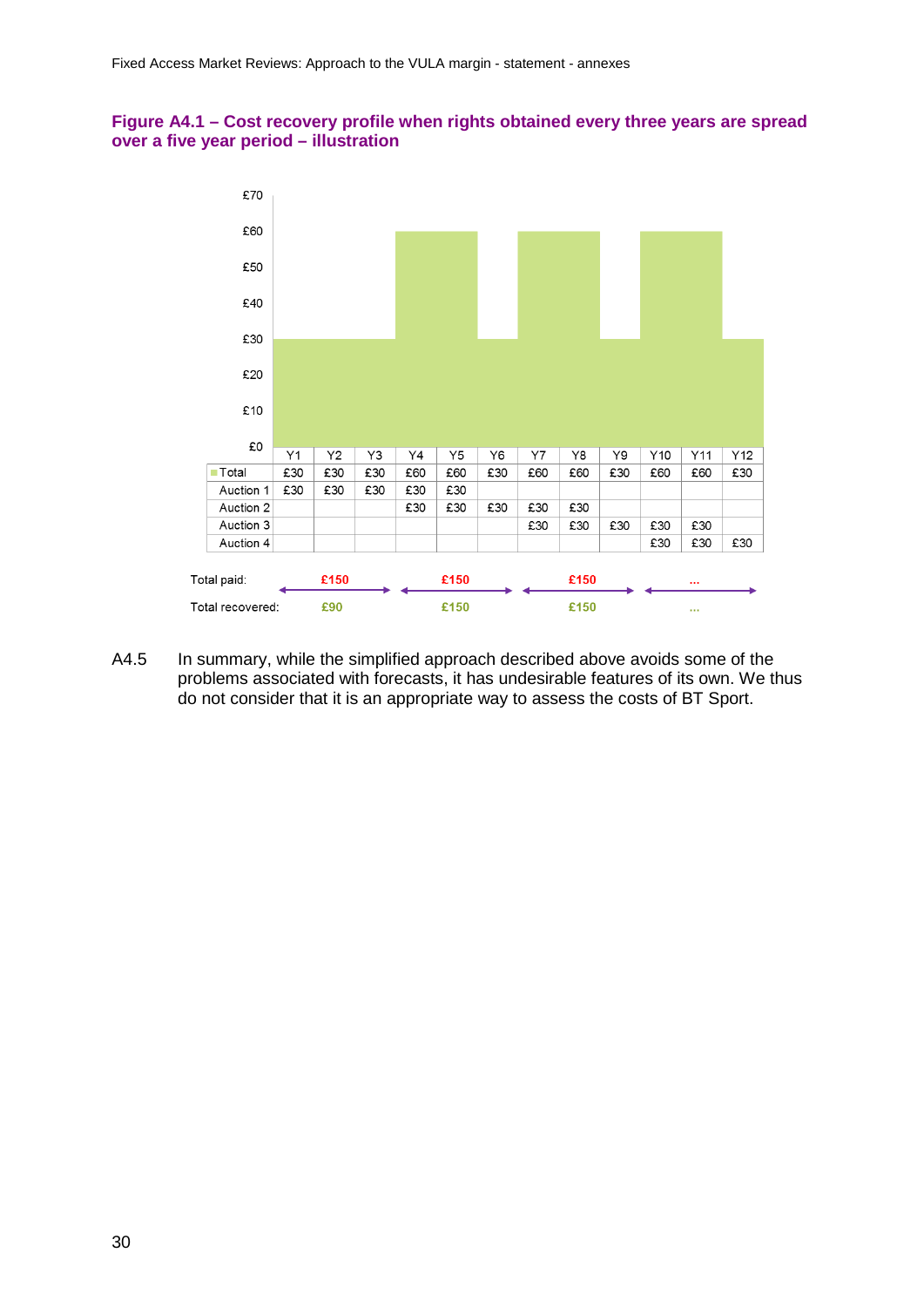## **Annex 5**

# <span id="page-32-0"></span>5 Sources of evidence

## **Introduction**

- A5.1 We have noted throughout this statement the evidence we have relied upon in relation to our findings and how we have relied upon that evidence. This Annex lists the main sources of evidence used. We also list all respondents to our consultations and to our various section 26 and 135 requests.
- A5.2 While the Annex lists the main evidence we have relied upon, the list is for convenience only and is not intended to be exhaustive.

## **List of respondents to the call for inputs**

- A5.3 We published a Call for Inputs ('CFI') on 9 November 2012 setting out our proposed approach to this market review and seeking stakeholder input. This can be found at the following link: [http://stakeholders.ofcom.org.uk/consultations/fixed-access](http://stakeholders.ofcom.org.uk/consultations/fixed-access-markets/)[markets/.](http://stakeholders.ofcom.org.uk/consultations/fixed-access-markets/)
- A5.4 Of the 21 stakeholders that provided written responses to the CFI, the following provided significant comments on the VULA margin:
	- British Telecommunications plc
	- Cable and Wireless Worldwide plc/Vodafone
	- TalkTalk Telecom Group plc
	- Tesco Broadband
	- Virgin Media Limited
	- $[\times]$
- A5.5 We have published the non-confidential versions of all the responses from stakeholders. These can be found on our website: [http://stakeholders.ofcom.org.uk/consultations/fixed-access](http://stakeholders.ofcom.org.uk/consultations/fixed-access-markets/?showResponses=true)[markets/?showResponses=true.](http://stakeholders.ofcom.org.uk/consultations/fixed-access-markets/?showResponses=true)

## **List of respondents to the July 2013 FAMR Consultation**

- A5.6 We published a Consultation on 3 July 2013 setting out our proposed market definitions, SMP assessments and remedies. This can be found at the following link: [http://stakeholders.ofcom.org.uk/consultations/fixed-access-market-reviews/.](http://stakeholders.ofcom.org.uk/consultations/fixed-access-market-reviews/)
- A5.7 Of the 14 stakeholders that provided written responses to the consultation document, the following commented specifically on the VULA Margin:
	- Sky plc
	- British Telecommunications plc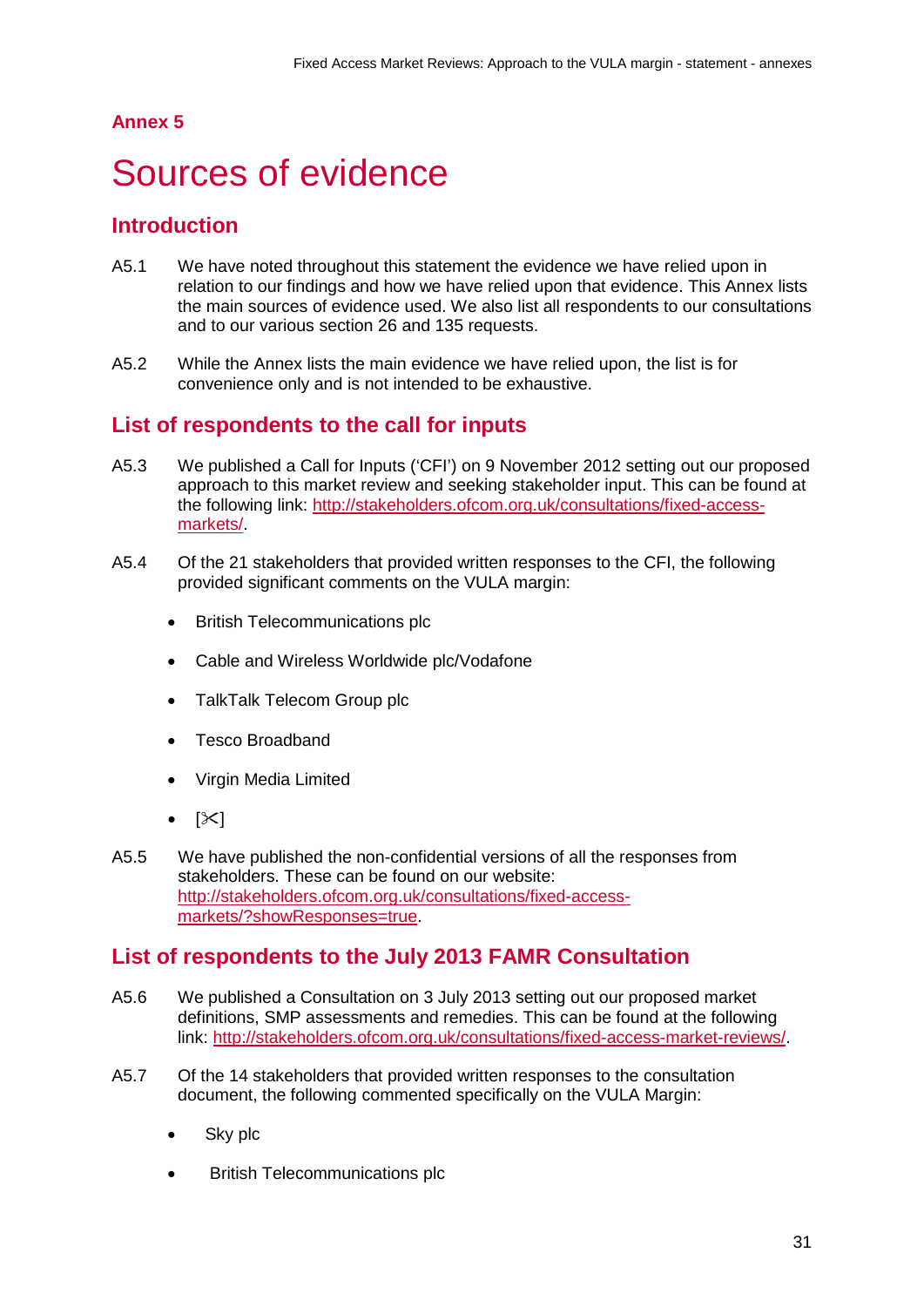- Cable and Wireless Worldwide plc/ Vodafone
- TalkTalk Telecom Group plc
- Virgin Media Limited
- $|\mathcal{X}|$
- $\geq$
- A5.8 We have published the non-confidential versions of the responses from all the stakeholders listed above. These can be found on our website: [http://stakeholders.ofcom.org.uk/consultations/fixed-access-market](http://stakeholders.ofcom.org.uk/consultations/fixed-access-market-reviews/?showResponses=true&pageNum=1%23responses)[reviews/?showResponses=true&pageNum=1#responses.](http://stakeholders.ofcom.org.uk/consultations/fixed-access-market-reviews/?showResponses=true&pageNum=1%23responses)

## **List of respondents to the 2014 FAMR Consultation**

- A5.9 We published the consultation on 16 January 2014, setting out further proposals on remedies, including notifying price changes, compliance with VULA margin pricing regulation and charge controls for TRCs and SFIs. This can be found at the following link: [http://stakeholders.ofcom.org.uk/binaries/consultations/famr-](http://stakeholders.ofcom.org.uk/binaries/consultations/famr-2014/summary/famr-2014.pdf)[2014/summary/famr-2014.pdf.](http://stakeholders.ofcom.org.uk/binaries/consultations/famr-2014/summary/famr-2014.pdf)
- A5.10 Of the eight stakeholders that provided written responses to the consultation document, the following commented specifically on the VULA Margin:
	- Sky plc
	- British Telecommunications plc
	- TalkTalk Telecom Group plc
	- Verizon UK Limited
	- Virgin Media Limited
	- Vodafone
	- $[\mathbb{X}]$
- A5.11 We have published the non-confidential versions of the responses from all the stakeholders listed above. These can be found on our website: [http://stakeholders.ofcom.org.uk/consultations/famr-2014/?showResponses=true.](http://stakeholders.ofcom.org.uk/consultations/famr-2014/?showResponses=true)

# **List of respondents to the 2014 VULA Margin Consultation**

A5.12 We published the consultation on 19 June 2014, setting out further proposals on our approach to the VULA margin. This can be found at the following link: [http://stakeholders.ofcom.org.uk/consultations/VULA-margin/.](http://stakeholders.ofcom.org.uk/consultations/VULA-margin/)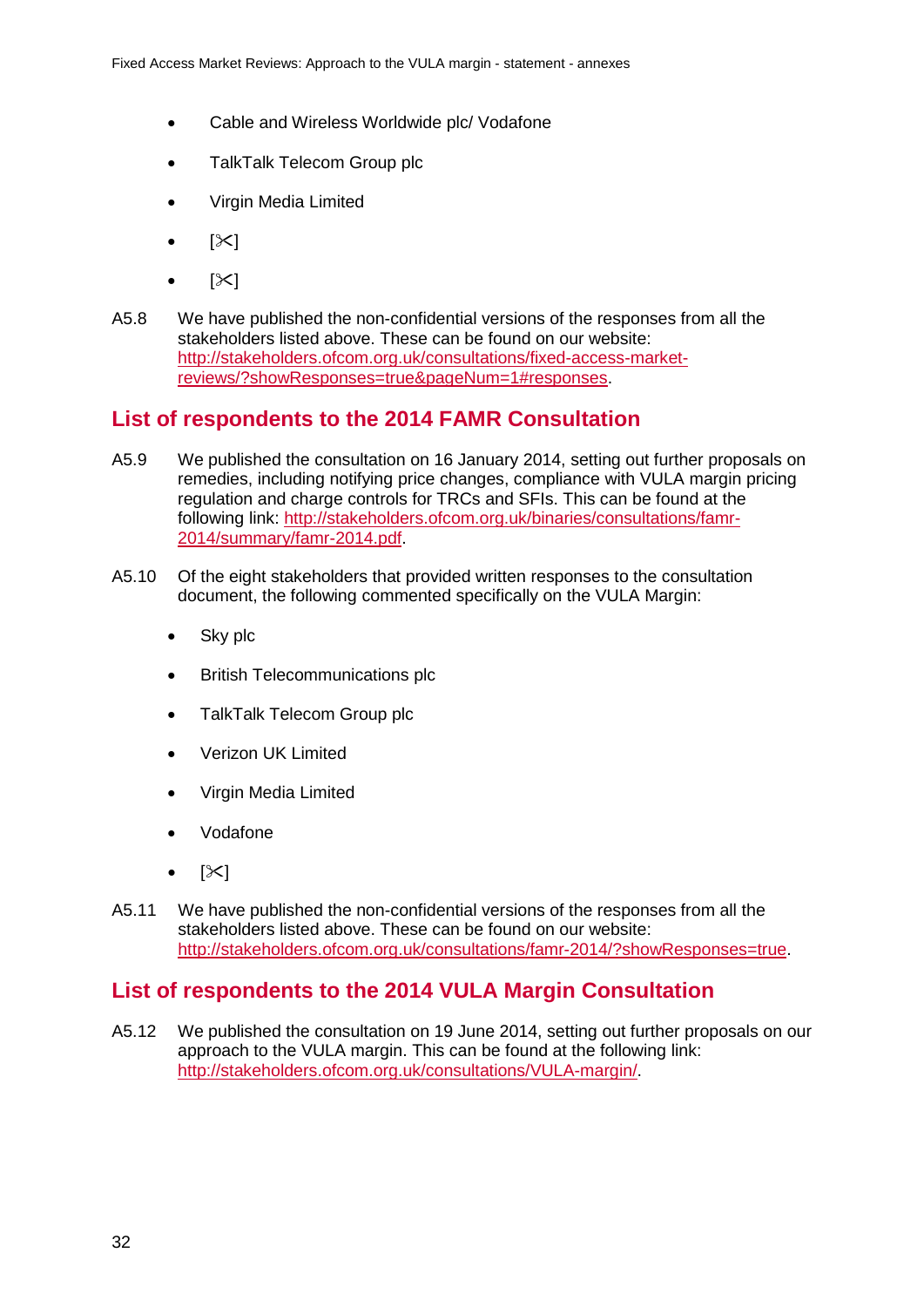- A5.13 Nine stakeholders provided written responses to the 2014 VULA Margin Consultation:
	- Advisory Committee for Wales
	- British Telecommunications plc
	- Communication Workers Union
	- **KCOM Group**
	- Sky plc
	- TalkTalk Telecom Group plc
	- The BitCommons
	- Vodafone
	- $[\mathbb{X}]$
- A5.14 We have published the non-confidential versions of the responses from all the stakeholders listed above. These can be found on our website: [http://stakeholders.ofcom.org.uk/consultations/VULA](http://stakeholders.ofcom.org.uk/consultations/VULA-margin/?showResponses=true)[margin/?showResponses=true.](http://stakeholders.ofcom.org.uk/consultations/VULA-margin/?showResponses=true)

## **Information-gathering using statutory powers (s.135)**

- A5.15 During this market review, we have issued a series of notices under section 135 of the CA03 requiring various CPs to provide specified information as set out in the notice. These information requests are listed below.
- A5.16 Information request of 3 February 2011 regarding lines and connections provided by CPs in the UK. This information is provided quarterly by all relevant CPs (including BT, Sky, TalkTalk, and Virgin Media).
- A5.17 Information request of 26 November 2012 regarding forecasts for use of MPF; capital investment in NGA networks; standard and superfast broadband customer numbers; upgrade and switching information; GEA migration costs; superfast broadband strategy; superfast broadband demand forecasts; competitor analyses for superfast broadband; marketing spend on superfast services; usage information for SLU, PIA and FVA; plans for vectoring; ISDN30 customer details; and ISDN30, ISDN2 and IP-based telephony volume data. Request sent to and response received from:
	- BT response received in nine tranches on 3 December, 10 December, 17 December, 19 December, 21 December 2012, 4 January, 11 January, 15 January and 18 January 2013.
- A5.18 Information request of 22 April 2013 regarding confirmation of information provided at meetings; clarification of revenue forecasts; clarification of customer take-up forecasts for superfast broadband; clarification of superfast broadband and standard broadband profitability forecasts; and retail and wholesale fibre strategies. Request sent to and response received from: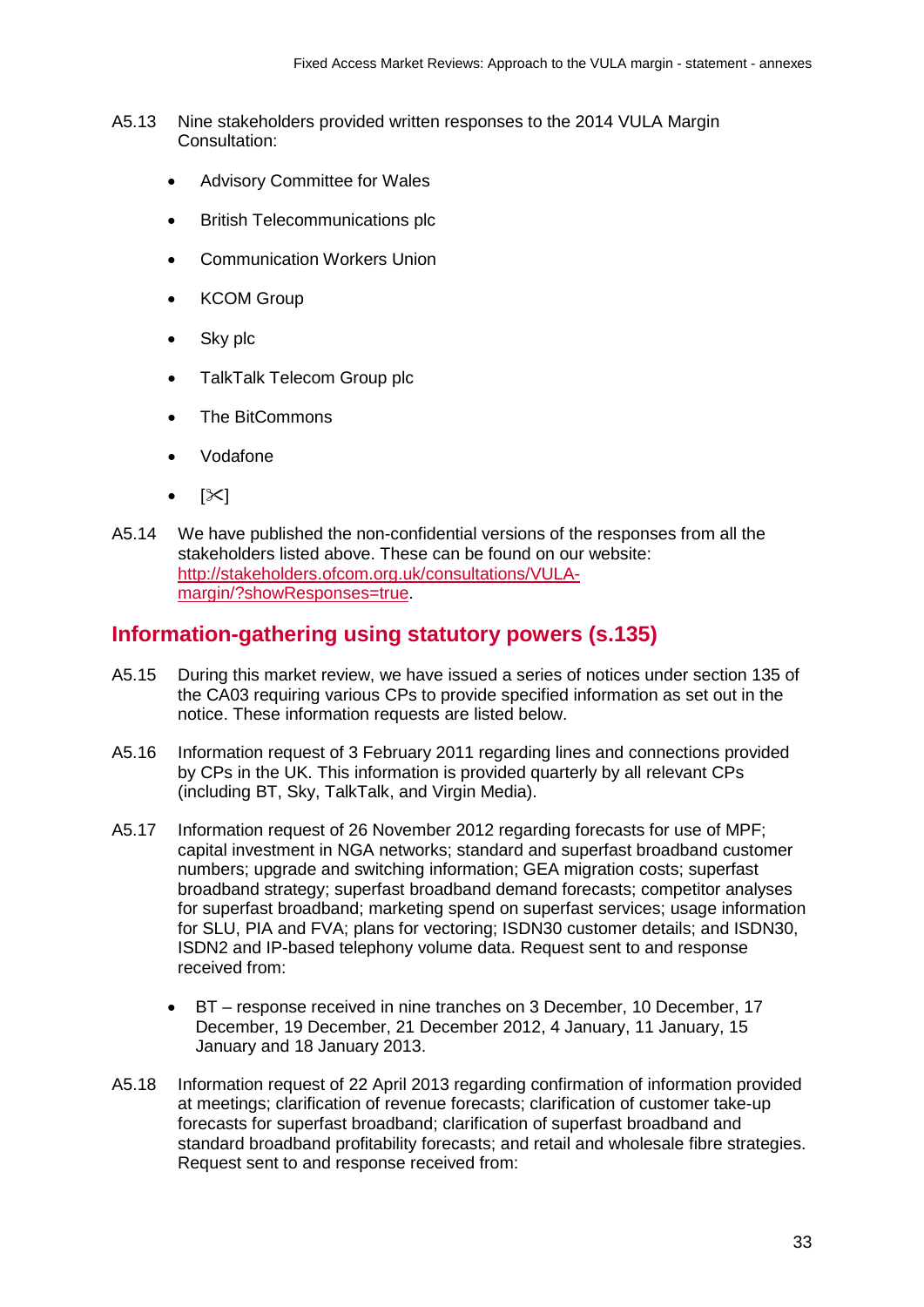- BT response received in two tranches on 2 May and 15 May 2013.
- A5.19 Information request of 7 June 2013 requesting the provision of information on customer churn previously provided by BT in response to the information request dated 10 May 2013 issued by Ofcom under section 26 of the Competition Act 1998. Request sent to and response received from:
	- BT response received in one tranche on 14 June 2013.
- A5.20 Information request of 23 October 2013 regarding churn data and superfast broadband subscribers. Request sent to and response received from:
	- BT response received in three tranches on 8 November, 4 December and 10 December 2013.
	- EE response received in five tranches on 8 November, 22 November, 2 December, 3 December and 4 December 2013.
	- Sky response received in four tranches on 14 November, 22 November, 3 December and 6 December 2013.
	- TalkTalk response received in one tranche on 8 November 2013.
	- Virgin Media response received in four tranches on 8 November, 29 November, 2 December and 5 December 2013.
- A5.21 Information request of 17 December 2013 regarding peak throughput per end-user and unit bandwidth costs. Request sent and response received from:
	- Sky response received in one tranche on 15 January 2014.
- A5.22 Information request of 12 February 2014 regarding actual and forecast numbers of UK passed by FTTP; forecasts for superfast broadband demand; usage information for SLU, PIA and FVA; strategy and plans for vectoring and impact on SLU; and ISDN30, ISDN2 and IP-based telephony volume data. Request sent to and response received from:
	- BT response received in five tranches on 27 February, 28 February, 4 March, 17 March and 19 March 2014
- A5.23 Information request of 12 February 2014 regarding forecasts for superfast broadband demand; strategy and plans for SLU and PIA; and ISDN30 and IP-based telephony volume data. Request sent to and response received from:
	- TalkTalk response received in one tranche on 26 February 2014;
	- Virgin Media response received in two tranches on 26 February and 7 March 2014; and
	- Vodafone response received in two tranches on 26 February and 28 February 2014.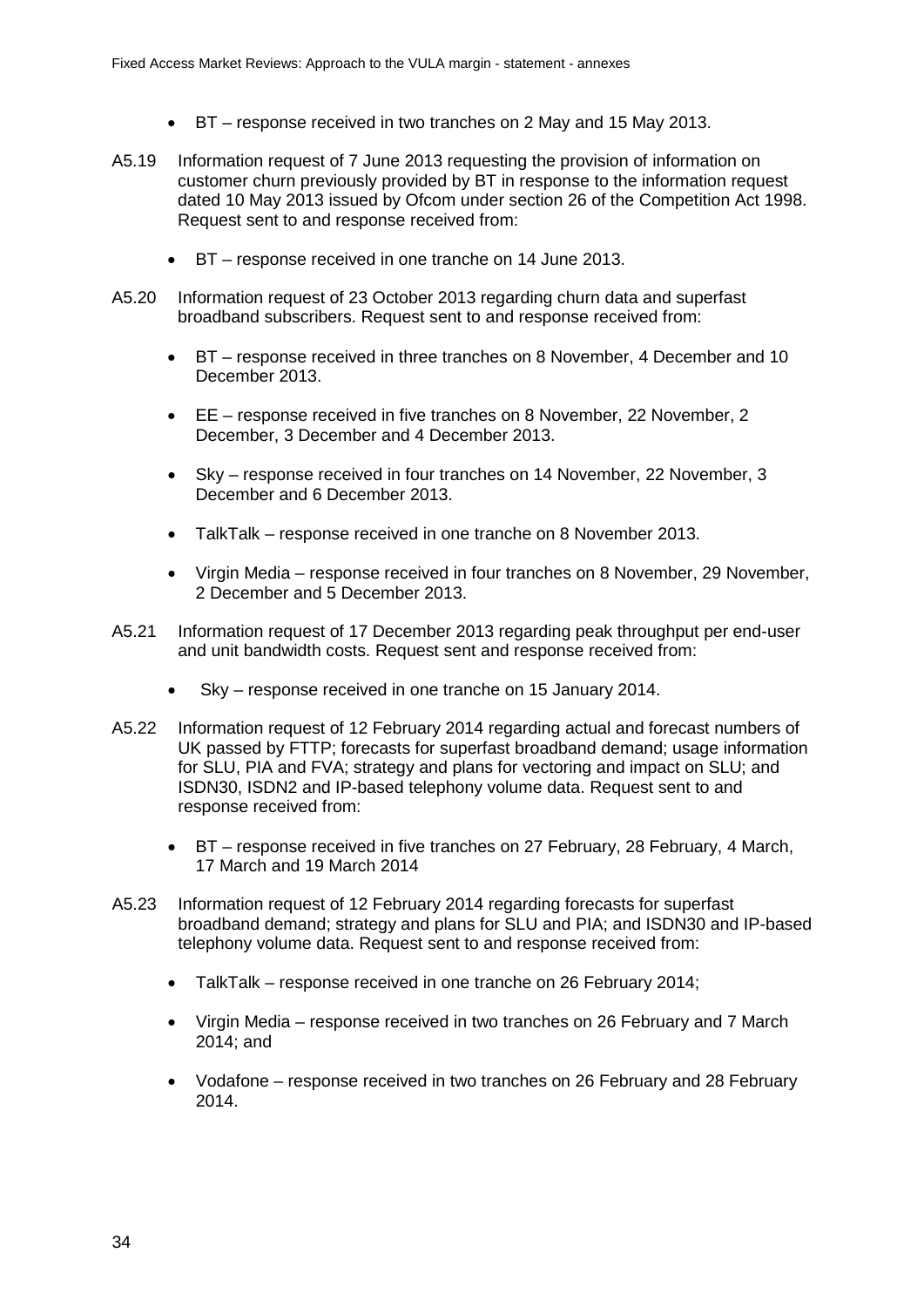- A5.24 Information request of 12 February 2014 regarding forecasts for superfast broadband demand; and strategy and plans for SLU and PIA. Request sent to and response received from:
	- EE response received in two tranches on 26 February and 28 April 2014.
- A5.25 Information request of 21 February 2014 regarding forecasts for superfast broadband demand. Request sent to and response received from:
	- Sky response received in three tranches on 14 March, 24 March, 26 March 2014.
- A5.26 Information request of 8 August 2014 regarding the number of VULA products supplied to each of BT's downstream businesses; the number of superfast products provided by Plusnet; differences between BT Consumer and BT Business superfast products; difference between Plusnet residential and business superfast products; and criteria for access to BT Sport. Request sent to and response received from:
	- BT response received in one tranche on 5 September 2014.
- A5.27 Information request of 15 August 2014 regarding out of package call revenue data. Request sent to and response received from:
	- EE response received in one tranche on 4 September 2014.
- A5.28 Information request of 18 August 2014 regarding out of package call revenue data. Request sent to and response received from:
	- BT response received in one tranche on 5 September 2014;
	- Sky response received in one tranche on 12 September 2014;
	- TalkTalk response received in one tranche on 8 September 2014; and
	- Virgin Media response received in two tranches on 5 September and 11 September 2014.
- A5.29 Information request of 10 September 2014 regarding bandwidth costs, charges, cost allocations and volumes. Request sent to and response received from:
	- BT response received in two tranches on 26 September and 1 October 2014.
- A5.30 Information request of 7 October 2014 regarding average call package revenues and call termination costs. Request sent to and response received from:
	- BT response received in one tranche on 10 October 2014.
- A5.31 Information request of 7 October 2014 regarding BT Sports revenues and take-up; customer lifetime data; and superfast broadband take-up and demand forecasts. Request sent to and response received from:
	- BT response received in 5 tranches on 21 October, 23 October, 5 November, 13 November and 14 November 2014.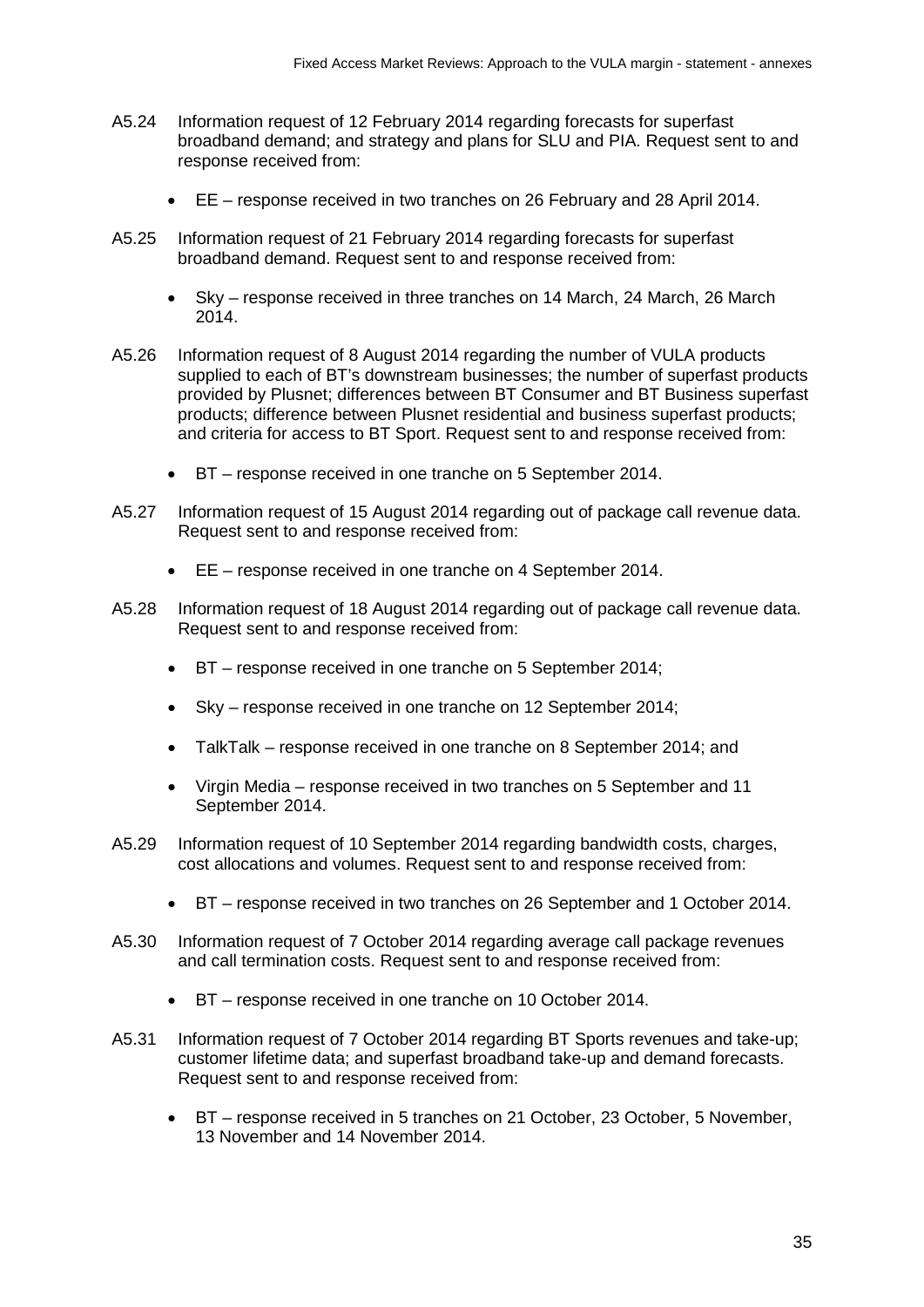- A5.32 Information request of 7 October 2014 regarding customer lifetimes and superfast broadband take-up and demand forecasts. Request sent to and response received from:
	- EE response received in one tranche on 21 October 2014; and
	- Virgin Media response received in one tranche on 21 October 2014.
- A5.33 Information request of 7 October 2014 regarding customer lifetimes; bandwidth costs; and superfast broadband take-up and demand forecasts. Request sent to and response received from:
	- Sky response received in 2 tranches on 21 October and 24 October 2014; and
	- TalkTalk response received in 3 tranches on 23 October, 24 October, and 27 October 2014.
- A5.34 Information request of 10 October 2014 regarding out of package call revenues. Request sent to and response received from:
	- BT response received in two tranches on 24 October and 7 November 2014.
- A5.35 Information request of 27 October 2014 regarding bandwidth costs, charges, cost allocations and volumes. Request sent to and response received from:
	- BT response received in one tranche on 7 November 2014.
- A5.36 Information request of 29 October 2014 regarding superfast broadband subscriber numbers. Request sent to and received from:
	- BT response received in one tranche on 12 November 2014.
- A5.37 Information request of 10 November 2014 regarding the future profitability of BT Sport; bandwidth data; Plusnet superfast broadband subscribers; and BT Consumer superfast broadband subscribers. Request sent to and response received from:
	- BT response received in two tranches on 19 November and 25 November 2014.
- A5.38 Information request of 27 November 2014 regarding the costs of providing WBC bandwidth services. Request sent to and response received from:
	- BT response received in one tranche on 12 December 2014.

## **Information-gathering using statutory powers (s.26)**

A5.39 We sought CPs' consent to use, for the purposes of this consultation, extracts from a series of notices under section 26 of the CA03 in relation to the Superfast Broadband Competition Act Investigation<sup>[40](#page-37-0)</sup> and in relation to the PayTV Competition

 $\overline{\phantom{a}}$ 

<span id="page-37-0"></span><sup>40</sup> Ofcom, *CW/01103/03/13: Complaint from TalkTalk Telecom Group Plc. against BT Group Plc. about alleged margin squeeze in superfast broadband pricing*, [http://stakeholders.ofcom.org.uk/enforcement/competition-bulletins/closed-cases/all-closed](http://stakeholders.ofcom.org.uk/enforcement/competition-bulletins/closed-cases/all-closed-cases/cw_01103/)[cases/cw\\_01103/.](http://stakeholders.ofcom.org.uk/enforcement/competition-bulletins/closed-cases/all-closed-cases/cw_01103/)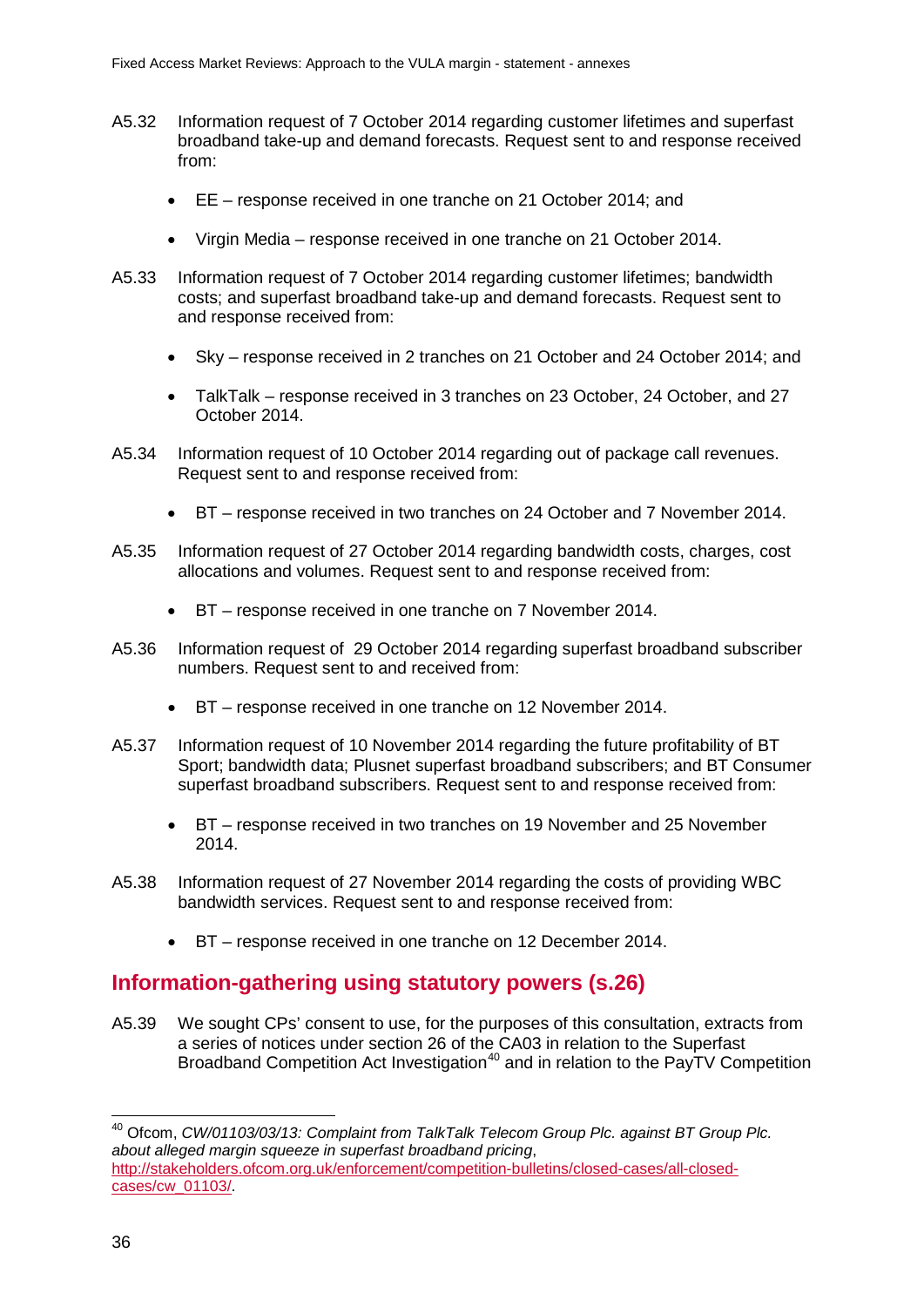Act Investigation<sup>[41](#page-38-0)</sup> requiring various CPs to provide specified information as set out in the notice. These information requests are listed below.

- A5.40 Information request of 10 May 2013 as part of the Superfast Broadband Competition Act Investigation regarding BT's customer lifetimes. Request sent to and response received from:
	- BT response received in three tranches on 13 May, 17 May and 20 May 2013.
- A5.41 Information request of 3 June 2013 as part of the Superfast Broadband Competition Act Investigation regarding BT's downstream costs, including regulatory overhead, line rental and upfront costs. Request sent to and response received from:
	- BT response received in two tranches on 12 June and 13 June 2013.
- A5.42 Information request of 21 June 2013 as part of the Superfast Broadband Competition Act Investigation regarding BT's costs, including revenues, volumes, one-off net costs, management accounts and bi-annual rolling forecasts. Request sent to and response received from:
	- BT response received in three tranches on 24 June, 26 June, and 28 June 2013.
- A5.43 Information request of 5 July 2013 as part of the Superfast Broadband Competition Act Investigation regarding cost of BT Sports. Request sent to and response received from:
	- BT response received in six tranches on 8 July, 10 July, 12 July, 17 July, 22 July and 23 July 2013.
- A5.44 Information request of 24 July 2013 as part of the Superfast Broadband Competition Act Investigation regarding TalkTalk's bandwidth costs. Request sent to and response received from:
	- TalkTalk response received in one tranche on 29 July 2013.
- A5.45 Information request of 20 August 2013 as part of the Superfast Broadband Competition Act Investigation regarding BT's management accounts, follow up to previous information requests and BT Sport. Request sent to and response received from:
	- BT response received in seven tranches on 21 August, 23 August, 30 August, 10 September, 16 September, 17 September and 18 September 2013.
- A5.46 Information request of 28 August 2013 as part of the Pay TV Competition Act Investigation regarding sports rights costs and agreements; subscriber numbers; retail prices; and wholesale prices. Request sent to and response received from:
	- Sky response received in one tranche on 5 September 2013.

<span id="page-38-0"></span><sup>41</sup> Ofcom, *CW/01106/05/13: Complaint from British Telecommunications plc against British Sky Broadcasting Group plc alleging abuse of a dominant position regarding the wholesale supply of Sky Sports 1 and 2*, [http://stakeholders.ofcom.org.uk/enforcement/competition-bulletins/open-cases/all](http://stakeholders.ofcom.org.uk/enforcement/competition-bulletins/open-cases/all-open-cases/cw_01106/)[open-cases/cw\\_01106/.](http://stakeholders.ofcom.org.uk/enforcement/competition-bulletins/open-cases/all-open-cases/cw_01106/)  $\overline{\phantom{a}}$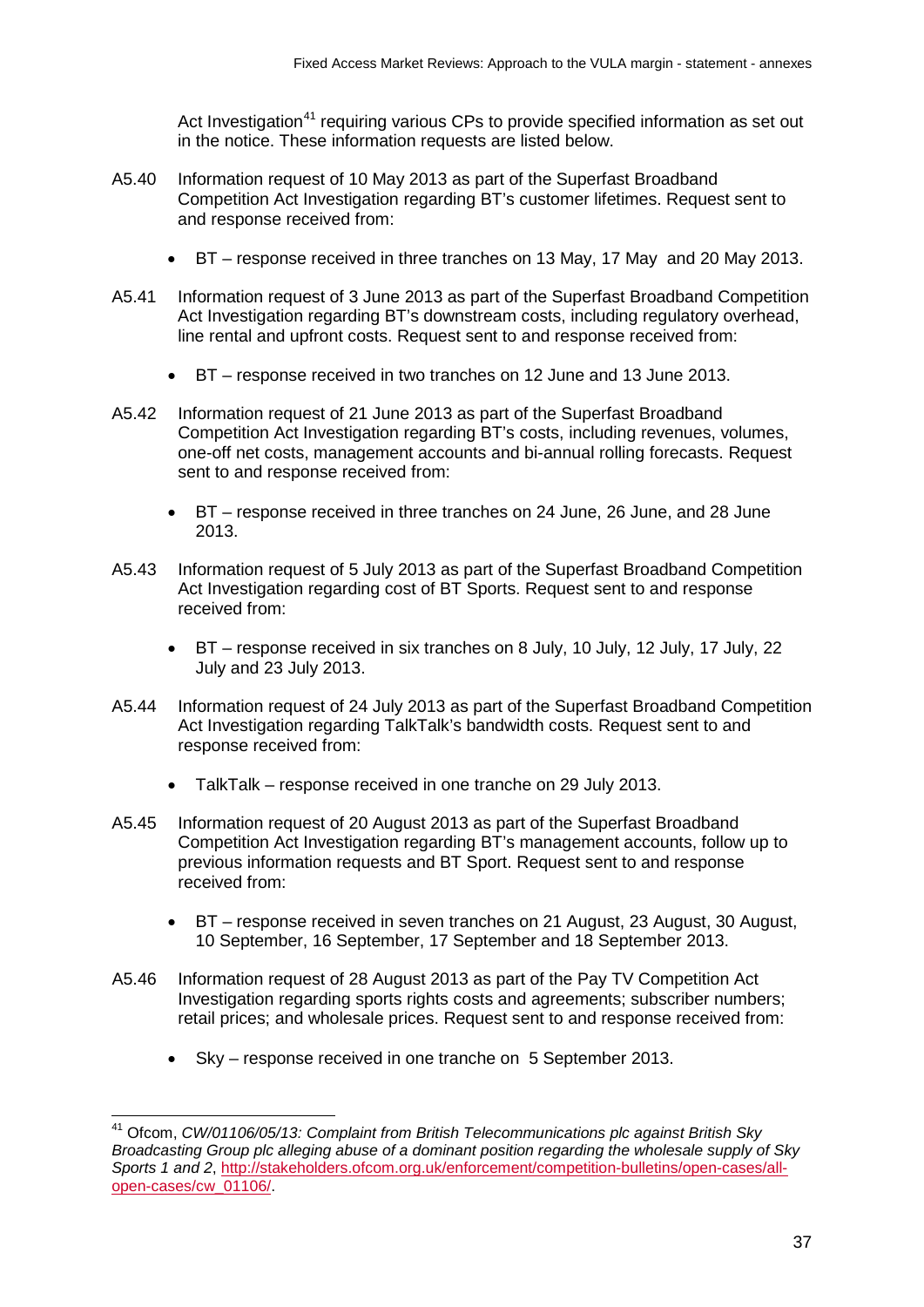- A5.47 Information request of 1 October 2013 as part of the Superfast Broadband Competition Act Investigation regarding BT's superfast broadband offers, model, marketing, and SG & A and TSO charges. Request sent to and response received from:
	- BT response received in eight tranches on 2 October, 3 October, 4 October, 11 October, 14 October, 18 October, 21 October and 28 October 2013.
- A5.48 Information request of 27 November 2013 as part of the Superfast Broadband Competition Act Investigation regarding TSO costs' and BT Sport take-up, business case, volumes, cost and revenue forecasts. Request sent to and response received from:
	- BT response received in six tranches on 29 November, 6 December, 13 December, 16 December, 17 December and 20 December 2013.
- A5.49 Information request of 6 January 2014 as part of the Superfast Broadband Competition Act Investigation regarding BT's subscriber numbers. Request sent to and response received from:
	- BT response received in three tranches on 10 January, 13 January and 20 January 2014.
- A5.50 Information request of 14 February 2014 as part of the Superfast Broadband Competition Act Investigation regarding BT's broadband products and BT Sport revenues, costs, applicable VAT, business case and availability. Request sent to and response received from:
	- BT response received in six tranches on 18 February, 21 February, 28 February, 3 March, 4 March and 7 March 2014.
- A5.51 Information request of 17 April 2014 as part of the Superfast Broadband Competition Act Investigation regarding BT's bandwidth costs. Request sent to and response received from:
	- BT response received in two tranches on 24 April and 30 April 2014.

## **UK Legislation**

- A5.52 The Competition Act 1998, [http://www.legislation.gov.uk/ukpga/1998/41/contents.](http://www.legislation.gov.uk/ukpga/1998/41/contents)
- A5.53 The Enterprise Act 2002, [http://www.legislation.gov.uk/ukpga/2002/40/contents.](http://www.legislation.gov.uk/ukpga/2002/40/contents)
- A5.54 The Communications Act 2003, as amended, [http://www.legislation.gov.uk/ukpga/2003/21/contents.](http://www.legislation.gov.uk/ukpga/2003/21/contents)
- A5.55 Enterprise and Regulatory Reform Act 2013, [http://www.legislation.gov.uk/ukpga/2013/24/contents/enacted.](http://www.legislation.gov.uk/ukpga/2013/24/contents/enacted)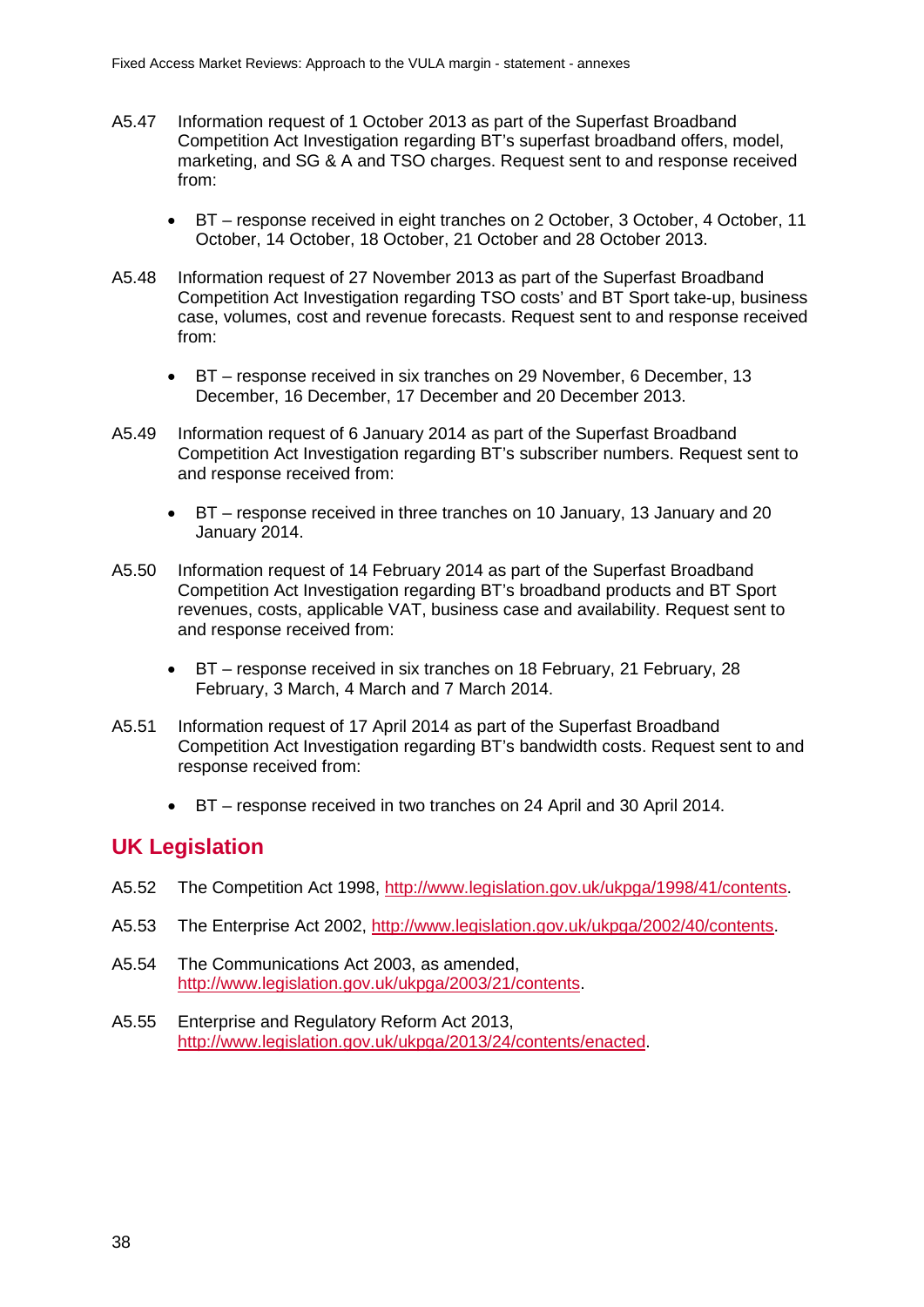# **Ofcom documents**

- A5.56 *Direction Setting the Margin between IPStream and ATM interconnection Prices*, 26 August 2004, [http://stakeholders.ofcom.org.uk/binaries/consultations/adsl\\_price/statement/statem](http://stakeholders.ofcom.org.uk/binaries/consultations/adsl_price/statement/statement.pdf) [ent.pdf.](http://stakeholders.ofcom.org.uk/binaries/consultations/adsl_price/statement/statement.pdf)
- A5.57 *Better policy making: Ofcom's approach to impact assessment, 21 July 2005*, [http://stakeholders.ofcom.org.uk/binaries/consultations/ia\\_guidelines/summary/cond](http://stakeholders.ofcom.org.uk/binaries/consultations/ia_guidelines/summary/condoc.pdf) [oc.pdf.](http://stakeholders.ofcom.org.uk/binaries/consultations/ia_guidelines/summary/condoc.pdf)
- A5.58 *The Communications Market 2006*, July 2006, [http://stakeholders.ofcom.org.uk/market-data-research/market](http://stakeholders.ofcom.org.uk/market-data-research/market-data/communications-market-reports/cm06/)[data/communications-market-reports/cm06/.](http://stakeholders.ofcom.org.uk/market-data-research/market-data/communications-market-reports/cm06/)
- A5.59 *CW/988/06/08: Complaint from THUS plc and Gamma Telecom Limited against BT about alleged margin squeeze in Wholesale Calls pricing*, [http://stakeholders.ofcom.org.uk/binaries/enforcement/competition-bulletins/closed](http://stakeholders.ofcom.org.uk/binaries/enforcement/competition-bulletins/closed-cases/all-closed-cases/cw_988/final.pdf)[cases/all-closed-cases/cw\\_988/final.pdf.](http://stakeholders.ofcom.org.uk/binaries/enforcement/competition-bulletins/closed-cases/all-closed-cases/cw_988/final.pdf)
- A5.60 *Review of BT network charge controls*, 19 March 2009, [http://stakeholders.ofcom.org.uk/binaries/consultations/review\\_bt\\_ncc/summary/revi](http://stakeholders.ofcom.org.uk/binaries/consultations/review_bt_ncc/summary/reviewbtncc.pdf) [ewbtncc.pdf.](http://stakeholders.ofcom.org.uk/binaries/consultations/review_bt_ncc/summary/reviewbtncc.pdf)
- A5.61 *Pay TV statement*, 31 March 2010, [http://stakeholders.ofcom.org.uk/binaries/consultations/third\\_paytv/statement/paytv](http://stakeholders.ofcom.org.uk/binaries/consultations/third_paytv/statement/paytv_statement.pdf) [\\_statement.pdf.](http://stakeholders.ofcom.org.uk/binaries/consultations/third_paytv/statement/paytv_statement.pdf)
- A5.62 *Review of the wholesale local access market: Statement on market definition, market power determinations and remedies*, 7 October 2010, [http://stakeholders.ofcom.org.uk/binaries/consultations/wla/statement/WLA\\_stateme](http://stakeholders.ofcom.org.uk/binaries/consultations/wla/statement/WLA_statement.pdf) [nt.pdf.](http://stakeholders.ofcom.org.uk/binaries/consultations/wla/statement/WLA_statement.pdf)
- A5.63 *Review of the wholesale broadband access markets: Statement on market definition, market power determinations and remedies*, 3 December 2010, [http://stakeholders.ofcom.org.uk/binaries/consultations/wba/statement/wbastatemen](http://stakeholders.ofcom.org.uk/binaries/consultations/wba/statement/wbastatement.pdf) [t.pdf.](http://stakeholders.ofcom.org.uk/binaries/consultations/wba/statement/wbastatement.pdf)
- A5.64 *Wholesale mobile voice call termination statement*, 15 March 2011, [http://stakeholders.ofcom.org.uk/consultations/mtr/statement.](http://stakeholders.ofcom.org.uk/consultations/mtr/statement)
- A5.65 *Penalty guidelines*, 13 June 2011, [http://www.ofcom.org.uk/about/policies-and](http://www.ofcom.org.uk/about/policies-and-guidelines/penalty-guidelines/)[guidelines/penalty-guidelines/.](http://www.ofcom.org.uk/about/policies-and-guidelines/penalty-guidelines/)
- A5.66 *WBA Charge Control. Charge Control framework for WBA Market 1 Services – Statement*, 20 July 2011, [http://stakeholders.ofcom.org.uk/binaries/consultations/823069/statement/statement](http://stakeholders.ofcom.org.uk/binaries/consultations/823069/statement/statement.pdf) [.pdf.](http://stakeholders.ofcom.org.uk/binaries/consultations/823069/statement/statement.pdf)
- A5.67 *Charge Control Review for LLU and WLR services – Statement*, 7 March 2012. [http://stakeholders.ofcom.org.uk/consultations/wlr-cc-2011/statement-march2012/.](http://stakeholders.ofcom.org.uk/consultations/wlr-cc-2011/statement-march2012/)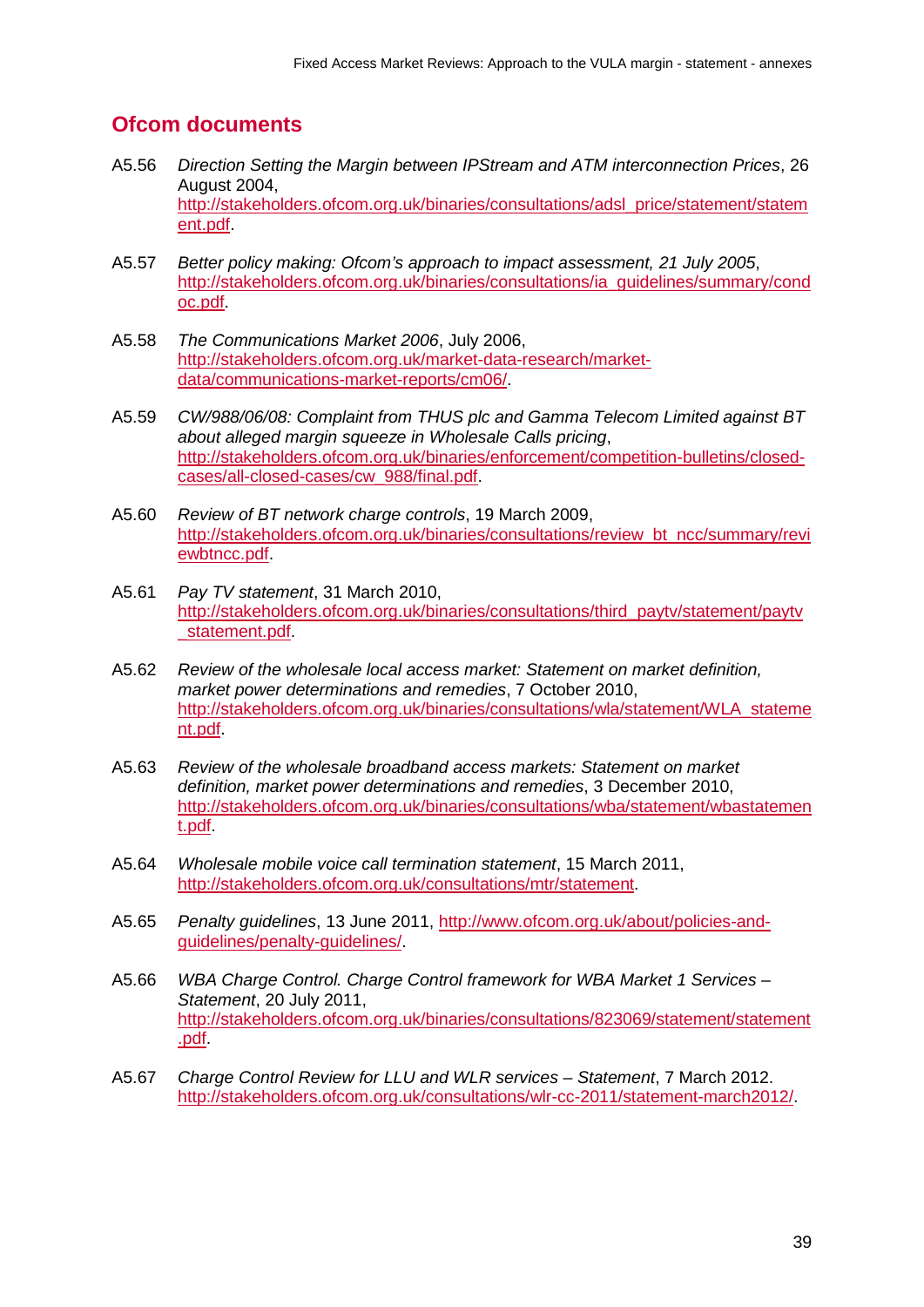- A5.68 *Securing the Universal Postal Service. Decision on the new regulatory framework – Statement*, 27 March 2012, [http://stakeholders.ofcom.org.uk/binaries/consultations/review-of-regulatory](http://stakeholders.ofcom.org.uk/binaries/consultations/review-of-regulatory-conditions/statement/statement.pdf)[conditions/statement/statement.pdf.](http://stakeholders.ofcom.org.uk/binaries/consultations/review-of-regulatory-conditions/statement/statement.pdf)
- A5.69 *Enforcement Guidelines,* 25 July 2012 [http://stakeholders.ofcom.org.uk/consultations/draft-enforcement](http://stakeholders.ofcom.org.uk/consultations/draft-enforcement-guidelines/enforcement-guidelines/)[guidelines/enforcement-guidelines/.](http://stakeholders.ofcom.org.uk/consultations/draft-enforcement-guidelines/enforcement-guidelines/)
- A5.70 *CW/01103/03/13: Complaint from TalkTalk Telecom Group plc against BT Group plc about alleged margin squeeze in superfast broadband pricing*, [http://stakeholders.ofcom.org.uk/enforcement/competition-bulletins/closed](http://stakeholders.ofcom.org.uk/enforcement/competition-bulletins/closed-cases/all-closed-cases/cw_01103/)[cases/all-closed-cases/cw\\_01103/.](http://stakeholders.ofcom.org.uk/enforcement/competition-bulletins/closed-cases/all-closed-cases/cw_01103/)
- A5.71 *Annual Plan 2013/14*, 28 March 2013, [http://www.ofcom.org.uk/files/2013/03/annplan1314.pdf.](http://www.ofcom.org.uk/files/2013/03/annplan1314.pdf)
- A5.72 *Business connectivity market review. Review of retail leased lines, wholesale symmetric broadband origination and wholesale trunk segments – Statement*, 28 March 2013, [http://stakeholders.ofcom.org.uk/consultations/business-connectivity](http://stakeholders.ofcom.org.uk/consultations/business-connectivity-mr/)[mr/.](http://stakeholders.ofcom.org.uk/consultations/business-connectivity-mr/)
- A5.73 Ofcom Technology Tracker Wave 1 2013, May 2013, [http://www.ofcom.org.uk/static/research/Wave-1-2013-data-tables.zip.](http://www.ofcom.org.uk/static/research/Wave-1-2013-data-tables.zip)
- A5.74 *CW/01106/05/13: Complaint from British Telecommunications plc ("BT") against British Sky Broadcasting Group plc ("Sky") alleging abuse of a dominant position regarding the wholesale supply of Sky Sports 1 and 2 ("SS1&2")*, [http://stakeholders.ofcom.org.uk/enforcement/competition-bulletins/open-cases/all](http://stakeholders.ofcom.org.uk/enforcement/competition-bulletins/open-cases/all-open-cases/cw_01106/)[open-cases/cw\\_01106/.](http://stakeholders.ofcom.org.uk/enforcement/competition-bulletins/open-cases/all-open-cases/cw_01106/)
- A5.75 *Fixed Access Market Reviews: wholesale local access, wholesale fixed analogue exchange lines, ISDN2 and ISDN30: Consultation on the proposed markets, market power determinations and remedies*, 3 July 2013 [http://stakeholders.ofcom.org.uk/binaries/consultations/fixed-access-market](http://stakeholders.ofcom.org.uk/binaries/consultations/fixed-access-market-reviews/summary/fixed-access-markets.pdf)[reviews/summary/fixed-access-markets.pdf.](http://stakeholders.ofcom.org.uk/binaries/consultations/fixed-access-market-reviews/summary/fixed-access-markets.pdf)
- A5.76 *Review of the wholesale broadband access markets – consultation on market definition, market power determinations and remedies*, 11 July 2013, [http://stakeholders.ofcom.org.uk/binaries/consultations/review-wba](http://stakeholders.ofcom.org.uk/binaries/consultations/review-wba-markets/summary/WBA_July_2013.pdf)[markets/summary/WBA\\_July\\_2013.pdf.](http://stakeholders.ofcom.org.uk/binaries/consultations/review-wba-markets/summary/WBA_July_2013.pdf)
- A5.77 *Fixed access market reviews: Approach to setting LLU and WLR Charge Controls – Consultation*, 11 July 2013, Updated 20 August 2013, [http://stakeholders.ofcom.org.uk/binaries/consultations/llu-wlr-cc-](http://stakeholders.ofcom.org.uk/binaries/consultations/llu-wlr-cc-13/summary/LLU_WLR_CC_2014.pdf)[13/summary/LLU\\_WLR\\_CC\\_2014.pdf.](http://stakeholders.ofcom.org.uk/binaries/consultations/llu-wlr-cc-13/summary/LLU_WLR_CC_2014.pdf)
- A5.78 *Review of the fixed narrowband services markets: Statement on the proposed markets, market power determinations and remedies*, 26 September 2013, [http://stakeholders.ofcom.org.uk/binaries/consultations/nmr-](http://stakeholders.ofcom.org.uk/binaries/consultations/nmr-2013/statement/Final_Statement.pdf)[2013/statement/Final\\_Statement.pdf.](http://stakeholders.ofcom.org.uk/binaries/consultations/nmr-2013/statement/Final_Statement.pdf)
- A5.79 *Communications Market Report 2013*, 1 August 2013, [http://stakeholders.ofcom.org.uk/binaries/research/cmr/cmr13/2013\\_UK\\_CMR.pdf.](http://stakeholders.ofcom.org.uk/binaries/research/cmr/cmr13/2013_UK_CMR.pdf)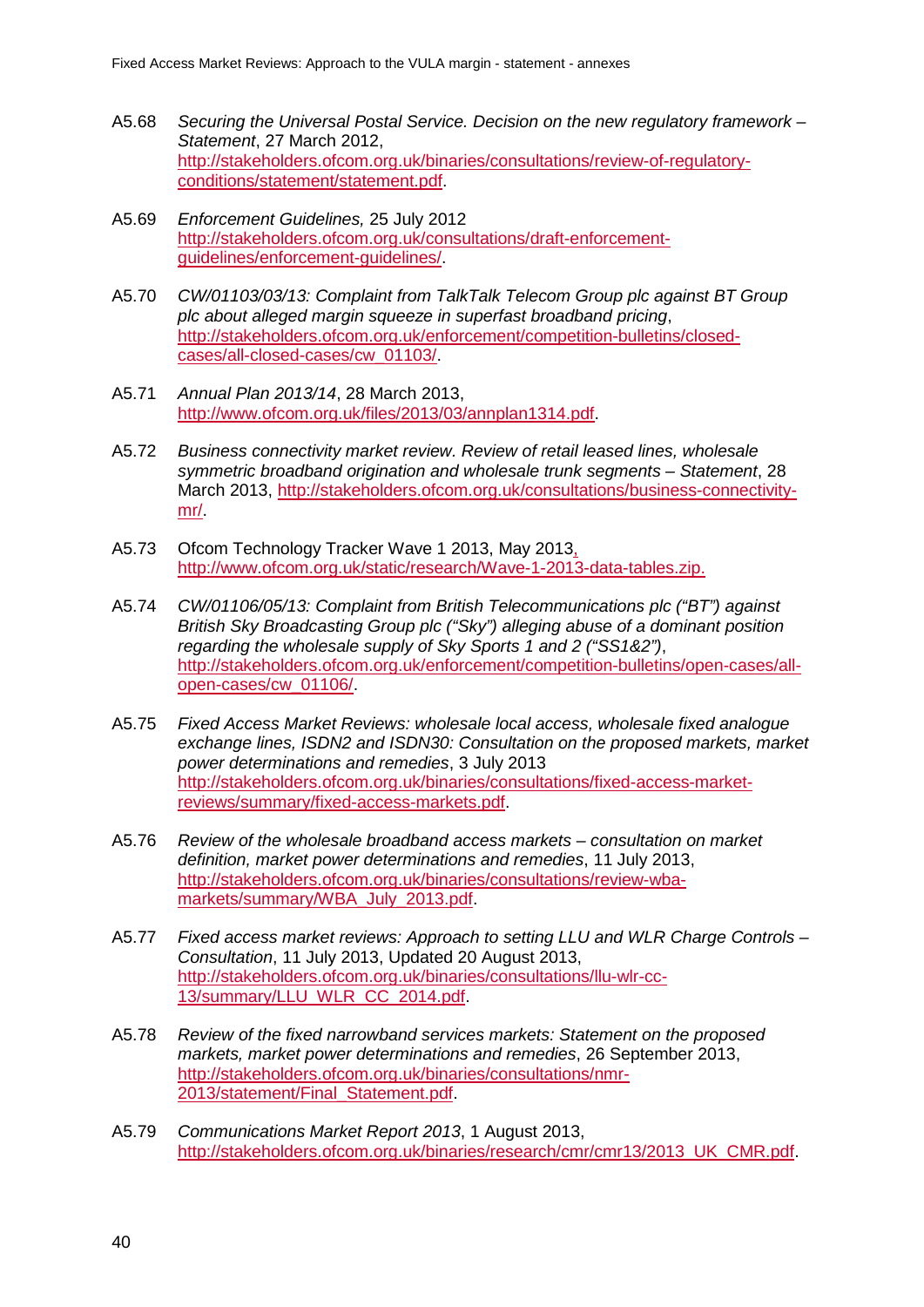- A5.80 *2014 Communications Market Report*, 7 August 2014, [http://stakeholders.ofcom.org.uk/binaries/research/cmr/cmr14/2014\\_UK\\_CMR.pdf.](http://stakeholders.ofcom.org.uk/binaries/research/cmr/cmr14/2014_UK_CMR.pdf)
- A5.81 *Fixed access market reviews: Openreach quality of service and approach to setting LLU and WLR Charge Controls – Consultation*, 19 December 2013, [http://stakeholders.ofcom.org.uk/binaries/consultations/fixed-access-market-llu-wlr](http://stakeholders.ofcom.org.uk/binaries/consultations/fixed-access-market-llu-wlr-charge-controls/summary/famr-2013.pdf)[charge-controls/summary/famr-2013.pdf.](http://stakeholders.ofcom.org.uk/binaries/consultations/fixed-access-market-llu-wlr-charge-controls/summary/famr-2013.pdf)
- A5.82 *Regulatory Financial Reporting: a review – Consultation*, 20 December 2013, [http://stakeholders.ofcom.org.uk/binaries/consultations/bt](http://stakeholders.ofcom.org.uk/binaries/consultations/bt-transparency/summary/BTRFS.pdf)[transparency/summary/BTRFS.pdf.](http://stakeholders.ofcom.org.uk/binaries/consultations/bt-transparency/summary/BTRFS.pdf)
- A5.83 *The Consumer Experience of 2013*, January 2014, [http://stakeholders.ofcom.org.uk/binaries/research/consumer-experience/tce-](http://stakeholders.ofcom.org.uk/binaries/research/consumer-experience/tce-13/TCE_Research_final.pdf)13/TCE\_Research\_final.pdf
- A5.84 *Fixed access market reviews – further consultation on notification periods, compliance with requirements on the VULA margin, and approach to pricing for TRCs and SFIs*, 16 January 2014, [http://stakeholders.ofcom.org.uk/binaries/consultations/famr-2014/summary/famr-](http://stakeholders.ofcom.org.uk/binaries/consultations/famr-2014/summary/famr-2014.pdf)[2014.pdf.](http://stakeholders.ofcom.org.uk/binaries/consultations/famr-2014/summary/famr-2014.pdf)
- A5.85 *Annual Plan 2014/15*, 31 March 2014, [http://www.ofcom.org.uk/files/2014/03/Annual\\_Plan\\_1415.pdf.](http://www.ofcom.org.uk/files/2014/03/Annual_Plan_1415.pdf)
- A5.86 *Ofcom Technology Tracker data tables Wave 1 2014*, April 2014, [http://stakeholders.ofcom.org.uk/binaries/research/statistics/2014apr/2014w1.pdf.](http://stakeholders.ofcom.org.uk/binaries/research/statistics/2014apr/2014w1.pdf)
- A5.87 *Review of Pay TV wholesale must-offer*, 16 April 2014, [http://stakeholders.ofcom.org.uk/broadcasting/reviews-investigations/pay-tv/pay-tv](http://stakeholders.ofcom.org.uk/broadcasting/reviews-investigations/pay-tv/pay-tv-wholesale/)[wholesale/.](http://stakeholders.ofcom.org.uk/broadcasting/reviews-investigations/pay-tv/pay-tv-wholesale/)
- A5.88 *Review of the wholesale broadband access markets – draft statement on market definition, market power determinations and remedies*, 19 May 2014, [http://stakeholders.ofcom.org.uk/binaries/consultations/review-wba](http://stakeholders.ofcom.org.uk/binaries/consultations/review-wba-markets/statement/WBA-draft-statement.pdf)[markets/statement/WBA-draft-statement.pdf.](http://stakeholders.ofcom.org.uk/binaries/consultations/review-wba-markets/statement/WBA-draft-statement.pdf)
- A5.89 *Fixed access market reviews: wholesale local access, wholesale fixed analogue exchange lines, ISDN2 and ISDN30 Volume 1: Draft statement on the markets, market power determinations and remedies*, 19 May 2014, [http://stakeholders.ofcom.org.uk/telecoms/ga-scheme/specific-conditions](http://stakeholders.ofcom.org.uk/telecoms/ga-scheme/specific-conditions-entitlement/market-power/fixed-access-market-reviews-2014/draftstatement/)[entitlement/market-power/fixed-access-market-reviews-2014/draftstatement/.](http://stakeholders.ofcom.org.uk/telecoms/ga-scheme/specific-conditions-entitlement/market-power/fixed-access-market-reviews-2014/draftstatement/)
- A5.90 *Fixed access market reviews: wholesale local access, wholesale fixed analogue exchange lines, ISDN2 and ISDN 30 Volume 2: Draft statement on LLU and WLR charge controls*,19 May 2014, [http://stakeholders.ofcom.org.uk/telecoms/ga](http://stakeholders.ofcom.org.uk/telecoms/ga-scheme/specific-conditions-entitlement/market-power/fixed-access-market-reviews-2014/draftstatement/)[scheme/specific-conditions-entitlement/market-power/fixed-access-market-reviews-](http://stakeholders.ofcom.org.uk/telecoms/ga-scheme/specific-conditions-entitlement/market-power/fixed-access-market-reviews-2014/draftstatement/)[2014/draftstatement/.](http://stakeholders.ofcom.org.uk/telecoms/ga-scheme/specific-conditions-entitlement/market-power/fixed-access-market-reviews-2014/draftstatement/)
- A5.91 *Fixed access market reviews: Approach to the VULA margin – Consultation*, 19 June 2014, [http://stakeholders.ofcom.org.uk/binaries/consultations/VULA](http://stakeholders.ofcom.org.uk/binaries/consultations/VULA-margin/summary/VULA_Margin_Consultation.pdf)[margin/summary/VULA\\_Margin\\_Consultation.pdf.](http://stakeholders.ofcom.org.uk/binaries/consultations/VULA-margin/summary/VULA_Margin_Consultation.pdf)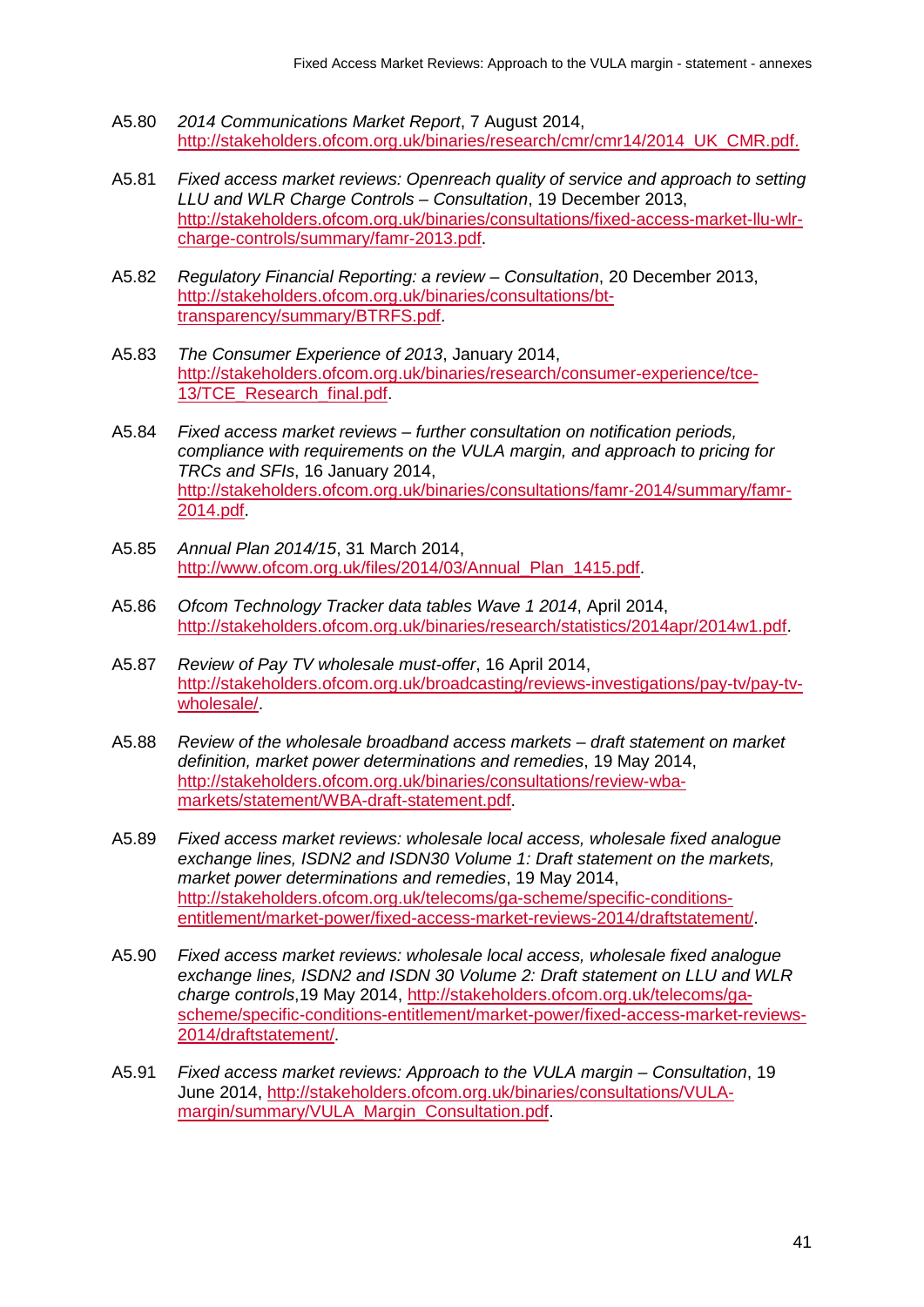- A5.92 *Review of the wholesale broadband access markets: Final statement on market definition, market power determinations and remedies, 26 June 2014*, [http://stakeholders.ofcom.org.uk/consultations/review-wba-markets/statement/.](http://stakeholders.ofcom.org.uk/consultations/review-wba-markets/statement/)
- A5.93 *Review of the wholesale broadband access markets: Final statement on market definition, market power determinations and remedies, Statement Annexes*, 26 June 2014, [http://stakeholders.ofcom.org.uk/consultations/review-wba](http://stakeholders.ofcom.org.uk/consultations/review-wba-markets/statement/)[markets/statement/.](http://stakeholders.ofcom.org.uk/consultations/review-wba-markets/statement/)
- A5.94 *Fixed access market reviews: wholesale local access, wholesale fixed analogue exchange lines, ISDN2 and ISDN30 Volume 1: Statement on the markets, market power determinations and remedies*, 26 June 2014, [http://stakeholders.ofcom.org.uk/telecoms/ga-scheme/specific-conditions](http://stakeholders.ofcom.org.uk/telecoms/ga-scheme/specific-conditions-entitlement/market-power/fixed-access-market-reviews-2014/statement/)[entitlement/market-power/fixed-access-market-reviews-2014/statement/.](http://stakeholders.ofcom.org.uk/telecoms/ga-scheme/specific-conditions-entitlement/market-power/fixed-access-market-reviews-2014/statement/)
- A5.95 *Fixed access market reviews: wholesale local access, wholesale fixed analogue exchange lines, ISDN2 and ISDN 30 Volume 2: LLU and WLR charge controls,* 26 June 2014, [http://stakeholders.ofcom.org.uk/telecoms/ga-scheme/specific](http://stakeholders.ofcom.org.uk/telecoms/ga-scheme/specific-conditions-entitlement/market-power/fixed-access-market-reviews-2014/statement/)[conditions-entitlement/market-power/fixed-access-market-reviews-2014/statement/.](http://stakeholders.ofcom.org.uk/telecoms/ga-scheme/specific-conditions-entitlement/market-power/fixed-access-market-reviews-2014/statement/)
- A5.96 *Fixed access market reviews: wholesale local access, wholesale fixed analogue exchange lines, ISDN2 and ISDN30: Annexes*, 26 June 2014, [http://stakeholders.ofcom.org.uk/telecoms/ga-scheme/specific-conditions](http://stakeholders.ofcom.org.uk/telecoms/ga-scheme/specific-conditions-entitlement/market-power/fixed-access-market-reviews-2014/statement/)[entitlement/market-power/fixed-access-market-reviews-2014/statement/.](http://stakeholders.ofcom.org.uk/telecoms/ga-scheme/specific-conditions-entitlement/market-power/fixed-access-market-reviews-2014/statement/)
- A5.97 *Communications Market Report 2014*, 7 August 2014, [http://stakeholders.ofcom.org.uk/binaries/research/cmr/cmr14/2014\\_UK\\_CMR.pdf.](http://stakeholders.ofcom.org.uk/binaries/research/cmr/cmr14/2014_UK_CMR.pdf)
- A5.98 *CW/01103/03/13: Complaint from TalkTalk Telecom Group plc against BT Group plc about alleged margin squeeze in superfast broadband pricing – Decision*, 21 October 2014, [http://stakeholders.ofcom.org.uk/binaries/enforcement/competition](http://stakeholders.ofcom.org.uk/binaries/enforcement/competition-bulletins/closed-cases/all-closed-cases/cw_01103/CW-01103-03-13.pdf)[bulletins/closed-cases/all-closed-cases/cw\\_01103/CW-01103-03-13.pdf.](http://stakeholders.ofcom.org.uk/binaries/enforcement/competition-bulletins/closed-cases/all-closed-cases/cw_01103/CW-01103-03-13.pdf)
- A5.99 *Communication services and SMEs: Call for inputs*, 6 November 2014, [http://stakeholders.ofcom.org.uk/binaries/consultations/smes](http://stakeholders.ofcom.org.uk/binaries/consultations/smes-cfi/summary/SMEs_CFI.pdf)[cfi/summary/SMEs\\_CFI.pdf.](http://stakeholders.ofcom.org.uk/binaries/consultations/smes-cfi/summary/SMEs_CFI.pdf)
- A5.100 *Telecoms data updates, Q1 2005 to Q2 2014*, [http://stakeholders.ofcom.org.uk/market-data-research/market](http://stakeholders.ofcom.org.uk/market-data-research/market-data/communications-market-reports/tables/)[data/communications-market-reports/tables/.](http://stakeholders.ofcom.org.uk/market-data-research/market-data/communications-market-reports/tables/)
- A5.101 *Quality of Customer Service 2014 report*, December 2014. [http://stakeholders.ofcom.org.uk/market-data-research/other/cross-media/quality-of](http://stakeholders.ofcom.org.uk/market-data-research/other/cross-media/quality-of-customer-service-annual-reports/2014/)[customer-service-annual-reports/2014/.](http://stakeholders.ofcom.org.uk/market-data-research/other/cross-media/quality-of-customer-service-annual-reports/2014/)
- A5.102 *Infrastructure Report 2014*, 8 December 2014, [http://stakeholders.ofcom.org.uk/binaries/research/infrastructure/2014/infrastructure](http://stakeholders.ofcom.org.uk/binaries/research/infrastructure/2014/infrastructure-14.pdf) [-14.pdf.](http://stakeholders.ofcom.org.uk/binaries/research/infrastructure/2014/infrastructure-14.pdf)
- A5.103 *Directions for Regulatory Financial Reporting – consultation*, 10 December 2014, [http://stakeholders.ofcom.org.uk/binaries/consultations/financial](http://stakeholders.ofcom.org.uk/binaries/consultations/financial-reporting/summary/Consultation.pdf)[reporting/summary/Consultation.pdf.](http://stakeholders.ofcom.org.uk/binaries/consultations/financial-reporting/summary/Consultation.pdf)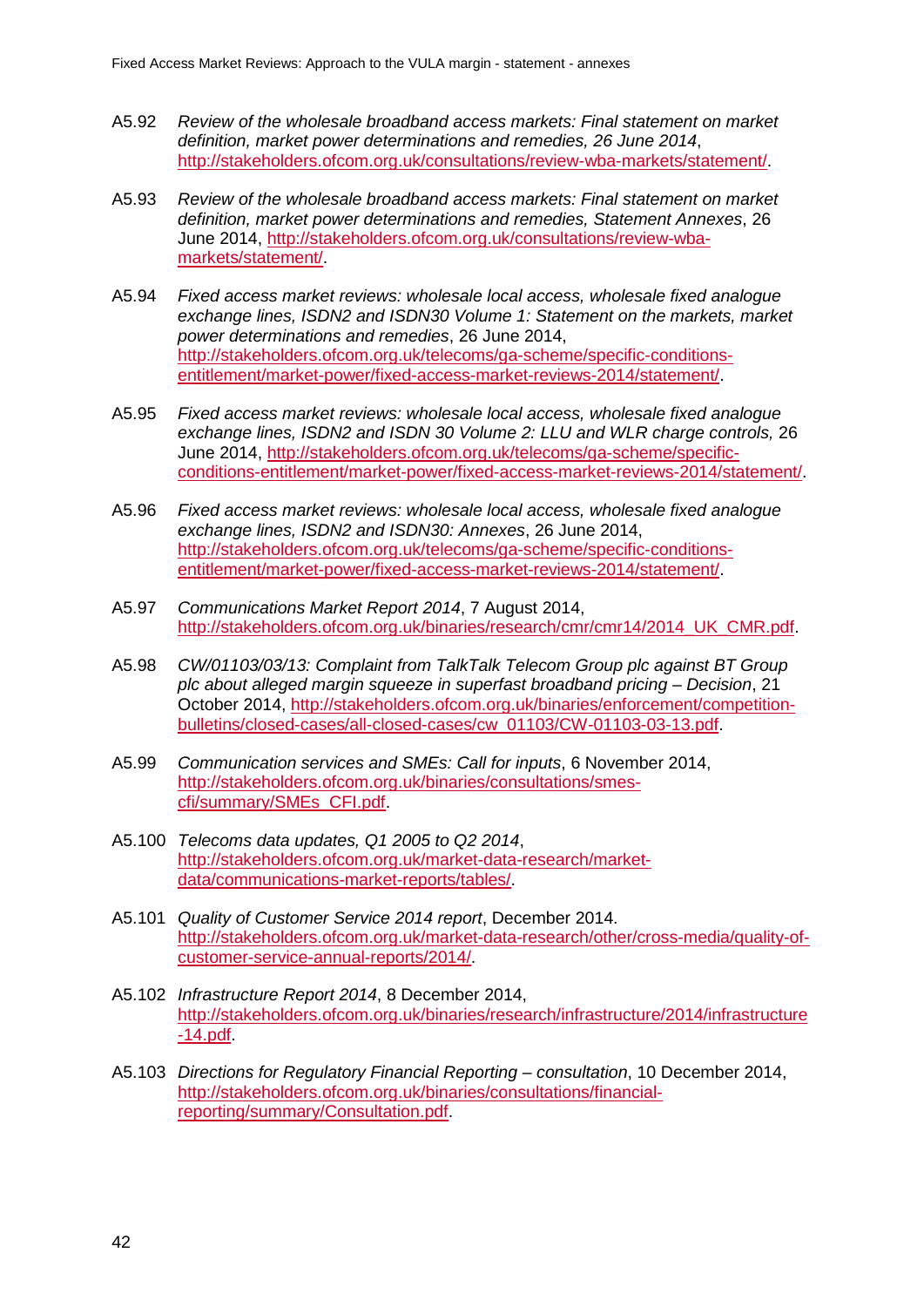- A5.104 *Review of the pay TV wholesale must-offer obligation*, 19 December 2014, [http://stakeholders.ofcom.org.uk/binaries/consultations/wholesale-must](http://stakeholders.ofcom.org.uk/binaries/consultations/wholesale-must-offer/summary/condoc.pdf)[offer/summary/condoc.pdf.](http://stakeholders.ofcom.org.uk/binaries/consultations/wholesale-must-offer/summary/condoc.pdf)
- A5.105 *Fixed access market reviews: Approach to the VULA margin – draft statement,* 15 January 2015, [http://stakeholders.ofcom.org.uk/consultations/VULA-margin/draft](http://stakeholders.ofcom.org.uk/consultations/VULA-margin/draft-statement/)[statement/.](http://stakeholders.ofcom.org.uk/consultations/VULA-margin/draft-statement/)

## **EC documents**

- A5.106 Directive 2002/19/EC of the European Parliament and of the Council of 7 March 2002 on access to, and interconnection of, electronic communications networks and associated facilities, [www.eur](http://www.eur-lex.europa.eu/LexUriServ/LexUriServ.do?uri=OJ:L:2002:108:0007:0020:EN:PDF)[lex.europa.eu/LexUriServ/LexUriServ.do?uri=OJ:L:2002:108:0007:0020:EN:PDF.](http://www.eur-lex.europa.eu/LexUriServ/LexUriServ.do?uri=OJ:L:2002:108:0007:0020:EN:PDF)
- A5.107 *Commission guidelines on market analysis and the assessment of significant market power under the Community regulatory framework for electronic communications networks and services (2002/C 165/03)*, 11 July 2002, [http://www.eur](http://www.eur-lex.europa.eu/LexUriServ/LexUriServ.do?uri=OJ:C:2002:165:0006:0031:EN:PDF)[lex.europa.eu/LexUriServ/LexUriServ.do?uri=OJ:C:2002:165:0006:0031:EN:PDF.](http://www.eur-lex.europa.eu/LexUriServ/LexUriServ.do?uri=OJ:C:2002:165:0006:0031:EN:PDF)
- A5.108 Case COMP/38.784 Wanadoo España v Telefónica (2007), [http://ec.europa.eu/competition/antitrust/cases/dec\\_docs/38784/38784\\_311\\_10.pdf.](http://ec.europa.eu/competition/antitrust/cases/dec_docs/38784/38784_311_10.pdf)
- A5.109 Directive 2002/21/EC of the European Parliament and of the Council of 7 March 2002 on a common regulatory framework for electronic communications networks and services, as amended by Directive 2009/140/EC and Regulation 544/2009, [http://eur](http://eur-lex.europa.eu/LexUriServ/LexUriServ.do?uri=OJ:L:2009:337:0037:0069:EN:PDF)[lex.europa.eu/LexUriServ/LexUriServ.do?uri=OJ:L:2009:337:0037:0069:EN:PDF.](http://eur-lex.europa.eu/LexUriServ/LexUriServ.do?uri=OJ:L:2009:337:0037:0069:EN:PDF)
- A5.110 *Communication from the Commission – Guidance on the Commission's enforcement priorities in applying Article 82 of the EC Treaty (now Article 102 of the Treaty on the Functioning of the European Union) to abusive exclusionary conduct by dominant undertakings (2009/C 45/02)*, 24 February 2009, [http://www.eur](http://www.eur-lex.europa.eu/LexUriServ/LexUriServ.do?uri=OJ:C:2009:045:0007:0020:EN:PDF)[lex.europa.eu/LexUriServ/LexUriServ.do?uri=OJ:C:2009:045:0007:0020:EN:PDF.](http://www.eur-lex.europa.eu/LexUriServ/LexUriServ.do?uri=OJ:C:2009:045:0007:0020:EN:PDF)
- A5.111 *Regulation (EC) No 1211/2009 of the European Parliament and of the Council of 25 November 2009 establishing the Body of European Regulators for Electronic Communications (BEREC) and the Office*, 25 November 2009, [http://eur](http://eur-lex.europa.eu/LexUriServ/LexUriServ.do?uri=OJ:L:2009:337:0001:0010:EN:PDF)[lex.europa.eu/LexUriServ/LexUriServ.do?uri=OJ:L:2009:337:0001:0010:EN:PDF](http://eur-lex.europa.eu/LexUriServ/LexUriServ.do?uri=OJ:L:2009:337:0001:0010:EN:PDF)
- A5.112 *Commission recommendation of 20 September 2010 on regulated access to Next Generation Access Networks (NGA) OJ L251/35*, 20 September 2010, [http://www.eur](http://www.eur-lex.europa.eu/LexUriServ/LexUriServ.do?uri=OJ:L:2010:251:0035:0048:EN:PDF)[lex.europa.eu/LexUriServ/LexUriServ.do?uri=OJ:L:2010:251:0035:0048:EN:PDF.](http://www.eur-lex.europa.eu/LexUriServ/LexUriServ.do?uri=OJ:L:2010:251:0035:0048:EN:PDF)
- A5.113 *Commission recommendation on consistent non-discrimination obligations and costing methodologies to promote competition and enhance the broadband investment environment - C(2013) 5761*, 11 September 2013, [http://ec.europa.eu/information\\_society/newsroom/cf/dae/document.cfm?doc\\_id=27](http://ec.europa.eu/information_society/newsroom/cf/dae/document.cfm?doc_id=2735) [35.](http://ec.europa.eu/information_society/newsroom/cf/dae/document.cfm?doc_id=2735)
- A5.114 *Digital Agenda for Europe*, [http://www.ec.europa.eu/digital-agenda/about-our-goals.](http://www.ec.europa.eu/digital-agenda/about-our-goals)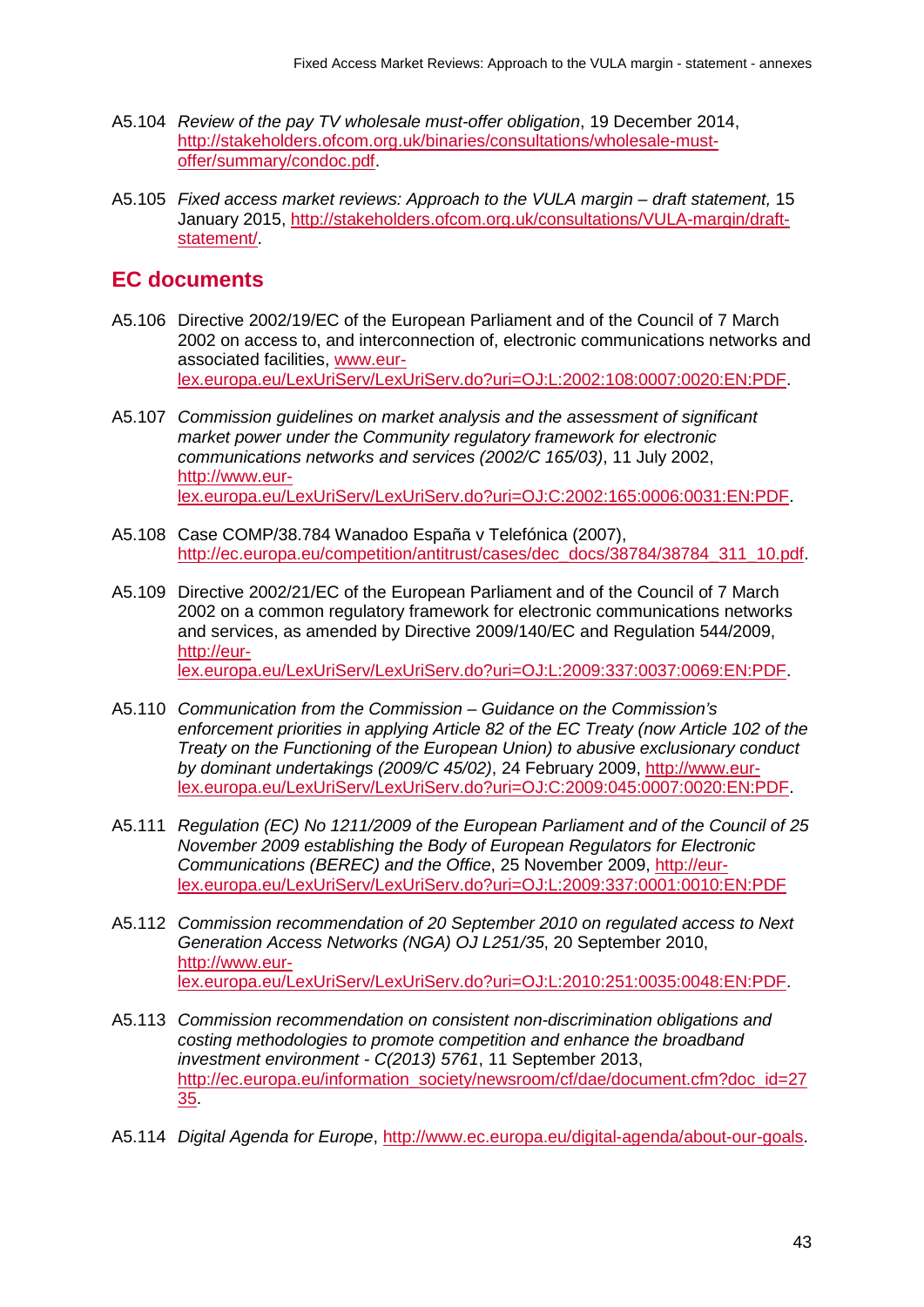- A5.115 Article 102(a); Case C-280/08 *Deutsche Telekom AG v Commission* [2010] 5 CMLR 27.
- A5.116 Case C-52/09 *Konkurrensverket v TeliaSonera Sverige AB* [2011] 4 CMLR 982.
- A5.117 *Commission Decision concerning Case UK/2015/1692: Wholesale local access at a fixed location in the United Kingdom — Remedies*, 13 February 2015, [https://circabc.europa.eu/d/d/workspace/SpacesStore/afb551df-607c-4c9d-88de](https://circabc.europa.eu/d/d/workspace/SpacesStore/afb551df-607c-4c9d-88de-aced06c9c2bf/UK-2015-1692_Adopted_EN%20PUBLIC.pdf)[aced06c9c2bf/UK-2015-1692\\_Adopted\\_EN PUBLIC.pdf.](https://circabc.europa.eu/d/d/workspace/SpacesStore/afb551df-607c-4c9d-88de-aced06c9c2bf/UK-2015-1692_Adopted_EN%20PUBLIC.pdf)

## **Other documents**

#### **Advisory Committee for Wales**

A5.118 *ACW Response to the 2014 VULA Margin Consultation*, 28 August 2014, [http://stakeholders.ofcom.org.uk/binaries/consultations/VULA](http://stakeholders.ofcom.org.uk/binaries/consultations/VULA-margin/responses/Advisory_Committee_for_Wales.pdf)[margin/responses/Advisory\\_Committee\\_for\\_Wales.pdf.](http://stakeholders.ofcom.org.uk/binaries/consultations/VULA-margin/responses/Advisory_Committee_for_Wales.pdf)

#### **BEREC**

- A5.119 BoR (12) 127, *BEREC common position on best practice in remedies on the market for wholesale (physical) network infrastructure access (including shared or fully unbundled access) at a fixed location imposed as a consequence of a position of significant market power in the relevant market*, 8 December 2012, [http://www.berec.europa.eu/files/document\\_register\\_store/2012/12/2012120816362](http://www.berec.europa.eu/files/document_register_store/2012/12/20121208163628_BoR_(12)_127__BEREC__COMMON_POSITION_ON_BEST_PRACTICE_IN_REMEDIES_ON_THE_MARKET_FOR_WHOLESALE.pdf) [8\\_BoR\\_\(12\)\\_127\\_\\_BEREC\\_\\_COMMON\\_POSITION\\_ON\\_BEST\\_PRACTICE\\_IN\\_R](http://www.berec.europa.eu/files/document_register_store/2012/12/20121208163628_BoR_(12)_127__BEREC__COMMON_POSITION_ON_BEST_PRACTICE_IN_REMEDIES_ON_THE_MARKET_FOR_WHOLESALE.pdf) EMEDIES ON THE MARKET FOR WHOLESALE.pdf.
- A5.120 BoR (12) 128, *BEREC common position on best practice in remedies on the market for wholesale broadband access (including bitstream access) imposed as a consequence of a position of significant market power in the relevant market*, 8 December 2012, http://www.berec.europa.eu/files/document\_register\_store/2012/12/BoR\_(12)\_128 [CP\\_WBA.pdf.](http://www.berec.europa.eu/files/document_register_store/2012/12/BoR_(12)_128_CP_WBA.pdf)
- A5.121 BoR (14) 190, *Guidance on the regulatory accounting approach to the economic replicability test (i.e. ex-ante/sector specific margin squeeze tests)*, 5 December 2014, [http://berec.europa.eu/eng/document\\_register/subject\\_matter/berec/regulatory\\_best](http://berec.europa.eu/eng/document_register/subject_matter/berec/regulatory_best_practices/guidelines/4782-berec-guidance-on-the-regulatory-accounting-approach-to-the-economic-replicability-test-ie-ex-antesector-specific-margin-squeeze-tests) practices/guidelines/4782-berec-guidance-on-the-regulatory-accounting-approach[to-the-economic-replicability-test-ie-ex-antesector-specific-margin-squeeze-tests.](http://berec.europa.eu/eng/document_register/subject_matter/berec/regulatory_best_practices/guidelines/4782-berec-guidance-on-the-regulatory-accounting-approach-to-the-economic-replicability-test-ie-ex-antesector-specific-margin-squeeze-tests)

#### **BT**

- A5.122 *Regulatory Financial Statements (RFS)*, [http://www.btplc.com/thegroup/RegulatoryandPublicaffairs/Financialstatements/inde](http://www.btplc.com/thegroup/RegulatoryandPublicaffairs/Financialstatements/index.htm) [x.htm.](http://www.btplc.com/thegroup/RegulatoryandPublicaffairs/Financialstatements/index.htm)
- A5.123 *BT Response to FAMR Call for Inputs,* 8 January 2013, [http://stakeholders.ofcom.org.uk/binaries/consultations/fixed-access](http://stakeholders.ofcom.org.uk/binaries/consultations/fixed-access-markets/responses/BT.pdf)[markets/responses/BT.pdf.](http://stakeholders.ofcom.org.uk/binaries/consultations/fixed-access-markets/responses/BT.pdf)
- A5.124 *BT to create new businesses to replace BT Retail*, 30 July 2013, [http://www.btPlc.com/news/articles/showarticle.cfm?articleid=%7B68268030-3b15-](http://www.btplc.com/news/articles/showarticle.cfm?articleid=%7B68268030-3b15-4603-a6c8-7f2437114344%7D) [4603-a6c8-7f2437114344%7D.](http://www.btplc.com/news/articles/showarticle.cfm?articleid=%7B68268030-3b15-4603-a6c8-7f2437114344%7D)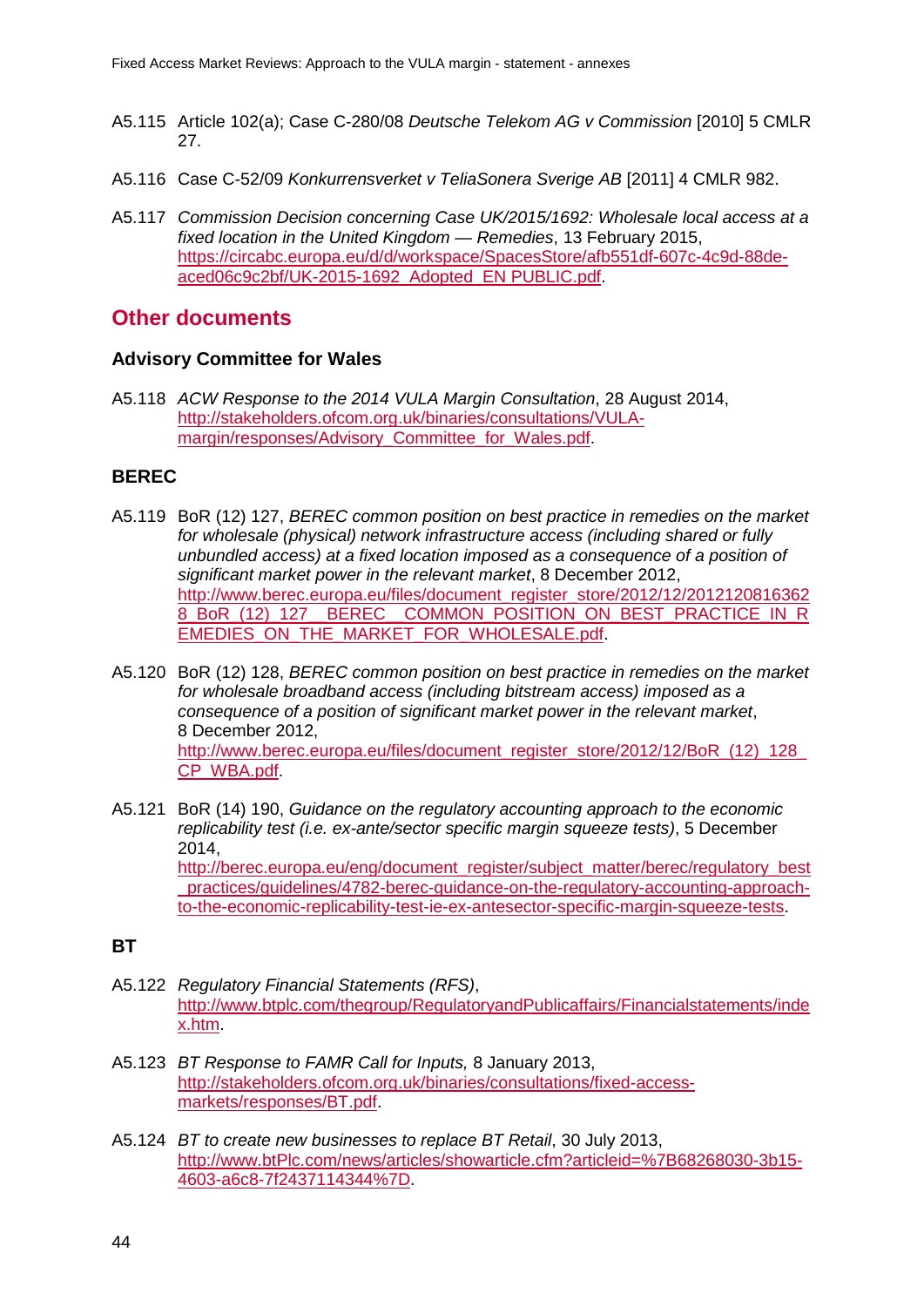- A5.125 *Detailed Attribution Methods (DAM) 2013*, 31 July 2013, [http://www.btplc.com/Thegroup/RegulatoryandPublicaffairs/Financialstatements/201](http://www.btplc.com/Thegroup/RegulatoryandPublicaffairs/Financialstatements/2013/DAM2013.pdf) [3/DAM2013.pdf.](http://www.btplc.com/Thegroup/RegulatoryandPublicaffairs/Financialstatements/2013/DAM2013.pdf)
- A5.126 *Submission to Ofcom by BT Group plc in respect of CW/01103/03/13 complaint from Talk Talk Telecom Group plc against BT Group plc about alleged margin squeeze in superfast broadband pricing*, 22 November 2013.
- A5.127 *BT Group results for the third quarter and nine months to 31 December 2013*, 31 January 2013, [http://www.btplc.com/News/ResultsPDF/q314-release.pdf.](http://www.btplc.com/News/ResultsPDF/q314-release.pdf)
- A5.128 *BT products Terms and Conditions*, 23 January 2014, [http://www.productsandservices.bt.com/consumerProducts/dynamicmodules/pagec](http://www.productsandservices.bt.com/consumerProducts/dynamicmodules/pagecontentfooter/pageContentFooterPopup.jsp?pagecontentfooter_popupid=13408&s_cid=con_FURL_broadbandterms) [ontentfooter/pageContentFooterPopup.jsp?pagecontentfooter\\_popupid=13408&s\\_c](http://www.productsandservices.bt.com/consumerProducts/dynamicmodules/pagecontentfooter/pageContentFooterPopup.jsp?pagecontentfooter_popupid=13408&s_cid=con_FURL_broadbandterms) [id=con\\_FURL\\_broadbandterms.](http://www.productsandservices.bt.com/consumerProducts/dynamicmodules/pagecontentfooter/pageContentFooterPopup.jsp?pagecontentfooter_popupid=13408&s_cid=con_FURL_broadbandterms)
- A5.129 *Results for the Third Quarter and Nine Months to 31 December 2013,* 31 January 2014, [http://www.btPlc.com/News/ResultsPDF/q314-release.pdf.](http://www.btplc.com/News/ResultsPDF/q314-release.pdf)
- A5.130 *BT Group Results for the fourth quarter and year to 31 March 2014*, 8 May 2014, [http://www.btPlc.com/News/ResultsPDF/q414-release.pdf.](http://www.btplc.com/News/ResultsPDF/q414-release.pdf)
- A5.131 *Results for the first quarter to 30 June 2014,* 31 July 2014, [http://www.btplc.com/News/ResultsPDF/q114-release.pdf.](http://www.btplc.com/News/ResultsPDF/q114-release.pdf)
- A5.132 *BT Response to the 2014 VULA Margin Consultation*, 5 September 2014, [http://stakeholders.ofcom.org.uk/binaries/consultations/VULA](http://stakeholders.ofcom.org.uk/binaries/consultations/VULA-margin/responses/BT_Group.pdf)[margin/responses/BT\\_Group.pdf.](http://stakeholders.ofcom.org.uk/binaries/consultations/VULA-margin/responses/BT_Group.pdf)
- A5.133 *BT Response to the 2014 VULA Margin Consultation – Annex B: The applicable legal framework*, 5 September 2014, [http://stakeholders.ofcom.org.uk/binaries/consultations/VULA](http://stakeholders.ofcom.org.uk/binaries/consultations/VULA-margin/responses/BT_Group_-_Annex_B_-_The_applicable_legal_framework.pdf)[margin/responses/BT\\_Group\\_-\\_Annex\\_B\\_-\\_The\\_applicable\\_legal\\_framework.pdf.](http://stakeholders.ofcom.org.uk/binaries/consultations/VULA-margin/responses/BT_Group_-_Annex_B_-_The_applicable_legal_framework.pdf)
- A5.134 *BT Response to the 2014 VULA Margin Consultation – Annex C: Compass Lexecon report on the appropriate treatment of BT Sport*, 5 September 2014, [http://stakeholders.ofcom.org.uk/binaries/consultations/VULA](http://stakeholders.ofcom.org.uk/binaries/consultations/VULA-margin/responses/BT_Group_Annex_C_Compass_Lexecon_The_appropriate_economic_treatment_of_BT_Sport.pdf)[margin/responses/BT\\_Group\\_Annex\\_C\\_Compass\\_Lexecon\\_The\\_appropriate\\_eco](http://stakeholders.ofcom.org.uk/binaries/consultations/VULA-margin/responses/BT_Group_Annex_C_Compass_Lexecon_The_appropriate_economic_treatment_of_BT_Sport.pdf) nomic\_treatment\_of\_BT\_Sport.pdf
- A5.135 *BT Response to the 2014 VULA Margin Consultation – Annex D: Margin squeeze test implementation by other NRAs in the EU,* 5 September 2014, [http://stakeholders.ofcom.org.uk/binaries/consultations/VULA](http://stakeholders.ofcom.org.uk/binaries/consultations/VULA-margin/responses/BT_Group_-_Annex_D_-_Margin_squeeze_tests_by_other_NRAs.pdf)[margin/responses/BT\\_Group\\_-\\_Annex\\_D\\_-](http://stakeholders.ofcom.org.uk/binaries/consultations/VULA-margin/responses/BT_Group_-_Annex_D_-_Margin_squeeze_tests_by_other_NRAs.pdf) Margin squeeze tests by other NRAs.pdf.
- A5.136 *BT – Ofcom meeting: VULA* margin, presented at meeting between BT and Ofcom on 20 October 2014.
- A5.137 *BT Comments on responses to the 2014 VULA Margin Consultation*, 23 October 2014, [http://stakeholders.ofcom.org.uk/binaries/consultations/VULA](http://stakeholders.ofcom.org.uk/binaries/consultations/VULA-margin/responses/BT_Group_comments_on_stakeholder_responses.pdf)[margin/responses/BT\\_Group\\_comments\\_on\\_stakeholder\\_responses.pdf.](http://stakeholders.ofcom.org.uk/binaries/consultations/VULA-margin/responses/BT_Group_comments_on_stakeholder_responses.pdf)
- A5.138 Letter from Mark Shurmer (BT) to David Clarkson (Ofcom) dated 29 October 2014.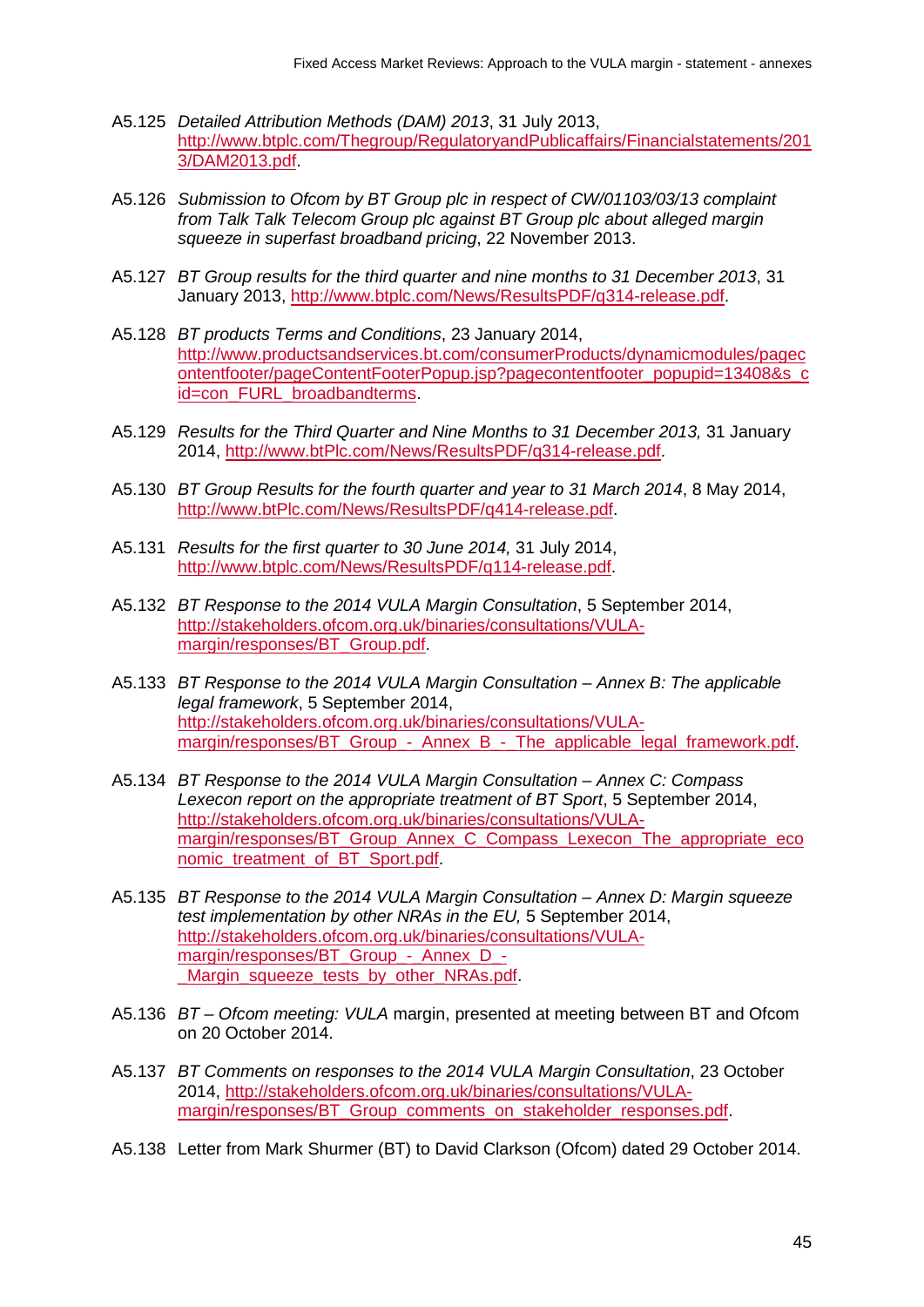- A5.139 *Results for the second quarter and half year to 30 September 2014*, 30 October 2014, [http://www.btplc.com/News/ResultsPDF/q214-release.pdf.](http://www.btplc.com/News/ResultsPDF/q214-release.pdf)
- A5.140 *Compass Lexecon additional submission on the treatment of BT Sport,* 7 November 2014, [http://stakeholders.ofcom.org.uk/binaries/consultations/VULA](http://stakeholders.ofcom.org.uk/binaries/consultations/VULA-margin/responses/BT_Group-Compass_Lexecon_additional_submission_on_the_treatment_of_BT_Sport.pdf)[margin/responses/BT\\_Group-](http://stakeholders.ofcom.org.uk/binaries/consultations/VULA-margin/responses/BT_Group-Compass_Lexecon_additional_submission_on_the_treatment_of_BT_Sport.pdf)[Compass\\_Lexecon\\_additional\\_submission\\_on\\_the\\_treatment\\_of\\_BT\\_Sport.pdf.](http://stakeholders.ofcom.org.uk/binaries/consultations/VULA-margin/responses/BT_Group-Compass_Lexecon_additional_submission_on_the_treatment_of_BT_Sport.pdf)
- A5.141 Email from Gavin Patterson (BT) to Ed Richards (Ofcom), dated 16 November 2014, on fibre competition.
- A5.142 *Statement of change in Allocations for 21CN Costs in the 20131/4 Regulatory Financial Statements*, [http://www.btplc.com/Thegroup/RegulatoryandPublicaffairs/Financialstatements/201](http://www.btplc.com/Thegroup/RegulatoryandPublicaffairs/Financialstatements/2014/StatementofChangeinAllocationsfor21CNCosts.pdf) [4/StatementofChangeinAllocationsfor21CNCosts.pdf.](http://www.btplc.com/Thegroup/RegulatoryandPublicaffairs/Financialstatements/2014/StatementofChangeinAllocationsfor21CNCosts.pdf)
- $A5.143$   $[\times]$
- A5.144 *Ofcom's approach to VULA margin*, presented at meeting between BT and Ofcom on 9 December 2014
- A5.145 Letter from James Tickel (BT) to David Clarkson of 25 February 2015.
- A5.146 *VULA margin regulation – BT Sport cost issues*, presented at meeting between BT and Ofcom on 26 February 2015.
- A5.147 *BT enters into exclusive negotiations to acquire EE*, 15 December 2014, [https://www.btplc.com/News/Articles/ShowArticle.cfm?ArticleID=C166A667-9C87-](https://www.btplc.com/News/Articles/ShowArticle.cfm?ArticleID=C166A667-9C87-4128-8A2C-03E2DD8E017C) [4128-8A2C-03E2DD8E017C.](https://www.btplc.com/News/Articles/ShowArticle.cfm?ArticleID=C166A667-9C87-4128-8A2C-03E2DD8E017C)
- A5.148 BT Sport terms and conditions, [http://www.productsandservices.bt.com/consumerProducts/displayTopic.do?topicId](http://www.productsandservices.bt.com/consumerProducts/displayTopic.do?topicId=35950&pageTitle=Sport+Terms+and+Conditions) [=35950&pageTitle=Sport+Terms+and+Conditions.](http://www.productsandservices.bt.com/consumerProducts/displayTopic.do?topicId=35950&pageTitle=Sport+Terms+and+Conditions)
- A5.149 *How to get BT Sport with BT*, [http://bt.custhelp.com/app/answers/detail/a\\_id/43272/related/1/session/L2F2LzEvd](http://bt.custhelp.com/app/answers/detail/a_id/43272/related/1/session/L2F2LzEvdGltZS8xMzkyMTM4NTgxL3NpZC8xZmttcUdNbA%3D%3D) [GltZS8xMzkyMTM4NTgxL3NpZC8xZmttcUdNbA%3D%3D.](http://bt.custhelp.com/app/answers/detail/a_id/43272/related/1/session/L2F2LzEvdGltZS8xMzkyMTM4NTgxL3NpZC8xZmttcUdNbA%3D%3D)
- A5.150 *How to Get BT Sport with Plusnet*, [http://www.plus.net/tv/btsport/.](http://www.plus.net/tv/btsport/)
- A5.151 *We're making changes to your BT Sport subscription*, [http://assets.bt.com/v1/btmail/\\_2014/Sport/Espresso/2014-07-](http://assets.bt.com/v1/btmail/_2014/Sport/Espresso/2014-07-21/cell7/bt_espresso_cell7_online.html) [21/cell7/bt\\_espresso\\_cell7\\_online.html.](http://assets.bt.com/v1/btmail/_2014/Sport/Espresso/2014-07-21/cell7/bt_espresso_cell7_online.html)

#### **CityFibre**

- A5.152 *Sky and TalkTalk partner with CityFibre to launch ultra-fast broadband*, 15 April 2014, [http://www.cityfibre.com/news/2014/4/14/sky-and-talktalk-partner-with](http://www.cityfibre.com/news/2014/4/14/sky-and-talktalk-partner-with-cityfibre-to-launch-ultra-fast-broadband)[cityfibre-to-launch-ultra-fast-broadband.](http://www.cityfibre.com/news/2014/4/14/sky-and-talktalk-partner-with-cityfibre-to-launch-ultra-fast-broadband)
- A5.153 *Gigabit internet speeds to revolutionise business in Kirklees,* 5 November 2014, [http://www.cityfibre.com/news/2014/11/5/gigabit-internet-speeds-to-revolutionise](http://www.cityfibre.com/news/2014/11/5/gigabit-internet-speeds-to-revolutionise-business-in-kirklees)[business-in-kirklees.](http://www.cityfibre.com/news/2014/11/5/gigabit-internet-speeds-to-revolutionise-business-in-kirklees)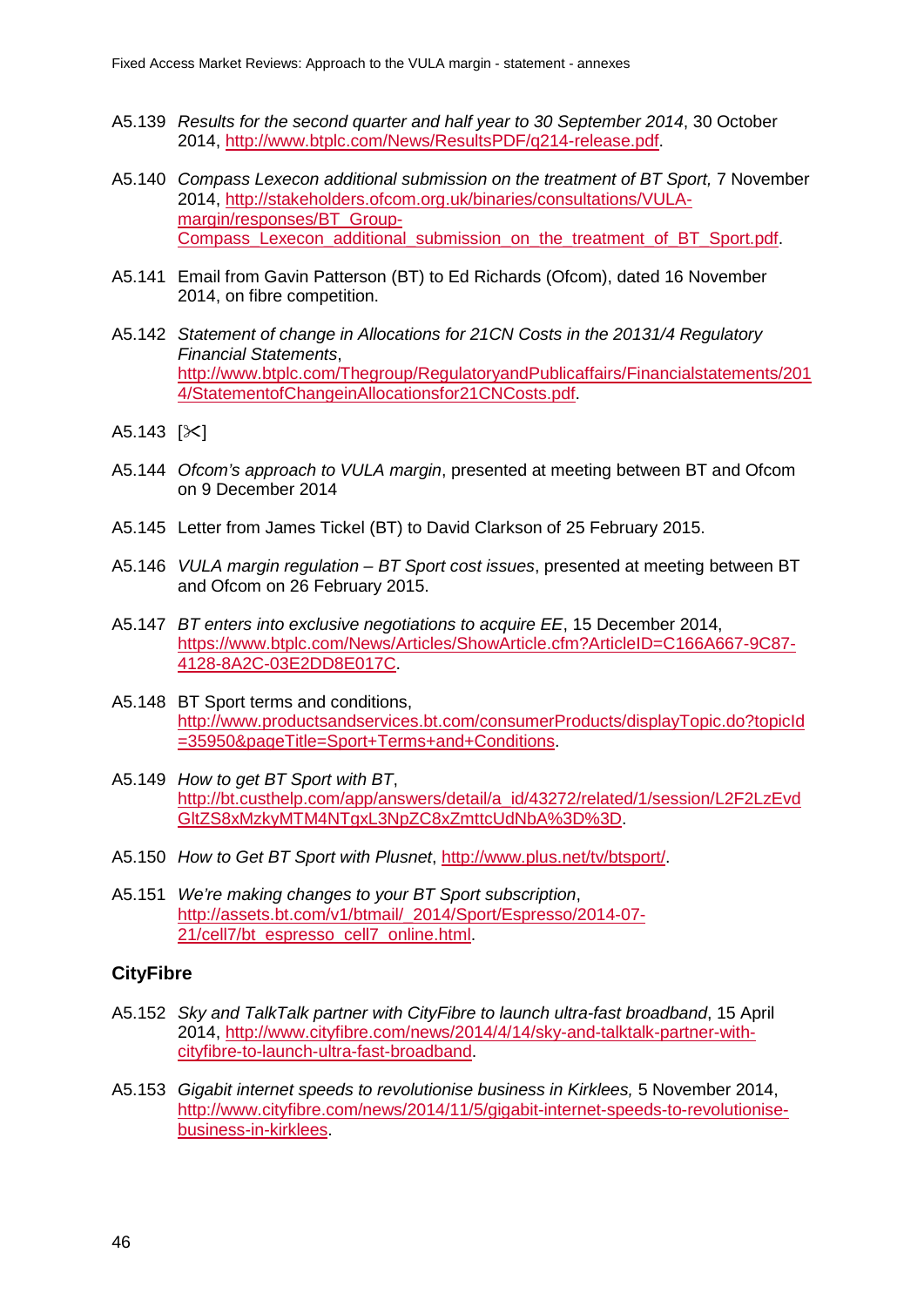#### **Communication Workers Union**

A5.154 *CWU Response to the 2014 VULA Margin Consultation*, 28 August 2014, [http://stakeholders.ofcom.org.uk/binaries/consultations/VULA](http://stakeholders.ofcom.org.uk/binaries/consultations/VULA-margin/responses/Communication_Workers_Union.pdf)margin/responses/Communication\_Workers\_Union.pdf

#### **Competition Appeal Tribunal**

- A5.155 British Telecommunications PLC v Office of Communications [2011] CAT 5, [http://www.catribunal.org.uk/237-5136/1146-3-3-09-British-Telecommunications-](http://www.catribunal.org.uk/237-5136/1146-3-3-09-British-Telecommunications-Plc-.html)[Plc-.html.](http://www.catribunal.org.uk/237-5136/1146-3-3-09-British-Telecommunications-Plc-.html)
- A5.156 *Case 1152/8/3/10 (IR) British Sky Broadcasting Limited v Office of Communications (Interim relief)*, 5 November 2014, [http://www.catribunal.org.uk/238-8679/Judgment-](http://www.catribunal.org.uk/238-8679/Judgment-Application-to-Vary-Interim-Relief-Order-html)[Application-to-Vary-Interim-Relief-Order-html.](http://www.catribunal.org.uk/238-8679/Judgment-Application-to-Vary-Interim-Relief-Order-html)

#### **Court of Appeal**

- A5.157 Hutchinson 3G (UK) Limited v Office of Communications (Mobile Call Termination) [2008] CAT 11, [http://www.catribunal.org.uk/files/Jdg\\_CAT11\\_1083\\_H3G\\_200508.pdf.](http://www.catribunal.org.uk/files/Jdg_CAT11_1083_H3G_200508.pdf)
- A5.158 Hutchinson 3G v Office of Communications (Mobile Call Termination) [2009] EWCA Civ 683, [http://www.catribunal.org.uk/files/1083\\_Hutchison\\_CoA\\_160709.pdf.](http://www.catribunal.org.uk/files/1083_Hutchison_CoA_160709.pdf)
- A5.159 British Telecommunications plc v Office of Communications [2012] EWCA Civ 1051, http://www.catribunal.org.uk/files/1146 BT Judgment of the Court of Appeal 27 [0712.pdf.](http://www.catribunal.org.uk/files/1146_BT_Judgment_of_the_Court_of_Appeal_270712.pdf)
- A5.160 TalkTalk Telecom Group plc (Wholesale Broadband Access Charge Control) v Office of Communications [2013] EWCA Civ 1318, [http://www.catribunal.org.uk/238-7275/1186-3-3-11-TalkTalk-Telecom-Group-plc-](http://www.catribunal.org.uk/238-7275/1186-3-3-11-TalkTalk-Telecom-Group-plc-Wholesale-Broadband-Access-Charge-Control.html)[Wholesale-Broadband-Access-Charge-Control.html.](http://www.catribunal.org.uk/238-7275/1186-3-3-11-TalkTalk-Telecom-Group-plc-Wholesale-Broadband-Access-Charge-Control.html)

#### **Department for Culture, Media and Sport**

A5.161 *Stimulating private sector investment to achieve a transformation in broadband in the UK by 2015*, 27 February 2013, [https://www.gov.uk/government/policies/transforming-uk-broadband.](https://www.gov.uk/government/policies/transforming-uk-broadband)

#### **EE**

A5.162 *Groundbreaking new TV service now available from EE stores*, 6 November 2014, [http://ee.co.uk/our-company/newsroom/2014/11/06/groundbreaking-new-ee-tv](http://ee.co.uk/our-company/newsroom/2014/11/06/groundbreaking-new-ee-tv-service-now-available-from-ee-stores)[service-now-available-from-ee-stores.](http://ee.co.uk/our-company/newsroom/2014/11/06/groundbreaking-new-ee-tv-service-now-available-from-ee-stores)

#### **European Regulators Group**

A5.163 ERG (09) 07, *Report on the Discussion on the application of margin squeeze tests to bundles,* 7 March 2009, [http://berec.europa.eu/doc/publications/2009/erg\\_09\\_07\\_report\\_on\\_the\\_discussion](http://berec.europa.eu/doc/publications/2009/erg_09_07_report_on_the_discussion_of_the_application_of_margin_squeeze_tests_to_bundles.pdf) of the application of margin squeeze tests to bundles.pdf.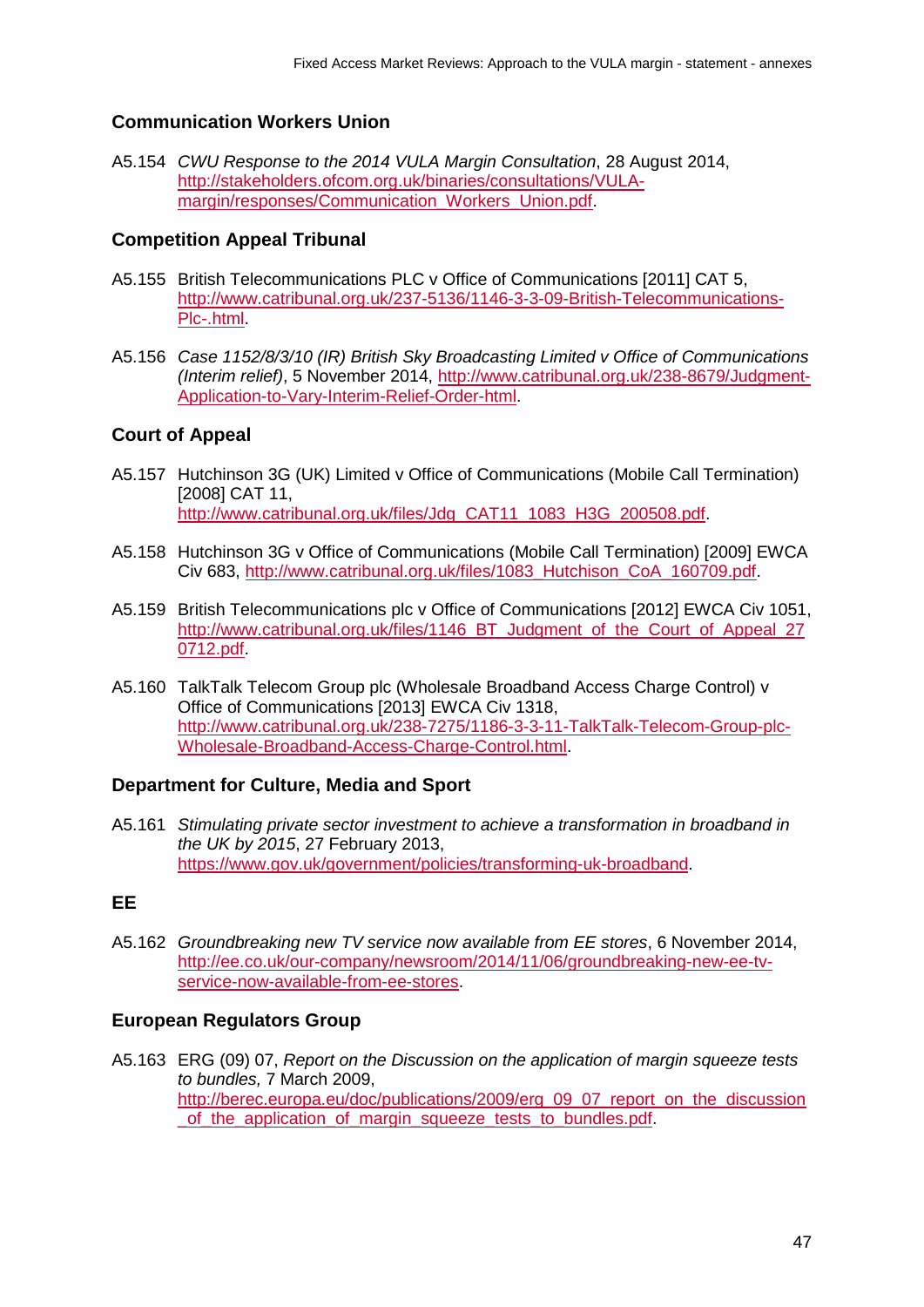#### **House of Commons**

A5.164 Committee of Public Accounts, *The rural broadband programme – Twenty-fourth Report of Session 2013–14: Volume 1*, 11 September 2013, [http://www.publications.parliament.uk/pa/cm201314/cmselect/cmpubacc/474/474.p](http://www.publications.parliament.uk/pa/cm201314/cmselect/cmpubacc/474/474.pdf) [df.](http://www.publications.parliament.uk/pa/cm201314/cmselect/cmpubacc/474/474.pdf)

## **Hyperoptic**

A5.165 *Hyperoptic adds four new hyper-cities and doubles footprint in six months*, 6 October 2014, https://hyperoptic.com/web/quest/press?p\_p\_id=press\_WAR\_pressportlet&p\_p\_life [cycle=0&p\\_p\\_state=normal&p\\_p\\_mode=view&p\\_p\\_col\\_id=column-](https://hyperoptic.com/web/guest/press?p_p_id=press_WAR_pressportlet&p_p_lifecycle=0&p_p_state=normal&p_p_mode=view&p_p_col_id=column-1&p_p_col_count=1&_press_WAR_pressportlet_render=article&_press_WAR_pressportlet_urlTitle=hyperoptic-adds-four-new-hyper-cities-and-doubles-footprint-in-six-months)[1&p\\_p\\_col\\_count=1&\\_press\\_WAR\\_pressportlet\\_render=article&\\_press\\_WAR\\_pres](https://hyperoptic.com/web/guest/press?p_p_id=press_WAR_pressportlet&p_p_lifecycle=0&p_p_state=normal&p_p_mode=view&p_p_col_id=column-1&p_p_col_count=1&_press_WAR_pressportlet_render=article&_press_WAR_pressportlet_urlTitle=hyperoptic-adds-four-new-hyper-cities-and-doubles-footprint-in-six-months) [sportlet\\_urlTitle=hyperoptic-adds-four-new-hyper-cities-and-doubles-footprint-in-six](https://hyperoptic.com/web/guest/press?p_p_id=press_WAR_pressportlet&p_p_lifecycle=0&p_p_state=normal&p_p_mode=view&p_p_col_id=column-1&p_p_col_count=1&_press_WAR_pressportlet_render=article&_press_WAR_pressportlet_urlTitle=hyperoptic-adds-four-new-hyper-cities-and-doubles-footprint-in-six-months)[months.](https://hyperoptic.com/web/guest/press?p_p_id=press_WAR_pressportlet&p_p_lifecycle=0&p_p_state=normal&p_p_mode=view&p_p_col_id=column-1&p_p_col_count=1&_press_WAR_pressportlet_render=article&_press_WAR_pressportlet_urlTitle=hyperoptic-adds-four-new-hyper-cities-and-doubles-footprint-in-six-months)

### **ISPreview**

A5.166 *BT unveil new £5.99 FTTC superfast broadband, TV and Netflix bundle*, 10 November 2014, [http://www.ispreview.co.uk/index.php/2014/11/bt-unveil-new-5-99](http://www.ispreview.co.uk/index.php/2014/11/bt-unveil-new-5-99-fttc-superfast-broadband-tv-netflix-bundle.html) [fttc-superfast-broadband-tv-netflix-bundle.html.](http://www.ispreview.co.uk/index.php/2014/11/bt-unveil-new-5-99-fttc-superfast-broadband-tv-netflix-bundle.html)

#### **KCOM**

A5.167 *KCOM Response to the 2014 VULA Margin Consultation*, 28 August 2014, [http://stakeholders.ofcom.org.uk/binaries/consultations/VULA](http://stakeholders.ofcom.org.uk/binaries/consultations/VULA-margin/responses/KCOM_Group.pdf)[margin/responses/KCOM\\_Group.pdf.](http://stakeholders.ofcom.org.uk/binaries/consultations/VULA-margin/responses/KCOM_Group.pdf)

#### **Openreach**

- A5.168 *Local Loop Unbundling Pricing*, [http://www.openreach.co.uk/orpg/home/products/pricing/loadProductPriceDetails.do](http://www.openreach.co.uk/orpg/home/products/pricing/loadProductPriceDetails.do?data=totid5BwFmkf9vLcBITRyZF9loRxWIbIKK6V7YWmlYAlMnGHsqdC0vzO163bJmh34D91D7M0q8u%2F%0AIlSgtIFAKw%3D%3D) [?data=totid5BwFmkf9vLcBITRyZF9loRxWIbIKK6V7YWmlYAlMnGHsqdC0vzO163b](http://www.openreach.co.uk/orpg/home/products/pricing/loadProductPriceDetails.do?data=totid5BwFmkf9vLcBITRyZF9loRxWIbIKK6V7YWmlYAlMnGHsqdC0vzO163bJmh34D91D7M0q8u%2F%0AIlSgtIFAKw%3D%3D) [Jmh34D91D7M0q8u%2F%0AIlSgtIFAKw%3D%3D.](http://www.openreach.co.uk/orpg/home/products/pricing/loadProductPriceDetails.do?data=totid5BwFmkf9vLcBITRyZF9loRxWIbIKK6V7YWmlYAlMnGHsqdC0vzO163bJmh34D91D7M0q8u%2F%0AIlSgtIFAKw%3D%3D)
- A5.169 *Generic Ethernet Access (FTTC) prices*, [http://www.openreach.co.uk/orpg/home/products/pricing/loadProductPriceDetails.do](http://www.openreach.co.uk/orpg/home/products/pricing/loadProductPriceDetails.do?data=yzq%2FQaGYa3hVgsB2ZYfjHxzfISuq3px%2FWFtgATP2kPRZ6rNZujnCs99NbIKJZPD9hXYmiijxH6wr%0ACQm97GZMyQ%3D%3D) [?data=yzq%2FQaGYa3hVgsB2ZYfjHxzfISuq3px%2FWFtgATP2kPRZ6rNZujnCs99](http://www.openreach.co.uk/orpg/home/products/pricing/loadProductPriceDetails.do?data=yzq%2FQaGYa3hVgsB2ZYfjHxzfISuq3px%2FWFtgATP2kPRZ6rNZujnCs99NbIKJZPD9hXYmiijxH6wr%0ACQm97GZMyQ%3D%3D) [NbIKJZPD9hXYmiijxH6wr%0ACQm97GZMyQ%3D%3D.](http://www.openreach.co.uk/orpg/home/products/pricing/loadProductPriceDetails.do?data=yzq%2FQaGYa3hVgsB2ZYfjHxzfISuq3px%2FWFtgATP2kPRZ6rNZujnCs99NbIKJZPD9hXYmiijxH6wr%0ACQm97GZMyQ%3D%3D)
- A5.170 *MPF prices*, [http://www.openreach.co.uk/orpg/home/products/pricing/loadProductPriceDetails.do](http://www.openreach.co.uk/orpg/home/products/pricing/loadProductPriceDetails.do?data=totid5BwFmkf9vLcBITRyZF9loRxWIbIKK6V7YWmlYAlMnGHsqdC0vzO163bJmh34D91D7M0q8u%2F%0AIlSgtIFAKw%3D%3D) [?data=totid5BwFmkf9vLcBITRyZF9loRxWIbIKK6V7YWmlYAlMnGHsqdC0vzO163b](http://www.openreach.co.uk/orpg/home/products/pricing/loadProductPriceDetails.do?data=totid5BwFmkf9vLcBITRyZF9loRxWIbIKK6V7YWmlYAlMnGHsqdC0vzO163bJmh34D91D7M0q8u%2F%0AIlSgtIFAKw%3D%3D) [Jmh34D91D7M0q8u%2F%0AIlSgtIFAKw%3D%3D.](http://www.openreach.co.uk/orpg/home/products/pricing/loadProductPriceDetails.do?data=totid5BwFmkf9vLcBITRyZF9loRxWIbIKK6V7YWmlYAlMnGHsqdC0vzO163bJmh34D91D7M0q8u%2F%0AIlSgtIFAKw%3D%3D)

#### **Sky**

- A5.171 *Sky Sports launches new channel dedicated to European football*, 10 June 2014, [http://corporate.sky.com/media-centre/news](http://corporate.sky.com/media-centre/news-page/2014/sky_sports_launches_new_channel_dedicated_to_european_football)[page/2014/sky\\_sports\\_launches\\_new\\_channel\\_dedicated\\_to\\_european\\_football.](http://corporate.sky.com/media-centre/news-page/2014/sky_sports_launches_new_channel_dedicated_to_european_football)
- A5.172 *Sky Response to the 2014 VULA Margin Consultation*, 28 August 2014, [http://stakeholders.ofcom.org.uk/binaries/consultations/VULA](http://stakeholders.ofcom.org.uk/binaries/consultations/VULA-margin/responses/Sky.pdf)[margin/responses/Sky.pdf.](http://stakeholders.ofcom.org.uk/binaries/consultations/VULA-margin/responses/Sky.pdf)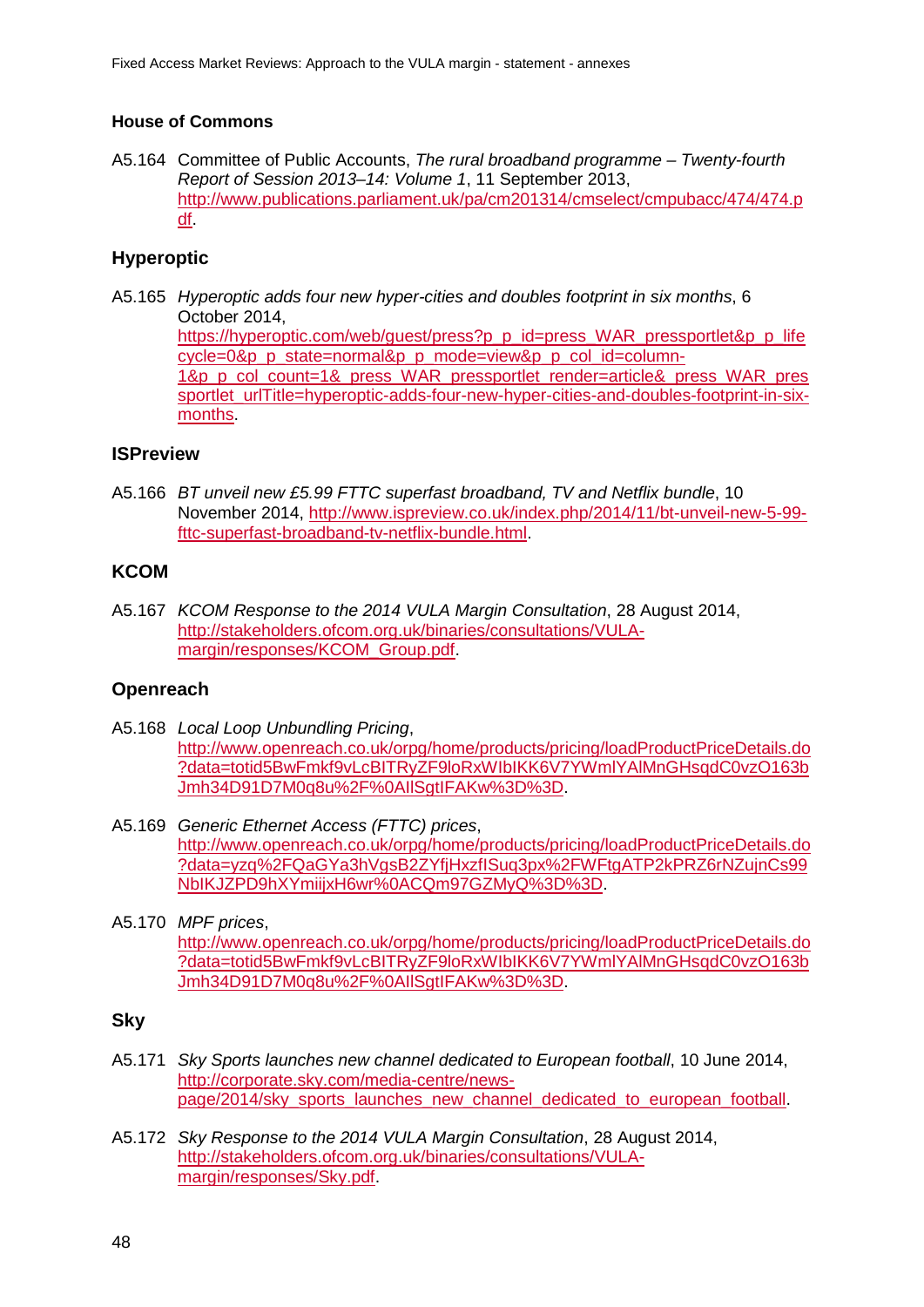A5.173 *BSkyB PLC Unaudited results for the three months ended 30 September 2014*, [http://corporate.sky.com/documents/investors/results/2015/q1-press-release.pdf.](http://corporate.sky.com/documents/investors/results/2015/q1-press-release.pdf)

## **TalkTalk**

- A5.174 *Interim results 2013/14 – Presentation*, 12 November 2013, [http://www.talktalkgroup.com/~/media/Files/T/TalkTalk-](http://www.talktalkgroup.com/%7E/media/Files/T/TalkTalk-Group/pdfs/presentations/2013/interim-results-presentation-2013-14-v2.pdf)[Group/pdfs/presentations/2013/interim-results-presentation-2013-14-v2.pdf.](http://www.talktalkgroup.com/%7E/media/Files/T/TalkTalk-Group/pdfs/presentations/2013/interim-results-presentation-2013-14-v2.pdf)
- $A5.175$   $[\times]$
- A5.176 *Preliminary results Q1 2014*, 15 May 2014, [http://www.talktalkgroup.com/~/media/Files/T/TalkTalk-](http://www.talktalkgroup.com/%7E/media/Files/T/TalkTalk-Group/pdfs/presentations/2014/full-year-preliminary-results-presentation-13-14.pdf)[Group/pdfs/presentations/2014/full-year-preliminary-results-presentation-13-14.pdf.](http://www.talktalkgroup.com/%7E/media/Files/T/TalkTalk-Group/pdfs/presentations/2014/full-year-preliminary-results-presentation-13-14.pdf)
- A5.177 *Interim Management Statement for the 3 months to 30 June 2014 (Q1 FY15)*, 23 July 2014, [http://www.talktalkgroup.com/press/press-releases/2014/q1-ims-](http://www.talktalkgroup.com/press/press-releases/2014/q1-ims-2014.aspx)[2014.aspx.](http://www.talktalkgroup.com/press/press-releases/2014/q1-ims-2014.aspx)
- A5.178 *Margin squeeze regulation of SFBB products,* presented at meeting between TalkTalk and Ofcom on 26 July 2014.
- A5.179 T*alkTalk Response to the 2014 VULA Margin Consultation*, 5 September 2014, [http://stakeholders.ofcom.org.uk/binaries/consultations/VULA](http://stakeholders.ofcom.org.uk/binaries/consultations/VULA-margin/responses/TalkTalk_Group.pdf)[margin/responses/TalkTalk\\_Group.pdf.](http://stakeholders.ofcom.org.uk/binaries/consultations/VULA-margin/responses/TalkTalk_Group.pdf)
- A5.180 *TalkTalk Response to the 2014 VULA Margin Consultation – Frontier Economics Report on Ofcom's VULA margin test*, 5 September 2014, [http://stakeholders.ofcom.org.uk/binaries/consultations/VULA](http://stakeholders.ofcom.org.uk/binaries/consultations/VULA-margin/responses/TalkTalk_Group_-_Annex_-_Frontier_Economics_-_Report_on_Ofcom)[margin/responses/TalkTalk\\_Group\\_-\\_Annex\\_-\\_Frontier\\_Economics\\_-](http://stakeholders.ofcom.org.uk/binaries/consultations/VULA-margin/responses/TalkTalk_Group_-_Annex_-_Frontier_Economics_-_Report_on_Ofcom) Report\_on\_Ofcom's\_VULA\_margin\_test.pdf.
- A5.181 *IpsosMori survey on BT Sport customers – data tables,* 5 September 2014, [http://stakeholders.ofcom.org.uk/binaries/consultations/VULA](http://stakeholders.ofcom.org.uk/binaries/consultations/VULA-margin/responses/TalkTalk_Group_-_Annex_-_Ipsos_MORI_Survey_data.xlsx)margin/responses/TalkTalk Group - Annex - Ipsos MORI Survey data.xlsx.
- A5.182 *TalkTalk comments on BT's response to the 2014 VULA Margin Consultation,* 17 October 2014, [http://stakeholders.ofcom.org.uk/binaries/consultations/VULA](http://stakeholders.ofcom.org.uk/binaries/consultations/VULA-margin/responses/TalkTalk_Group_Comments_on_BTs_response.pdf)margin/responses/TalkTalk Group Comments on BTs response.pdf.
- A5.183 *TalkTalk October 2014 Frontier Economics report*, 22 October 2014, [http://stakeholders.ofcom.org.uk/binaries/consultations/VULA](http://stakeholders.ofcom.org.uk/binaries/consultations/VULA-margin/responses/TalkTalk_Group_Frontier_Economics_report_on_BTs_response.pdf)[margin/responses/TalkTalk\\_Group\\_Frontier\\_Economics\\_report\\_on\\_BTs\\_response.](http://stakeholders.ofcom.org.uk/binaries/consultations/VULA-margin/responses/TalkTalk_Group_Frontier_Economics_report_on_BTs_response.pdf) [pdf.](http://stakeholders.ofcom.org.uk/binaries/consultations/VULA-margin/responses/TalkTalk_Group_Frontier_Economics_report_on_BTs_response.pdf)
- A5.184 *Response on further issues*, 28 October 2014, [http://stakeholders.ofcom.org.uk/binaries/consultations/VULA](http://stakeholders.ofcom.org.uk/binaries/consultations/VULA-margin/responses/TalkTalk_Group_Response_on_further_issues.pdf)[margin/responses/TalkTalk\\_Group\\_Response\\_on\\_further\\_issues.pdf.](http://stakeholders.ofcom.org.uk/binaries/consultations/VULA-margin/responses/TalkTalk_Group_Response_on_further_issues.pdf)
- A5.185 *TalkTalk Interim Results for the 6 months to 30 September 2014*, 11 November 2014, [http://www.talktalkgroup.com/~/media/Files/T/TalkTalk-](http://www.talktalkgroup.com/%7E/media/Files/T/TalkTalk-Group/pdfs/reports/2014/h1-results-11-11-2014.pdf)[Group/pdfs/reports/2014/h1-results-11-11-2014.pdf.](http://www.talktalkgroup.com/%7E/media/Files/T/TalkTalk-Group/pdfs/reports/2014/h1-results-11-11-2014.pdf)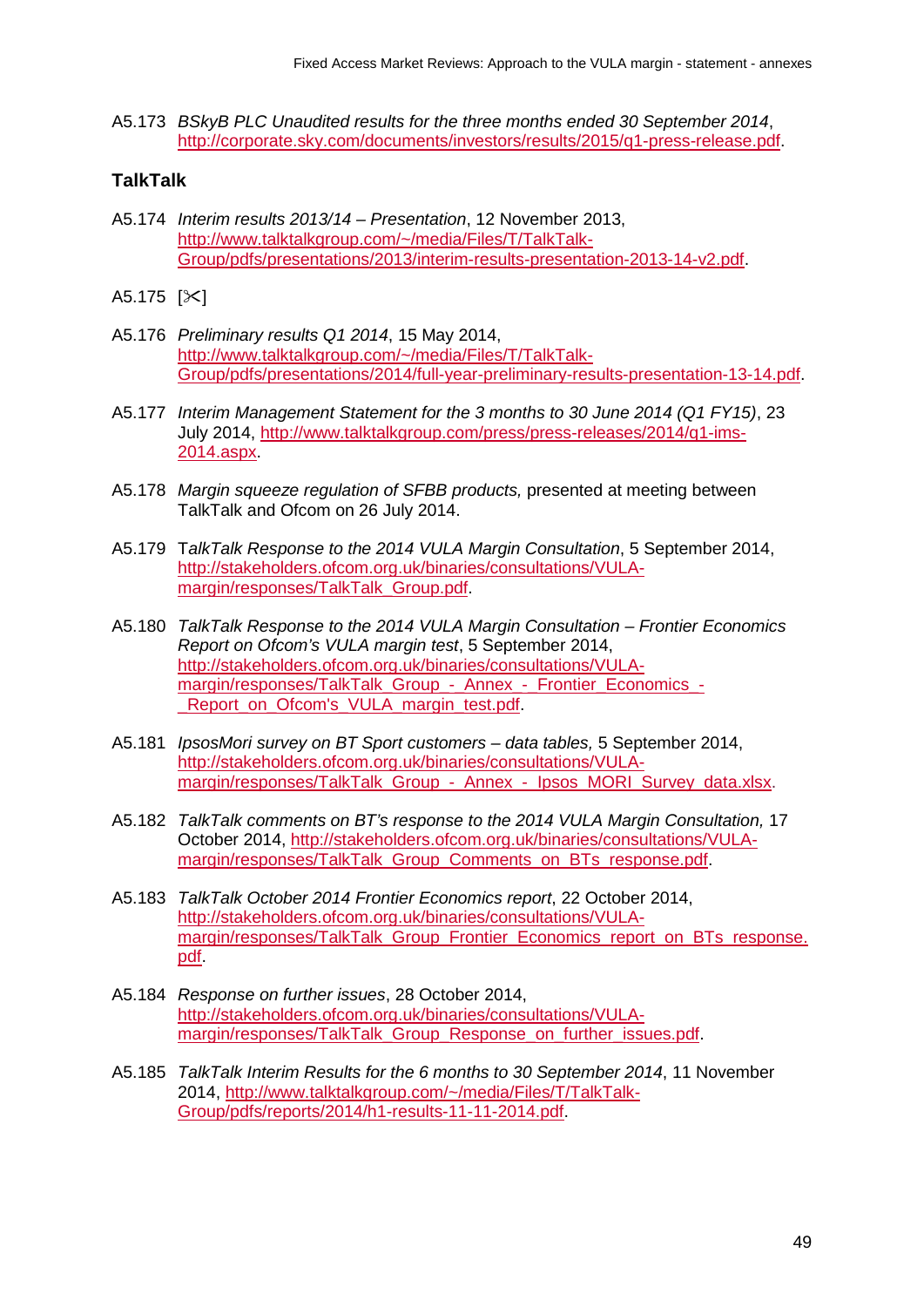## **The Bit Commons**

A5.186 *The Bit Commons Response to the 2014 VULA Margin Consultation*, 9 July 2014, [http://stakeholders.ofcom.org.uk/binaries/consultations/VULA](http://stakeholders.ofcom.org.uk/binaries/consultations/VULA-margin/responses/The_Bit_Commons.pdf)[margin/responses/The\\_Bit\\_Commons.pdf.](http://stakeholders.ofcom.org.uk/binaries/consultations/VULA-margin/responses/The_Bit_Commons.pdf)

#### **USwitch**

A5.187 *Sky offers 2 years' free unlimited broadband to Sky Sports customers*, June 2014, [http://www.uswitch.com/broadband/news/2014/06/sky\\_offers\\_2\\_years\\_free\\_unlimit](http://www.uswitch.com/broadband/news/2014/06/sky_offers_2_years_free_unlimited_broadband_to_sky_sports_customers/) [ed\\_broadband\\_to\\_sky\\_sports\\_customers/.](http://www.uswitch.com/broadband/news/2014/06/sky_offers_2_years_free_unlimited_broadband_to_sky_sports_customers/)

#### **Virgin Media**

- A5.188 *New Virgin Media broadband twice as fast as anyone else*, 11 November 2013, [http://about.virginmedia.com/press-release/9409/new-virgin-media-broadband](http://about.virginmedia.com/press-release/9409/new-virgin-media-broadband-twice-as-fast-as-anyone-else)[twice-as-fast-as-anyone-else.](http://about.virginmedia.com/press-release/9409/new-virgin-media-broadband-twice-as-fast-as-anyone-else)
- A5.189 *Virgin Media launches broadband twice as fast as the rest*, 28 February 2014, [http://about.virginmedia.com/press-release/9418/virgin-media-launches-broadband](http://about.virginmedia.com/press-release/9418/virgin-media-launches-broadband-twice-as-fast-as-the-rest)[twice-as-fast-as-the-rest.](http://about.virginmedia.com/press-release/9418/virgin-media-launches-broadband-twice-as-fast-as-the-rest)
- A5.190 *Q2 2014 Selected Operating and Financial Results*, 6 August 2014, [http://investors.virginmedia.com/phoenix.zhtml?c=135485&p=irol-financial-results.](http://investors.virginmedia.com/phoenix.zhtml?c=135485&p=irol-financial-results)

### **Vodafone**

A5.191 *Vodafone Response to the 2014 VULA Margin Consultation*, 5 September 2014, [http://stakeholders.ofcom.org.uk/binaries/consultations/VULA](http://stakeholders.ofcom.org.uk/binaries/consultations/VULA-margin/responses/Vodafone.pdf)[margin/responses/Vodafone.pdf.](http://stakeholders.ofcom.org.uk/binaries/consultations/VULA-margin/responses/Vodafone.pdf)

## **Confidential respondent []**

A5.192  $[\times]$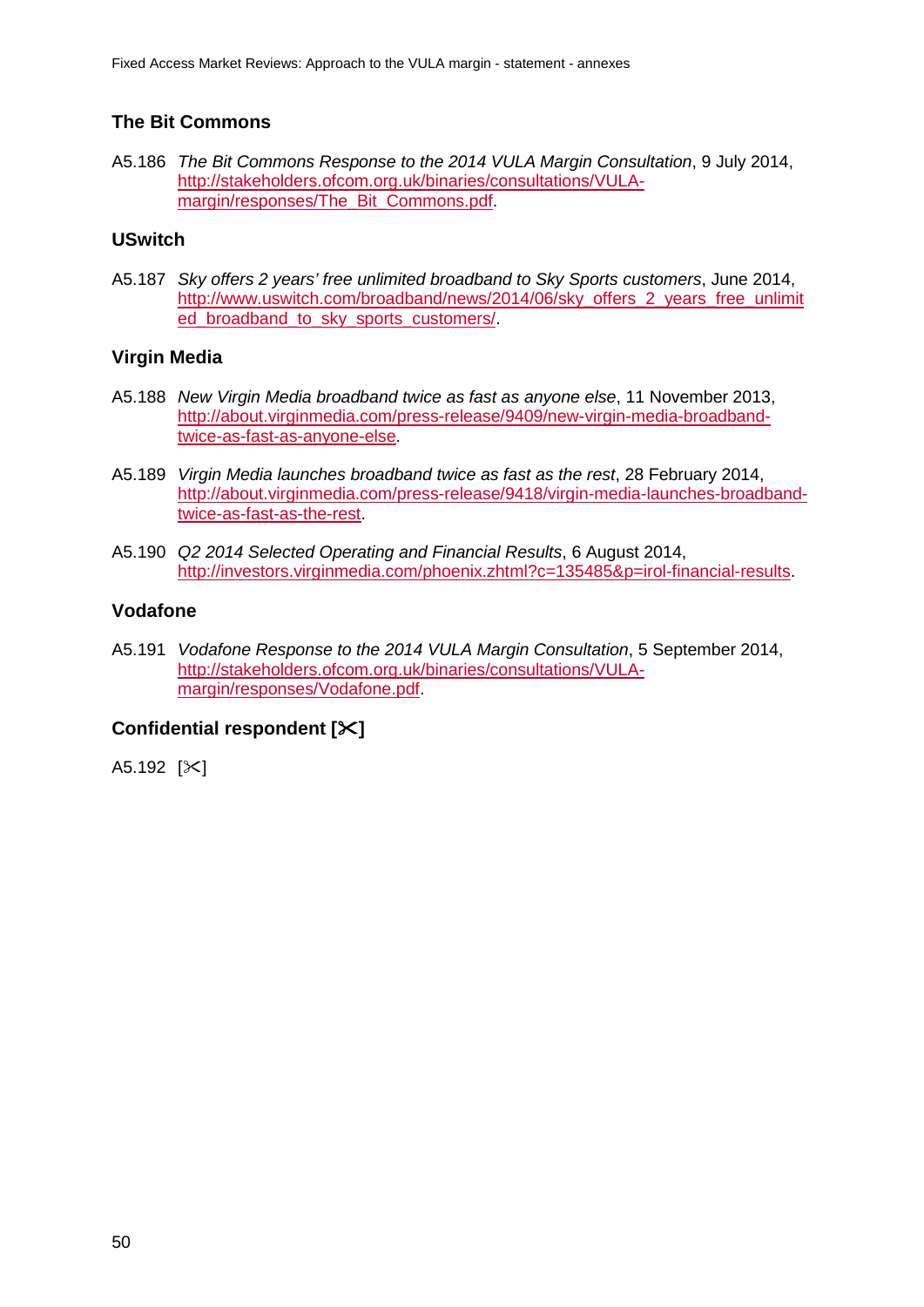## **Annex 6**

# <span id="page-52-0"></span>**Glossary**

**Access Directive** - one of the directives comprising the European Regulatory Framework. It deals with setting the basic rules, procedures and principles for imposing access and interconnection obligations on undertakings with significant market power.

**Average Customer Lifetime (ACL)** – the average length of time a customer subscribes to an operator for the supply of broadband services. We calculate this figure using historical churn rates.

**Average Revenue Per User (ARPU)** – average revenue generated per user, usually derived by dividing the total revenue by the number of subscribers.

**Asynchronous Transfer Mode (ATM)** – a network technology that uses asynchronous time division multiplexing techniques and which supports data transmissions at up to 622Mbit/s.

**Aviva Premiership Rugby** – a professional league competition for rugby union football clubs in the top division of the English rugby union system. The competition is currently known as Aviva Premiership Rugby because of the league's sponsorship by Aviva.

**Broadband** – a service or connection which is capable of supporting always-on services which provide the end user with high data transfer speeds.

**Broadband Remote Access Server (BRAS)** – a server that routes traffic to and from a broadband remote access device on an internet service provider's network.

**BT** – BT Group plc and any subsidiary or holding company thereof including, for the sake of doubt, British Telecommunications plc and BT Wholesale.

**BT Business** – retail division of BT providing retail services, including broadband, to business and corporate customers.

**BT Consumer** – retail division of BT providing retail services, including broadband, to residential customers.

**BT Sport** – a package of premium sport channels offered by BT, including BT Sport 1, BT Sport 2, ESPN, BT Sport 1 HD, BT Sport 2 HD and ESPN HD.

**BT TV** – a subscription IPTV service offered by BT. BT TV is available over the DTT platform using a BT Vision set top box. It is also available over a combination of DTT and Multicast services, using the YouView platform.

**BT Wholesale** – the wholesale division of BT that runs BT's network services and sells interconnection products to CPs.

**Chapter II prohibition** – a prohibition, under section 18 of the Competition Act 1998, on conduct on the part of one or more undertakings that amounts to the abuse of a dominant position in a market and that may affect trade within the UK or any part of the UK.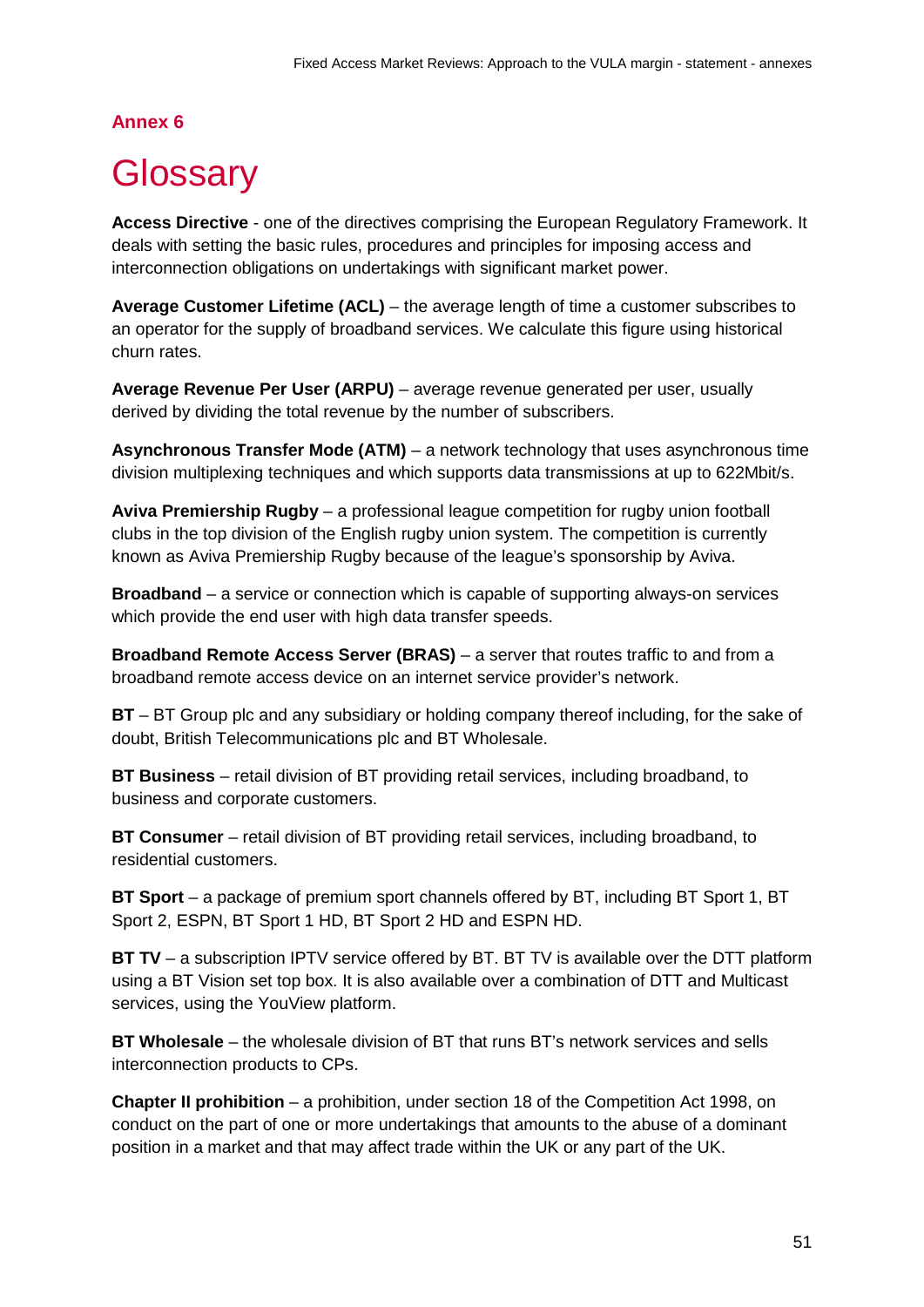**Common costs** – costs which are shared by all the services supplied by a firm.

**Common Regulatory Framework (CRF)** – 2002 EU legislation, subsequently amended, comprising Directives commonly known as the Framework Directive, the Authorisation Directive, the Access Directive, the Universal Service Directive and the Privacy Directive.

**Communications Act 2003 (CA03)** – the Act setting out Ofcom's functions, powers and duties with regard to, amongst other things, electronic communications.

**Communications provider (CP)** – a person who provides an electronic communications network or an electronic communications service.

**Competition Act 1998 (CA98)** – the Act prohibiting agreements preventing, restricting or distorting competition and prohibiting the abuse of a dominant position.

**Consumer price index (CPI) –** the official measure of inflation of consumer prices in the UK.

**Cost-volume elasticity (CVE)** – cost-volume elasticities measure the percentage change in costs for a given change in volumes.

**Current cost accounting (CCA)** – an accounting convention, where assets are valued and depreciated according to their current replacement cost while maintaining the operating or financial capital of the business entity.

**Current generation access (CGA)** – access over the copper based network which supports only lower download speeds, typically up to 24Mbit/s.

**Customer premises equipment (CPE)** – any terminal and associated equipment that is connected to an electronic communications service at customers' premises. Equipment is often provided and connected by consumers and includes for example, telephones, answering machines, and modems.

**Digital subscriber line (DSL)** – a family of technologies generically referred to as Digital Subscriber Line (xDSL), capable of transforming ordinary local loops into high-speed digital lines, capable of supporting advanced services such as fast Internet access and video-ondemand. ADSL (Asymmetric Digital Subscriber Line), HDSL (High bit rate Digital Subscriber Line) and VDSL (Very high data rate Digital Subscriber Line) are all variants of xDSL.

**Digital subscriber loop access multiplexer (DSLAM)** – apparatus used to terminate DSL enabled local loops, which comprises a bank of DSL modems and a multiplexer which combines many local loops into one data path.

**Digital terrestrial television (DTT)** – free-to-air digital television broadcasts.

**Discounted cash flow (DCF)** – a method of valuing a project, company, or asset using the concepts of the time value of money.

**Dual-play** – retail bundles that include voice telephony and broadband.

**Equally efficient operator (EEO)** – an operator with the same costs and revenues as the chosen benchmark (in this case BT).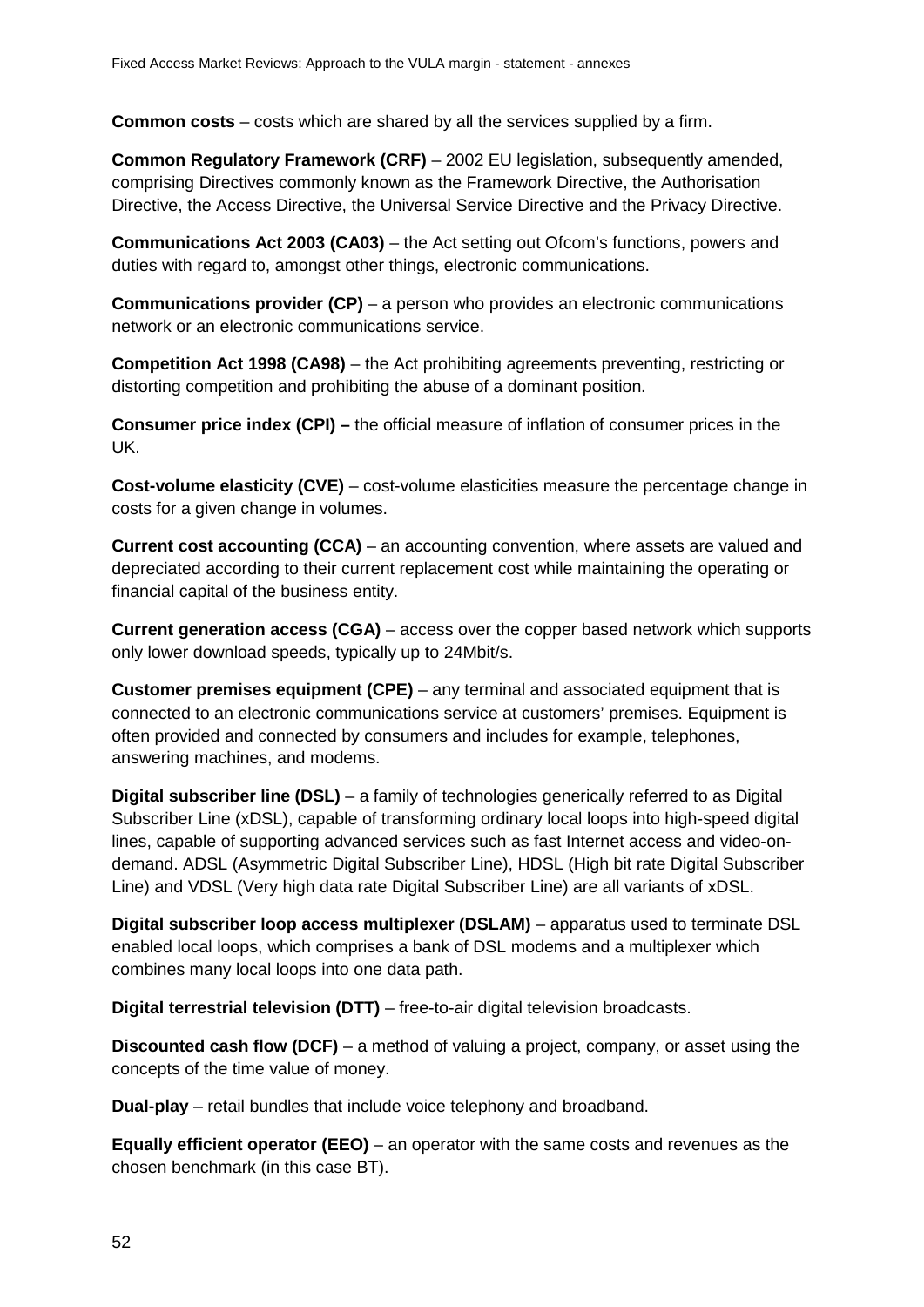**Equivalence of Inputs (EoI)** – the concept established by BT's undertakings in which BT provides, in respect of a particular product or service, the same product or service to all CPs (including BT) on the same timescales, terms and conditions (including price and service levels) by means of the same systems and processes, and includes the provision to all CPs (including BT) of the same commercial information about such products, services, systems and processes.

**Ethernet Access Direct (EAD)** – a wholesale Ethernet product supplied by BT which offers permanently connected, point-to-point high speed data circuits that provide a secure and uncontended access service for CPs. EAD is a next generation network compatible service designed to complement Openreach's Ethernet Backhaul Direct (EBD) and Bulk Transport Link (BTL) products.

**Ethernet Backhaul Direct (EBD)** – a wholesale Ethernet product supplied by BT which offers permanently connected, point-to-point high bandwidth data circuits that provide a secure and un-contended backhaul service for CPs.

**ESPN UK** – originally an abbreviation for Entertainment and Sports Programming Network. ESPN Inc. is a US-based global cable and satellite television channel. ESPN UK is a sports television channel in the UK and Ireland owned by BT Group under licence from American sports broadcaster ESPN Inc. The channel was operated by ESPN from 3 August 2009 to 31 July 2013, when it was sold to BT and became part of its BT Sport package focusing on international sporting events, especially American sports. Programming is available in standard definition and high definition formats.

**FA Cup** – Football Association Cup. The FA runs numerous competitions, the most famous of which is the FA Cup.

**FA Premier League (FAPL)** – the top tier English professional league for men's association football clubs.

**Fair, reasonable and non-discrimatory (FRAND) condition** – we understand that, where BT refers to a FRAND condition, it is referring to the regulatory obligations imposed on BT in the 2014 FAMR Statement which require it to provide network access on fair and reasonable terms, conditions and (in certain cases) charges (Condition 1) and to not unduly discriminate against other operators (Condition 4).

**Fibre-to-the-cabinet (FTTC)** – an access network structure in which the optical fibre extends from the exchange to a flexibility point in the BT access network known as a cabinet. The street cabinet is usually located only a few hundred metres from the subscriber's premises. The remaining part of the access network from the cabinet to the customer is usually copper wire but could use another technology, such as wireless.

**Fibre-to-the-premises (FTTP)** – an access network structure in which the optical fibre network runs from the local exchange to the end user's house or business premise. The optical fibre may be point-to-point – there is one dedicated fibre connection for each home – or may use a shared infrastructure such as a GPON. Sometimes also referred to as Fibre-To-The-Home (FTTH).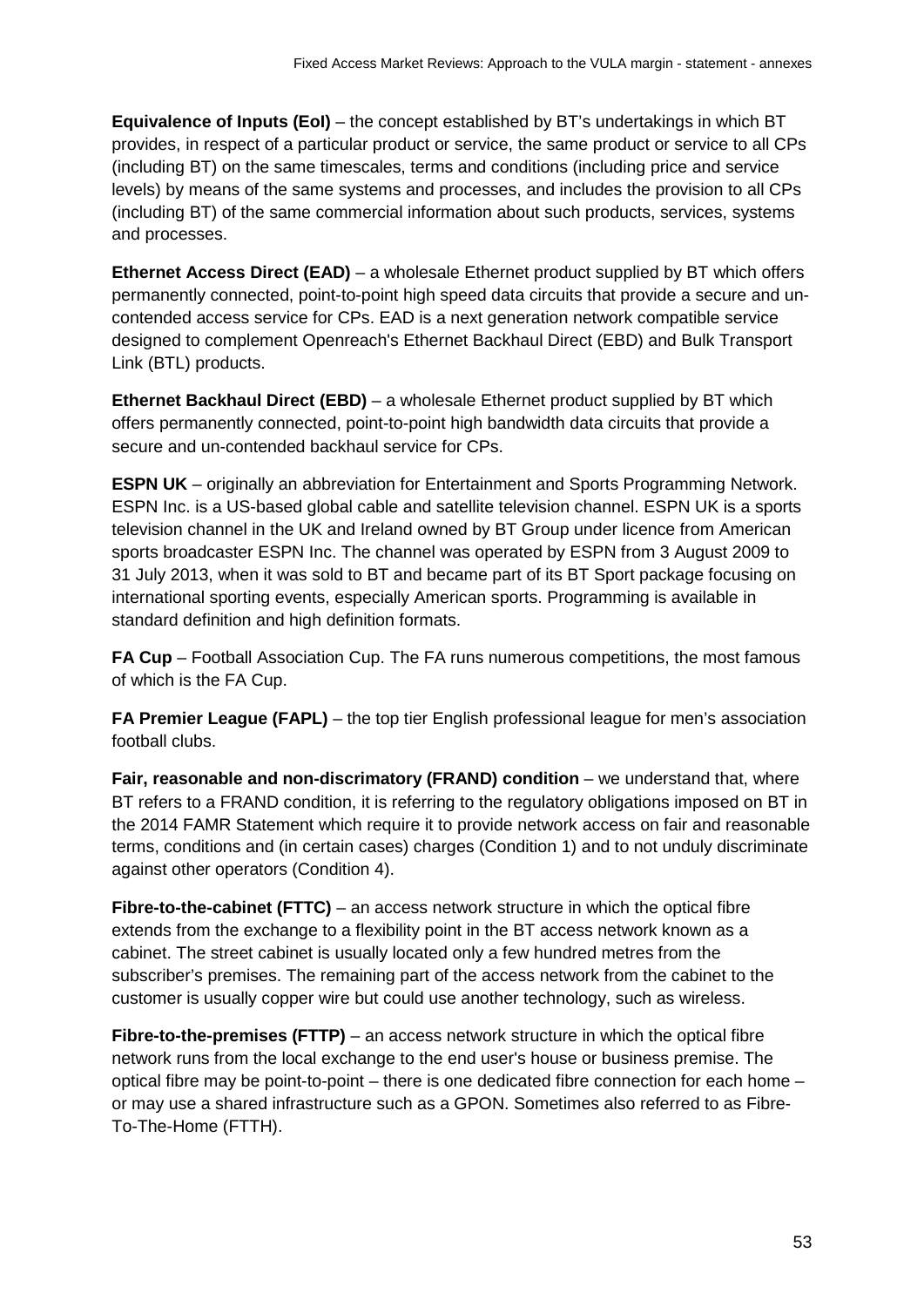**Fixed Access Market Reviews (FAMR)** – Ofcom's review of the following markets (as defined in those reviews): wholesale local access, wholesale fixed analogue exchange lines, ISDN2 and ISDN30.**Framework Directive** – one of the directives comprising the European Regulatory Framework. It deals with the main principles, objectives and procedures for an EU regulatory policy regarding the provision of electronic communications services and networks.

**Flows to equity (FTE)** – one of three commonly used discounted cash flow methods of corporate valuation.

**Football Association (FA)** – the FA is the governing body of football in England, and the Crown dependencies of Jersey, Guernsey and the Isle of Man. All of England's professional football teams are members of the FA.

**Fully allocated costs (FAC)** – an accounting approach under which all the costs of the company are distributed between its various products and services. The fully allocated cost of a product or service may therefore include some common costs that are not directly attributable to the service.

**Generic Ethernet Access (GEA)** – BT's wholesale non-physical product providing CPs with access to higher speed broadband products. BT provides this to fulfil the requirement to provide VULA.

**Gigabit Passive Optical Network (GPON) – a** shared fibre network architecture that can be used for NGA.

**Gigabyte (GB)** – A measure of digital data size. A multiple of the unit byte for digital information. A gigabyte is a thousand million bytes. A byte is 8 bits.

**Herfindahl–Hirschman Index (HHI)** – a tool of economic analysis that provides an indicator of the degree of market concentration.

**Infinity** – brand name for BT's range of superfast broadband products.

**Internet protocol (IP)** – a network technology used in packed-switched networks to route packets across network nodes.

**Internet protocol television (IPTV)** – A system through which television services are delivered using the Internet Protocol suite over a packet-switched network such as a local area network or the internet, instead of being delivered through traditional terrestrial, satellite signal, and cable television formats.

**iOS** – a mobile operating system developed by Apple.

**Internet service provider (ISP)** – an organisation that provides internet access services.

**Local loop** – the access network connection between the customer's premises and the local serving exchange, usually comprised of two copper wires twisted together.

**Local loop unbundling (LLU)** – a process by which a dominant provider's local loops are physically disconnected, or partially disconnected, from its network and connected to a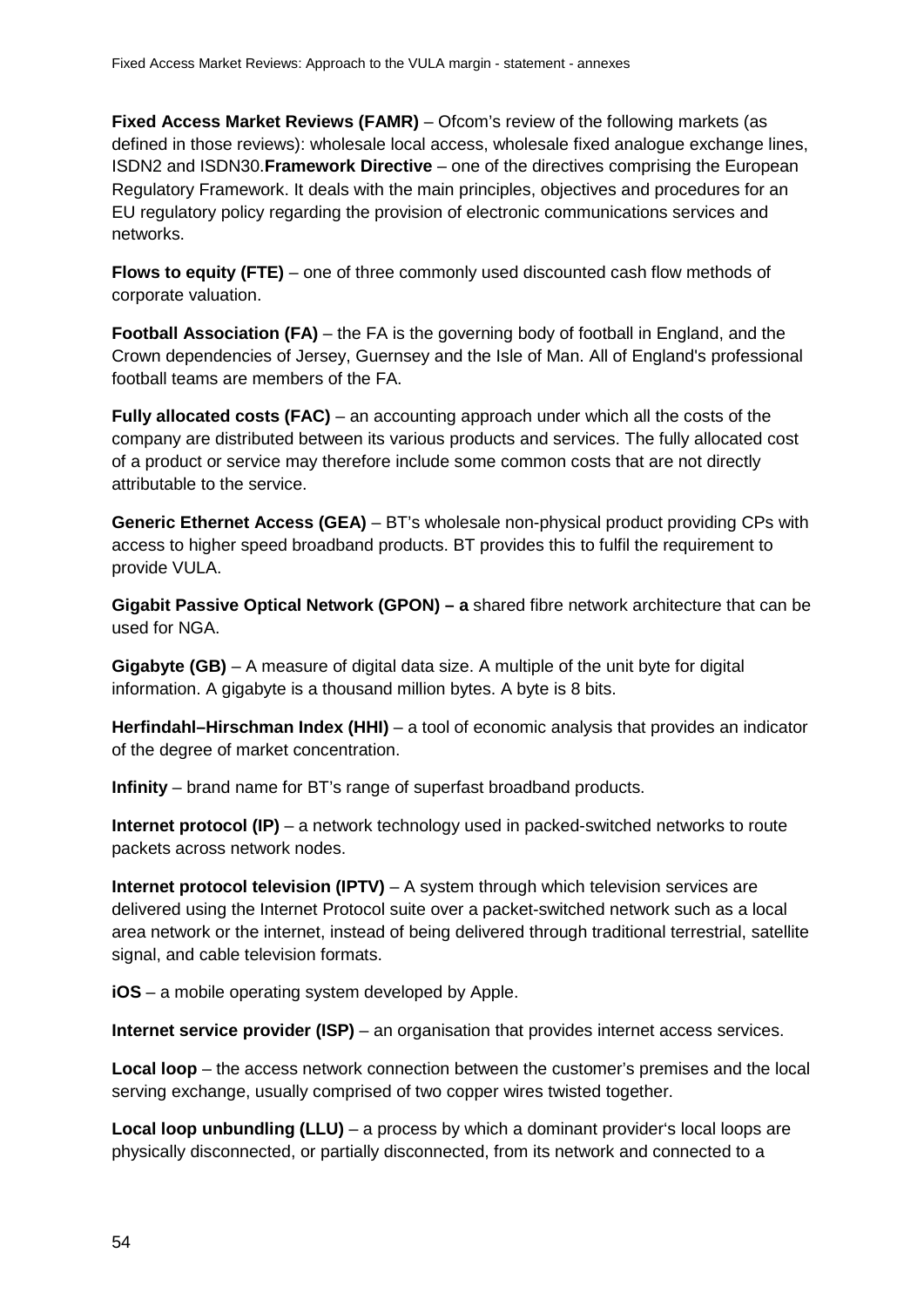competing provider's networks. This enables operators other than the incumbent to use the local loop to provide services directly to customers.

**Long run incremental cost (LRIC)** – the cost caused by the provision of a defined increment of output given that costs can, if necessary, be varied and that some level of output is already produced.

**LRIC+** – a measure of LRIC which includes an element for the recovery of non-attributable common costs.

**Main distribution frame (MDF)** – an internal wiring frame where copper access network cables are terminated and cross connected to exchange equipment by flexible wire jumpers.

**Market Facing Units (MFUs)** – a corporate business unit which provides services externally to the organisation of which it is part, e.g. Openreach, BT Wholesale, BT Global Services and BT Consumer.

**Megabits per second (Mbit/s)** – a measure of download speed or bandwidth in a digital system (1 Megabit = 1 million bits).

**Megabyte (MB)** – a measure of digital data size. A multiple of the unit byte for digital information. A megabyte is a million bytes. A byte is 8 bits

**Metallic Path Facility (MPF)** – the provision of access to the copper wires from the customer premises to a BT MDF that covers the full available frequency range, including both narrowband and broadband channels, allowing a competing provider to provide the customer with both voice and/or data services over such copper wires.

**Minimum Efficient Scale (MES)** - the scale of production where the internal economies of scale have been fully exploited.

**Modified Greenfield approach** – the approach when we conduct our analysis to define the relevant retail and wholesale markets, where we assume that there is no SMP regulation in place in the market under consideration or in downstream markets.

**Moto GP** – the premier class of the Road Racing World Championship Grand Prix, a championship of road motorcycle racing.

**Multiple Service Access Node (MSAN) –** a network device, located in a telephone exchange which provides telephony and broadband services to multiple premises over copper and/or fibre access networks. Also includes a multiplexing function for backhaul.

**Multi-Service Interconnect Link (MSIL)** – provides physical Ethernet connectivity between BT's 21CN (BT's next generation network upgrade) and other CPs core networks.

**Mobile Virtual Network Operator (MVNO)** – a mobile virtual network operator provides mobile services using the infrastructure of one of the mobile network operators.

**National Basketball Association (NBA)** – the pre-eminent men's professional basketball league in North America.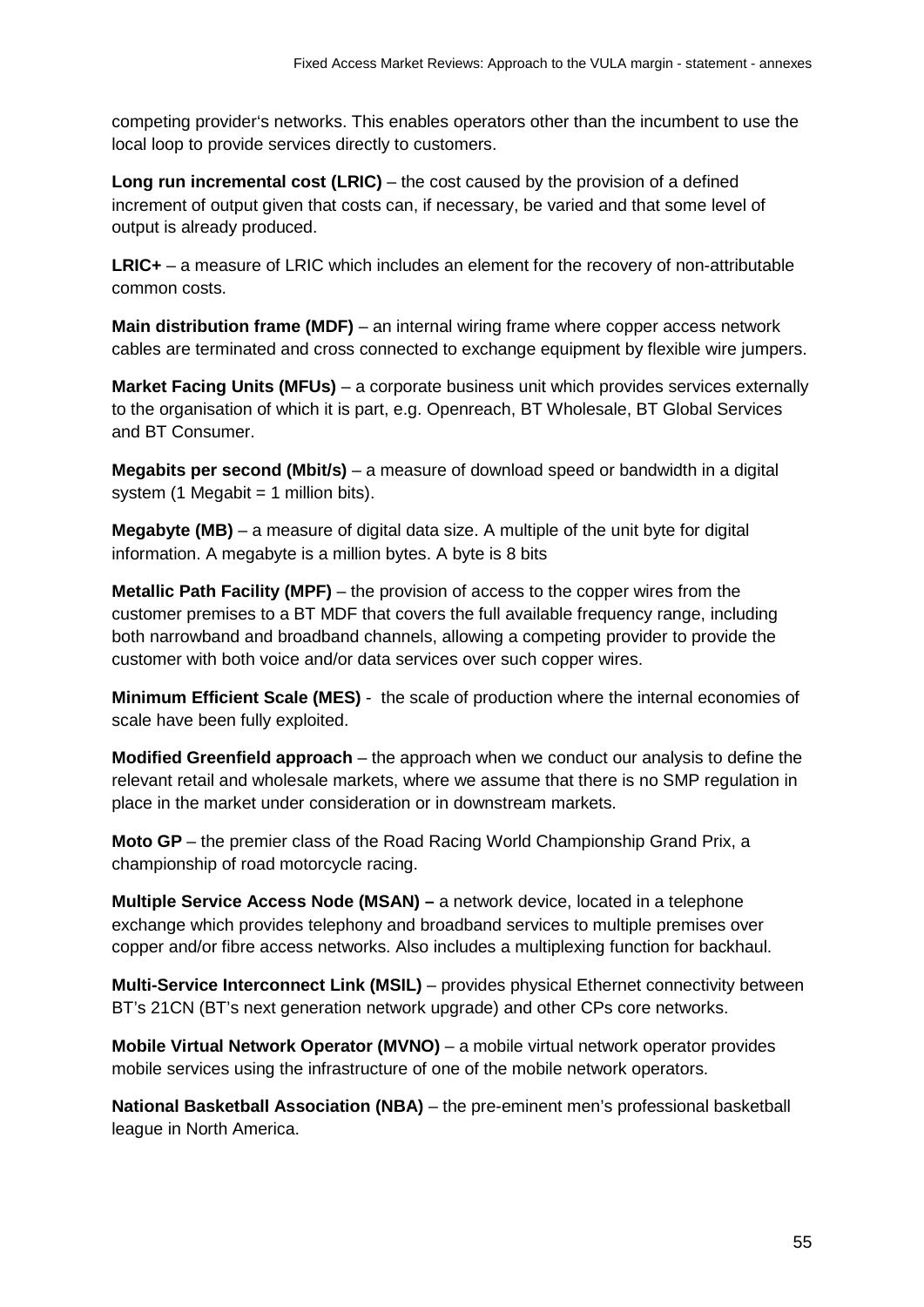**Net Present Value (NPV)** – the present value of cash inflows and the present value of cash outflows.

**Next Generation Access (NGA)** – wired access networks which consist wholly or in part of optical elements and which are capable of delivering broadband access services with enhanced characteristics (such as higher throughput) as compared to those provided over already existing copper networks. In most cases, NGAs are the result of an upgrade of an already existing copper or co-axial access network.

**Openreach** – BT's infrastructure division, established in 2006 pursuant to undertakings offered by BT and accepted by Ofcom, pursuant to the Enterprise Act 2002, to ensure that rival telecom operators have equivalence of access to BT's local network.

**Out of Package (OOP)** – used in relation to call and data revenues. OOP revenues are earned when customers make calls outside of those included in their call package, or use data that exceeds their monthly data allowance.

**Over the Top (OTT)** - delivery of audio, video, and other media over the Internet without the involvement of a multiple-system operator who controls or distributes the content.

**Pay per view (PPV)** – a service offering single viewings of a specific film, programme or event, provided to consumers for a one-off fee

**Pay TV** – subscription-based television services.

**Payments to Other Licensed Operators (POLOs)** – charges paid by an operator to cover the costs of terminating calls on other operators' networks.

**Physical Infrastructure Access (PIA)** – regulatory obligation under which BT is required to allow CPs to deploy NGA networks in the physical infrastructure of its access network (i.e. ducts and poles).

**Plusnet** – Plusnet plc, a BT subsidiary company, providing retail voice and broadband services, and marketed by BT Consumer as a value brand.

**Product unit costs (PUCs)** – charges associated with the conveyance of calls across the BT network.

**Public Accounts Committee (PAC)** – the Parliamentary select committee responsible for overseeing Government expenditure.

**Public Switch Telephony Network (PSTN)** – the conventional telephony network used to provide telephone calls using circuit-switching.

**Reasonably efficient operator (REO)** – an operator with costs and revenues considered reasonable in relation to the provision of particular products and services.

**Regulatory Financial Statement (RFS)** – the financial statements that BT is required by Ofcom to prepare and publish.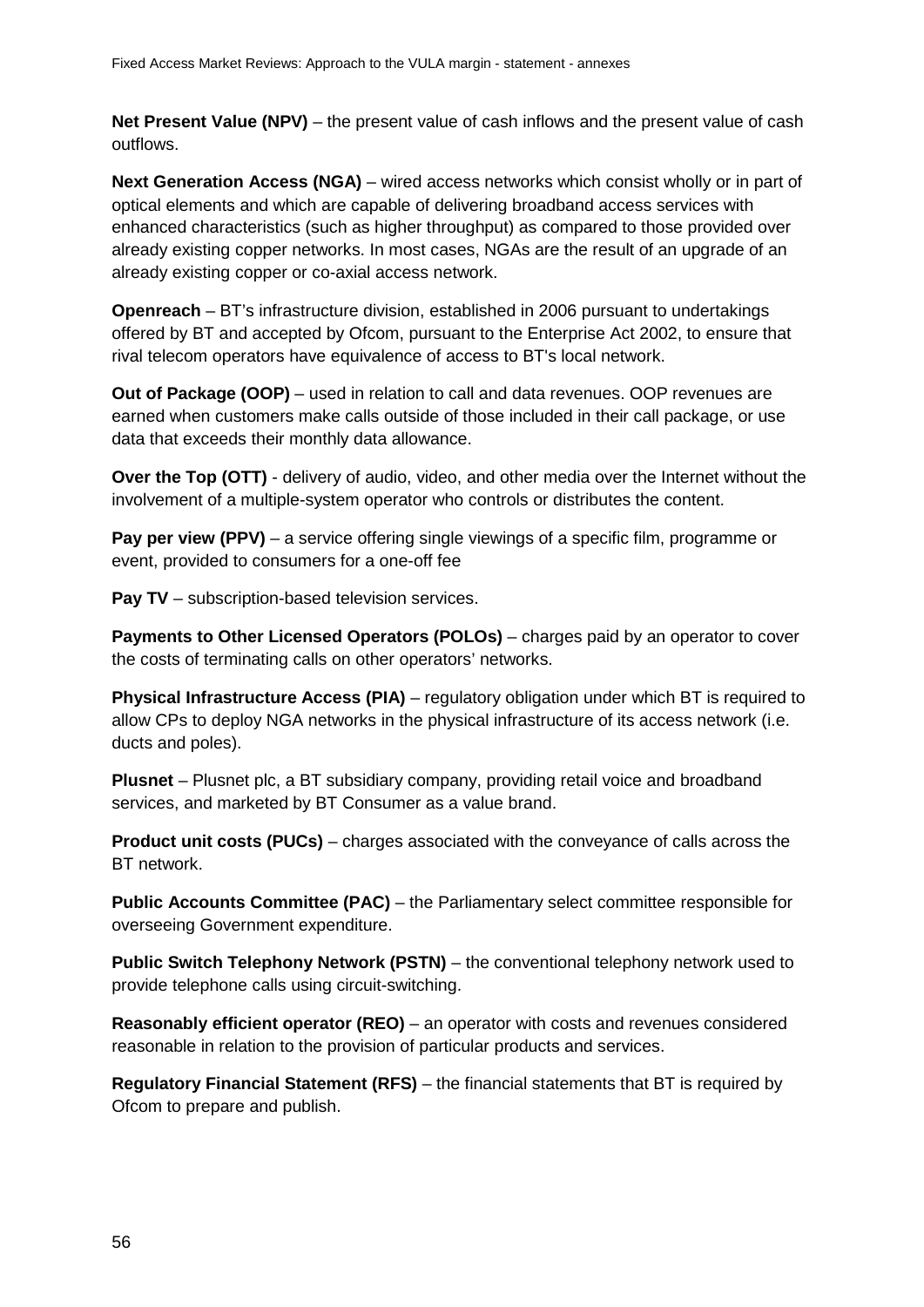**Sales, General and Administration (SG&A) costs** – category of costs BT records that includes all direct and indirect selling expenses (e.g. marketing, billing) and general and administrative expenses (e.g. office space rent, heat and electricity).

**Shared Metallic Path Facility (SMPF)** – the provision of access to the copper wires from the customer's premises to a BT MDF that allows a competing provider to provide the customer with broadband services, while BT continues to provide the customer with conventional narrowband communications.

**Significant Market Power (SMP)** – the significant market power test is set out in European Directives. It is used by NRAs, such as Ofcom, to identify those CPs which must meet additional obligations under the relevant Directives.

**Small and medium-sized enterprises (SMEs)** – defined in the UK as any business with fewer than 250 employees.

**Special Fault Investigations (SFIs)** – a chargeable fault investigation product from Openreach.

**Sub-Loop Unbundling (SLU)** – like LLU, except that communications providers interconnect at a point between the exchange and the end user, usually at the cabinet.

**Superfast broadband** – a broadband connection that can support a maximum download speed of 30Mbit/s or greater.

**Terabyte (TB)** – a measure of digital data size. A multiple of the unit byte for digital information. A gigabyte is a thousand million bytes. A byte is 8 bits.

**Time-Related Charges (TRCs)** – raised by Openreach to recover costs incurred when Openreach engineers perform work not covered under the terms of the Openreach service.

**Triple**-**play** – retail bundles that include voice telephony, broadband and TV.

**UEFA Champions League** – an annual continental football club competition organised by UEFA since 1992.

**UEFA Europa League** – the UEFA Europa League is an annual men's association football club competition organized by UEFA since 1971 for eligible European football clubs. Clubs qualify for the competition based on their performance in their national leagues and cup competitions.

**UFC World Championship** – Ultimate Fighting Championship world championship.

**Union of European Football Associations (UEFA) –** the governing body of football in Europe.

**Virtual Unbundled Local Access (VULA)** – an access remedy first imposed by Ofcom in the 2010 WLA Statement that requires BT to provide access to its NGA network in a way that is similar to LLU. It provides a connection from the nearest 'local' aggregation point to the customer premises.